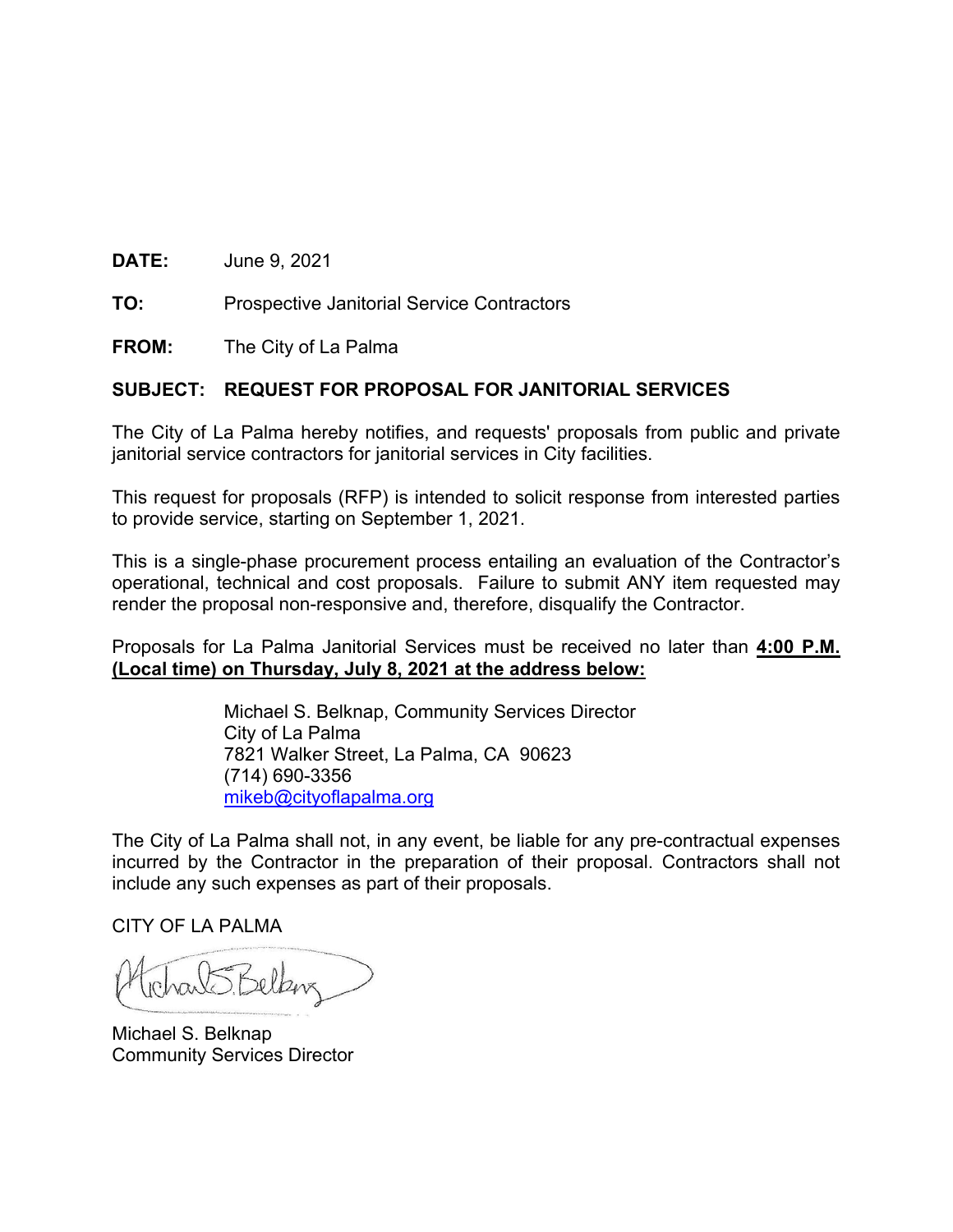#### **EXHIBIT "A"**

**CITY OF LA PALMA Community Services Department 7822 Walker Street La Palma, California 90623-1771** 

**CITY COUNCIL Nitesh Patel, Mayor Michele Steggell, Mayor Pro Tem Debbie Baker, Council Member Marshall Goodman, Council Member Mark Waldman, Council Member** 

> **CITY MANAGER Conal McNamara**

**COMMUNITY SERVICES DIRECTOR Michael S. Belknap** 



**REQUEST FOR PROPOSAL** 

## **FOR**

#### **JANITORIAL SERVICES**

June 9, 2021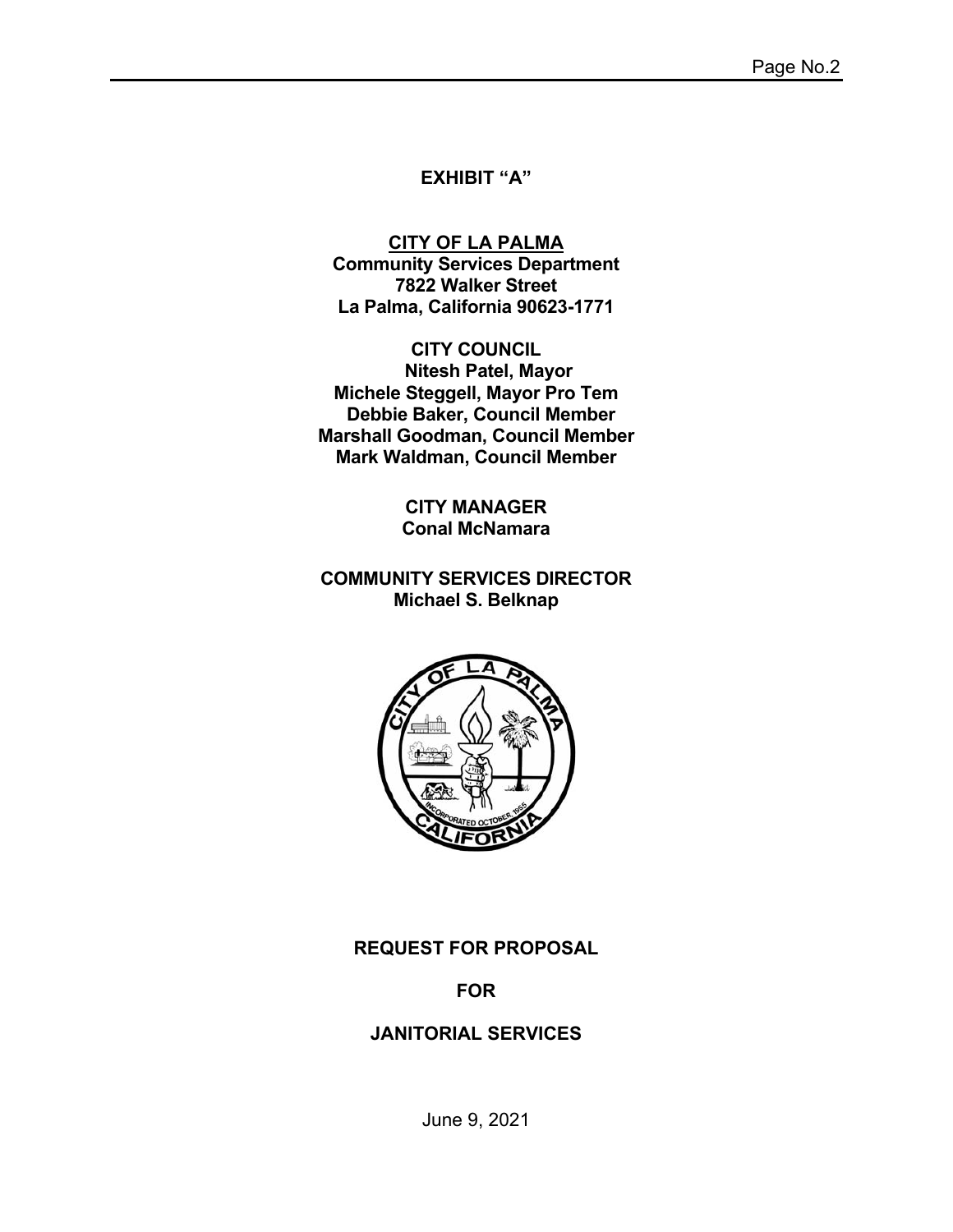## TABLE OF CONTENTS

| <b>SECTION 1</b> |                                                                                                                                                                                                                                                      |  |
|------------------|------------------------------------------------------------------------------------------------------------------------------------------------------------------------------------------------------------------------------------------------------|--|
| <b>SECTION 2</b> | 2.1<br>2.2<br>2.3<br>2.4                                                                                                                                                                                                                             |  |
| <b>SECTION 3</b> | <b>SCOPE OF WORK</b><br>3.1<br>3.2<br>3.3<br>3.4<br>3.5<br>3.6<br>3.7<br>3.8<br>3.9<br>3.10<br>3.11<br>3.12<br>3.13<br>3.15 Consumable Materials and Supplies - City Supplied22<br>3.16<br>3.17<br>3.19 Scheduled Janitorial Services / Frequency 24 |  |
| <b>SECTION 4</b> | <b>SUBMISSION FORMS</b><br>. 30<br>CERTIFICATION RELATIVE TO INELIGIBLE CONTRACTORS.31<br>AFFIDAVIT OF COMPLIANCE WITH BID SPECIFICATIONS32                                                                                                          |  |
|                  | <b>SECTION 5 COST BID FORM</b>                                                                                                                                                                                                                       |  |
| EXHIBIT B        | <b>JANITORIAL SERVICES / FREQUENCY</b>                                                                                                                                                                                                               |  |
| TABLE 1          | <b>AVAILABLE WORKING HOURS BY LOCATION</b>                                                                                                                                                                                                           |  |
|                  | TABLE 2 APPROXIMATE BUILDING AREAS FOR CITY FACILITIES                                                                                                                                                                                               |  |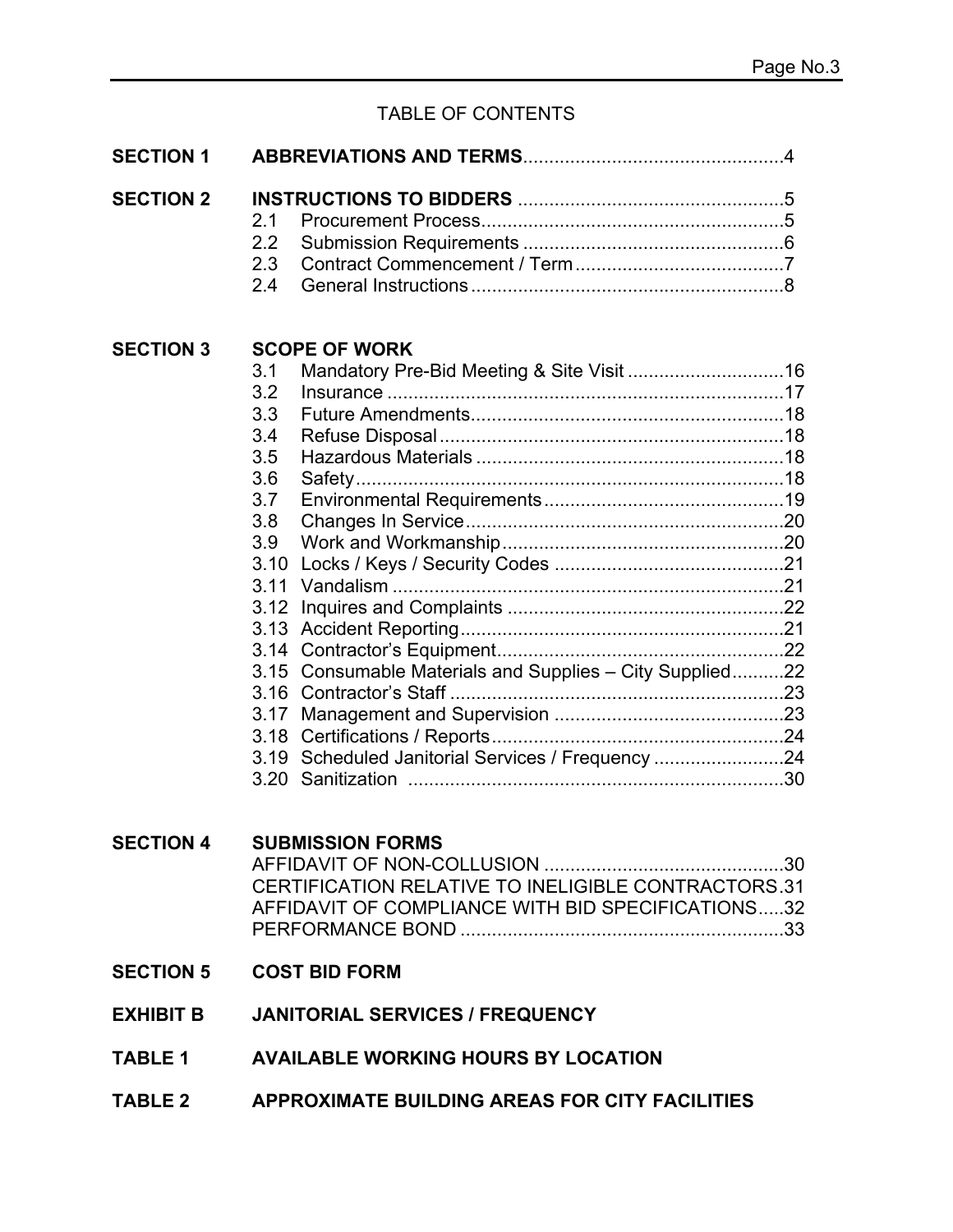#### **SECTION 1—ABBREVIATIONS AND TERMS**

The following terms are for convenience and reference only and are not intended to define or limit the scope of any provision hereof. The following words shall be construed to have the following meanings, unless otherwise apparent from the context in which they are used:

| Appurtenances        | Objects or features that are component parts of the areas to<br>be maintained. Appurtenances include, but are not limited<br>to: decorative features, handrails, shelves, benches, tables,<br>enclosures, cabinetry, and signage.                                                                                                                                                                                                                                                                                                                           |
|----------------------|-------------------------------------------------------------------------------------------------------------------------------------------------------------------------------------------------------------------------------------------------------------------------------------------------------------------------------------------------------------------------------------------------------------------------------------------------------------------------------------------------------------------------------------------------------------|
| As-Needed            | To maintain the facilities in a clean, sanitary appearance, as<br>determined by the City, beyond the regularly scheduled<br>frequencies.                                                                                                                                                                                                                                                                                                                                                                                                                    |
| <b>Bidder</b>        | <b>See Contractor</b>                                                                                                                                                                                                                                                                                                                                                                                                                                                                                                                                       |
| Contract             | The written agreement executed by the City of La Palma and<br>the Contractor, setting forth the obligations of the parties<br>hereunder.                                                                                                                                                                                                                                                                                                                                                                                                                    |
| <b>Contract Term</b> | September 1, 2021 through August 31, 2024                                                                                                                                                                                                                                                                                                                                                                                                                                                                                                                   |
| The City             | City of La Palma                                                                                                                                                                                                                                                                                                                                                                                                                                                                                                                                            |
| Contractor           | The person(s), partnership, or corporation who has entered<br>a Contract with the City to perform or execute the work<br>covered by these Specifications.                                                                                                                                                                                                                                                                                                                                                                                                   |
| Litter               | All paper, plastic, cans, bottles, or other material discarded<br>in or on any location within the Contract area other than in a<br>trash container provided for that purpose.                                                                                                                                                                                                                                                                                                                                                                              |
| Recyclable Material  | Plastic, glass or aluminum materials having economic value<br>when separated from trash.                                                                                                                                                                                                                                                                                                                                                                                                                                                                    |
| <b>Spot Cleaning</b> | The cleaning of only those portions of a floor, walkway, wall,<br>fixture, table, furnishing, handrail, bench or other surface(s)<br>which are soiled (dirty, stained, marked, smudged, etc.),<br>where the entire surface may not be sufficiently soiled to<br>warrant the cleaning of the entire surface. The Contractor<br>shall interpret the term "spot cleaning" to include the<br>complete cleaning/washing of any surface which does not, or<br>would not, have a clean, uniform appearance after the<br>cleaning of only portions of that surface. |
| Trash                | All litter, garbage, refuse, rubbish, and other materials and<br>substances discarded or rejected as being spent, useless, or<br>worthless.                                                                                                                                                                                                                                                                                                                                                                                                                 |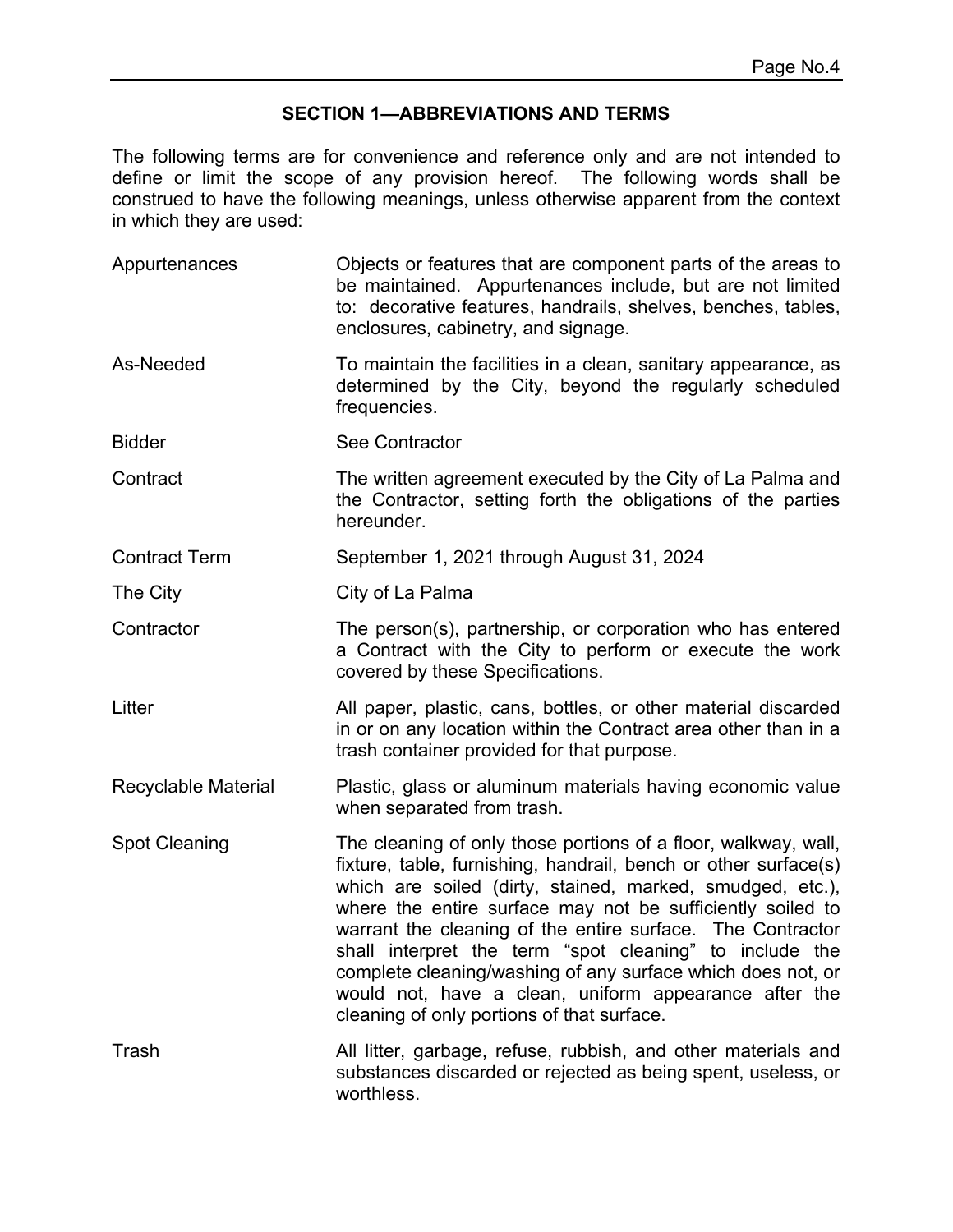## **SECTION 2 - INSTRUCTIONS TO BIDDERS**

#### **2.1 PROCUREMENT PROCESS**

#### **2.1.1 Bid**

Bidders will submit two (2) copies of their bid responding to the requirements of the Scope of Work (Section 3).

Each Bid must include all materials requested herein and must address all of the specifications and submission requirements. All submissions must have sequentially numbered pages.

No telegraphic Bid or telegraphic modification of a Bid will be considered. No Bids received after the time fixed for receiving them will be considered. The Bidder shall have sole responsibility for its timely delivery.

All Bids will be reviewed to ensure compliance with the specifications and submission requirements. The City reserves the right to request additional information, written or oral, for clarification purpose, from Contractors during the Bid review. The City also has the right to request references.

Cost proposals are to be submitted in a separate envelope clearly marked "COST BID". Section 5 herein contains a sample of the Cost Bid format.

#### **2.1.2 Basis of Award**

All proposals will be given equal consideration. It is the intention of the City to award to the lowest responsive and responsible Bidder. Without limiting the power and authority with which it is vested, the City shall be the sole authority in determining the lowest responsible Bidder, taking into consideration the experience of the contractor, operations, fitness, capacity, and adaptability in respect to the requirement of these specifications for the services proposed by any contractor hereunder.

#### **2.1.3 Rejection of Bids**

This Request for Proposal does not commit the City to award a contract. The City reserves the right to reject any or all bids and to advertise for new bids or proceed to do the work in another manner, at the sole discretion of the City. The City shall not be liable for any expenses incurred by the bidders in preparing and submitting their proposals.

#### **2.1.4 Contractor's Responsibility**

The City of La Palma has attempted to provide all information available. It is the responsibility of each Bidder to review, evaluate and, where necessary, request any clarification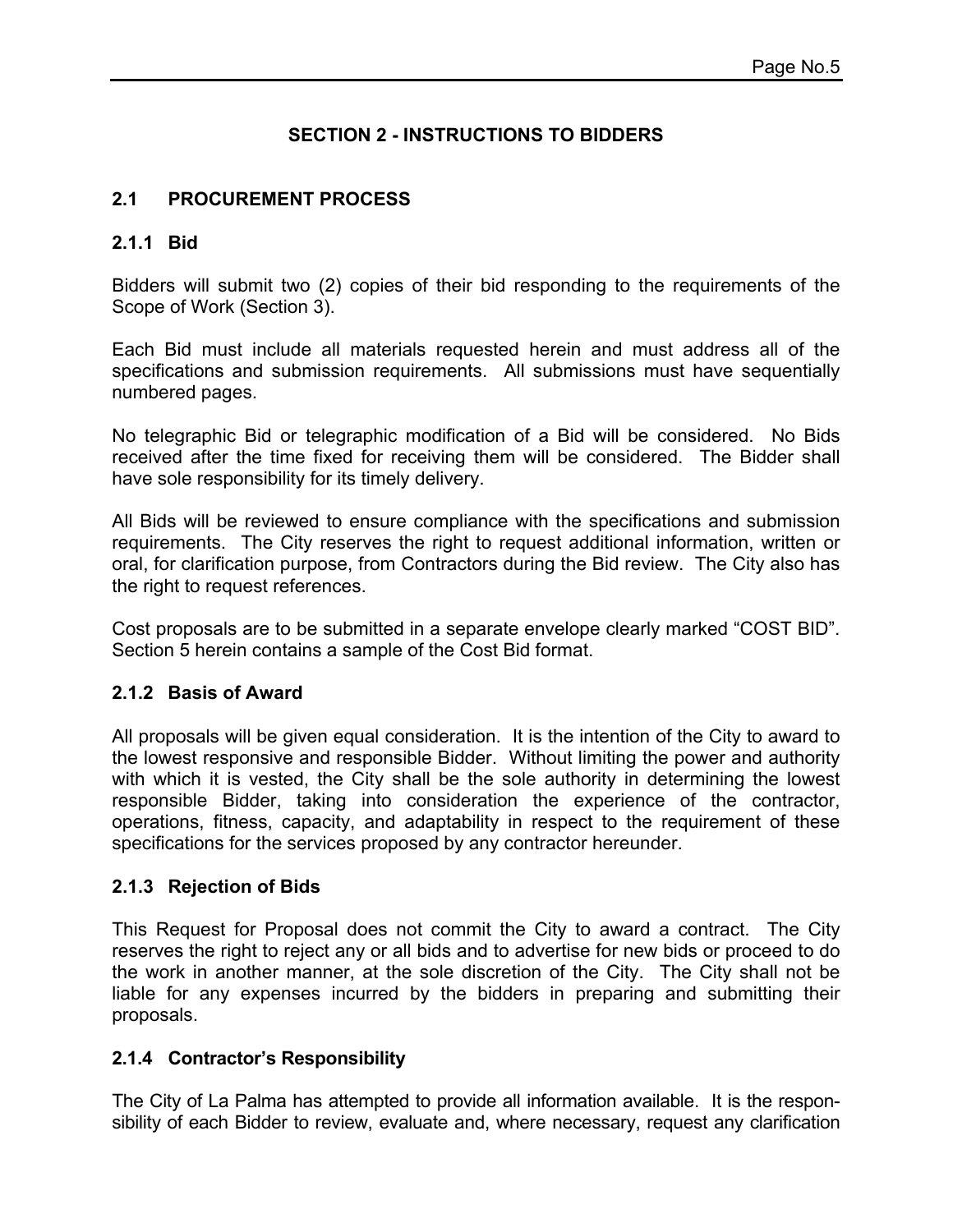prior to the submission of a quotation. Questions should be submitted in writing and be addressed to Michael S. Belknap in the Community Services Department. Answers will be sent to all Bidders registered as having attended the Mandatory Pre-Bid Conference.

#### **2.1.5 Contractor Exception**

The Bidder must state in its Bid that it has met all the required terms of the Janitorial Services Request For Proposal. The Bidder must specify and discuss any terms of the agreement with which the Bidder cannot or does not propose to comply.

Failure on the part of the Bidder to list exceptions as instructed above will be interpreted that the Bidder has taken no exceptions and that its offering is in complete conformance to the City's Request for Proposal for Janitorial Services, terms and conditions contained herein. Any exceptions or deviations discovered after the Bid closing date will be to the Bidder's account and, consequently, will not be negotiated.

#### **2.2 SUBMISSION REQUIREMENTS**

Each Bidder must submit all of the documentation and information as detailed below.

#### **I. References and Qualification Requirements**

Bidder must present evidence indicative of its ability to provide and sustain the specified janitorial services to the satisfaction of the City. Failure to include any of the following information as requested may cause Bid to be deemed non-responsive.

#### **A. Bond Provisions:**

**Faithful Performance Bond**: Contractor shall submit a Faithful Performance Bond to the City of Palma, Finance Department, 7822 Walker Street, La Palma, CA 90623. The amount of the bond shall be (Contractor shall complete) \$ (which is valued at 3-months of the annual contract amount) and shall be submitted within ten (10) calendar days after notice of award.

- **B. Client References:** Bidder shall furnish on a separate sheet of paper a list of five (5) current customers (municipal or government preferred), including company name, street address, telephone number and contact person, for whom contractor provided similar services. The City intends to contact these customers to determine reliability, Bidder's performance, service and other information.
- **C. General Business Statement:** Bidder shall emphasize the required minimum of three (3) consecutive years of recent experience in the provision of the specified janitorial services at similar sized facilities and areas.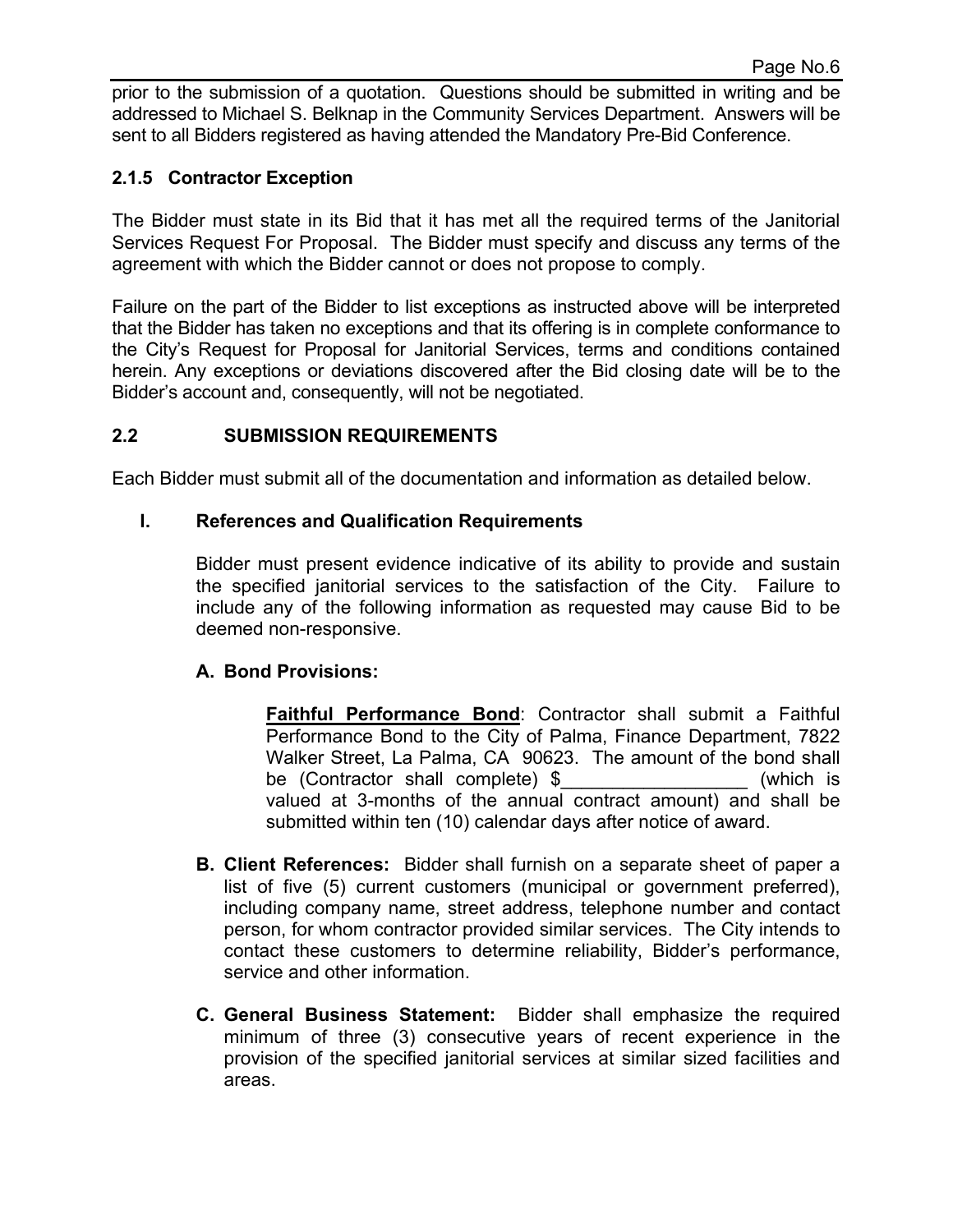- **D. Work History:** In addition to **Client References**, Bidder shall list all contracts canceled or not renewed within the last three (3) years, giving reason for cancellation or non-renewal. Give names, street addresses, and telephone numbers in each instance.
- **E. Proof of Insurability:** A letter of intent from an insurance company, acceptable to the City, setting forth that adequate insurance coverage (as further described in the General Conditions hereof) will be available at the time of award of Contract.
- **F. Employees and Subcontractors:** Specify the number of current full-time and part-time employees and subcontractors in the company.

## **II. Requirement for Supplemental Information**

Following the evaluation of bids, and prior to any consideration of award, the apparent lowest responsible bidder(s) may be required to provide supplemental information such as the number of employees and types of tools used under this Contract. The supplemental information will be used to evaluate the Bidder's ability to fulfill the terms of the Contract.

#### **III. General Requirements**

Bidder must fully execute all forms contained within Section 4, in addition to providing a Signature Authorization (see instructions for SIGNATURES, contained within GENERAL INSTRUCTIONS, Section 2.4.1.)

## **2.2.2 Cost Bid**

The Bidder must submit its Cost Bid under separate cover, clearly marked "COST BID".

Bidders must quote firm prices for the period beginning September 1, 2021, and ending August 31, 2021. Bids subject to rate escalation during this term, except for those specified in the Contract, will be considered non-responsive.

#### **2.2.3 Prices**

Each Cost Bid must show the Fixed Monthly Rate, inclusive of all wages, benefits including health care, and overhead, for all regularly performed services (only one rate can be submitted for the entire term of the Contract).

## **2.3 CONTRACT COMMENCEMENT / TERM**

The initial term for this Contract begins September 1, 2021, and ends on August 31, 2024. If the option to extend is exercised, the term may be extended from September 1, 2024, through August 31, 2025, extended again from September 1, 2025, through August 31, 2026, not to exceed a total contract period of five years.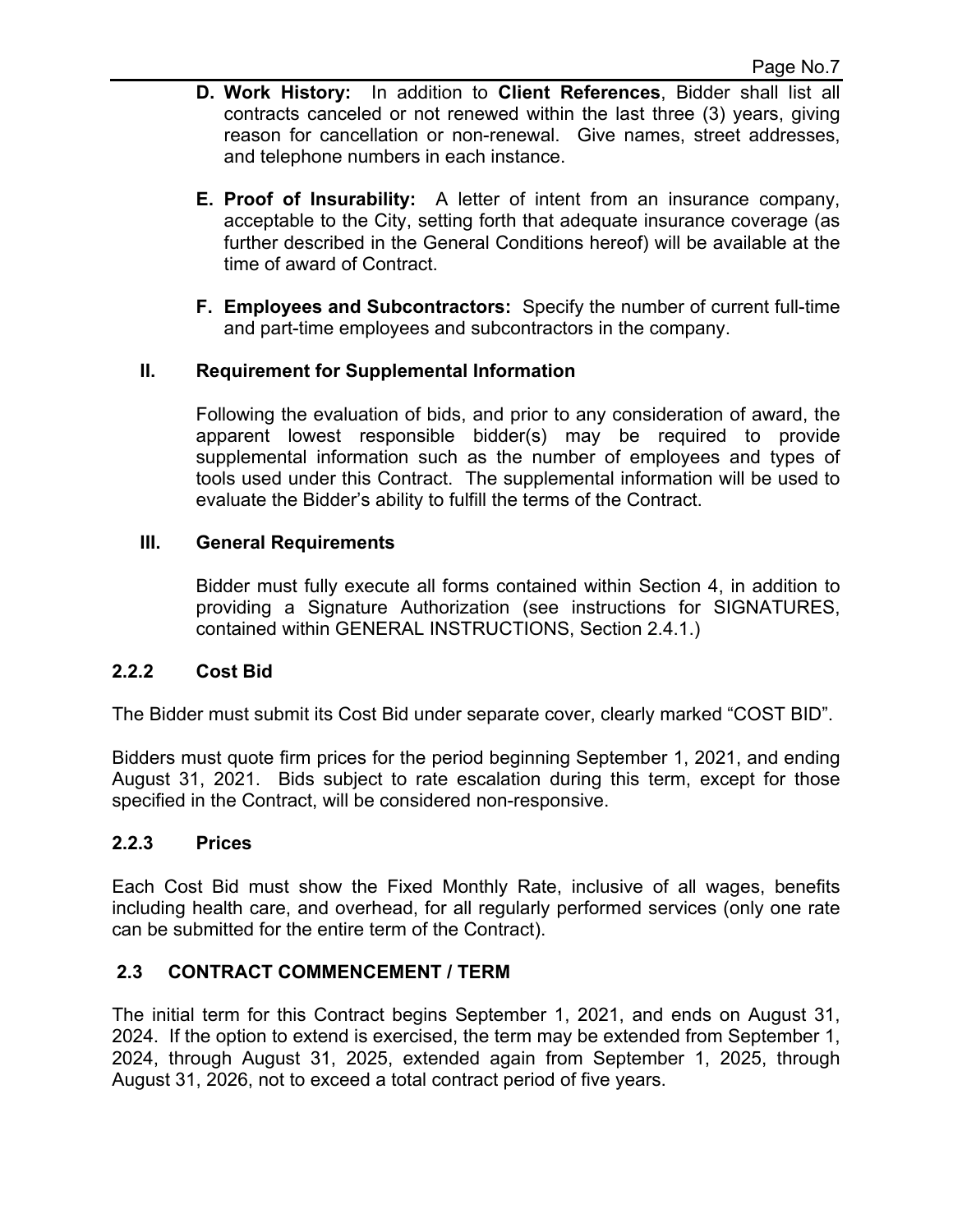The City reserves the right to terminate the Contract without cause prior to August 31, 2024, with forty-five days written notice.

Contractor shall be eligible for an adjustment to its rates on an annual basis beginning September 1, 2022, and annually thereafter, if applicable, by a percentage equal to the percentage change in the Los Angeles-Long Beach-Anaheim Consumer Price Index for the prior twelve month period for the initial contract and the prior twelve month period for each additional contract extension commencing September 1. On September 1, Contractor shall submit a rate adjustment request notifying the City of the applicable CPI change.

Contractor shall also be eligible for an adjustment to its rates should any new federal or state mandated minimum wage be increased during the term of this agreement. Contractor must submit this rate increase request to the City 60 days prior to implementation.

## **2.4 GENERAL INSTRUCTIONS**

#### **2.4.1 Signatures**

All Bids shall be signed correctly in the place provided, as follows:

 If an individual makes the Bid, the individual's name and post office address shall be stated. If the Bid is made by a firm, partnership, or corporation, it shall be signed by a person(s) having such legal authority from said firm, partnership or corporation and the person signing the Bid shall give his/her own name and title (if any) in addition to the name and address of the firm, partnership, or corporation. If a firm or partnership makes the Bid, the names and addresses of the individual members shall be given.

 If the Bid is made by a corporation, the name of the State under the Laws of which the corporation was chartered and the names and titles of the President, Treasurer, and Secretary or Clerk of the Corporation shall be given.

 If the Bid is made by two or more individuals, partnerships or corporations, or any combination of these, operating for this purpose of this Bid as a joint venture, each party joining to make the Bid shall submit, attached to and made part of the Bid, information and signatures in compliance with the foregoing provisions applicable to an individual firm, partnership, or corporation. An attested copy of the vote of the corporation authorizing such joint venture shall be attached to the Bid.

#### **2.4.2 Addenda**

Should the City change any specification, stipulation, requirement, or procedure, notification will be made to all Contractors in the form of a written Addendum during the bidding period. The Bid shall contain an acknowledgement of receipt of any Addenda. All such Addenda shall become a part of the Contract.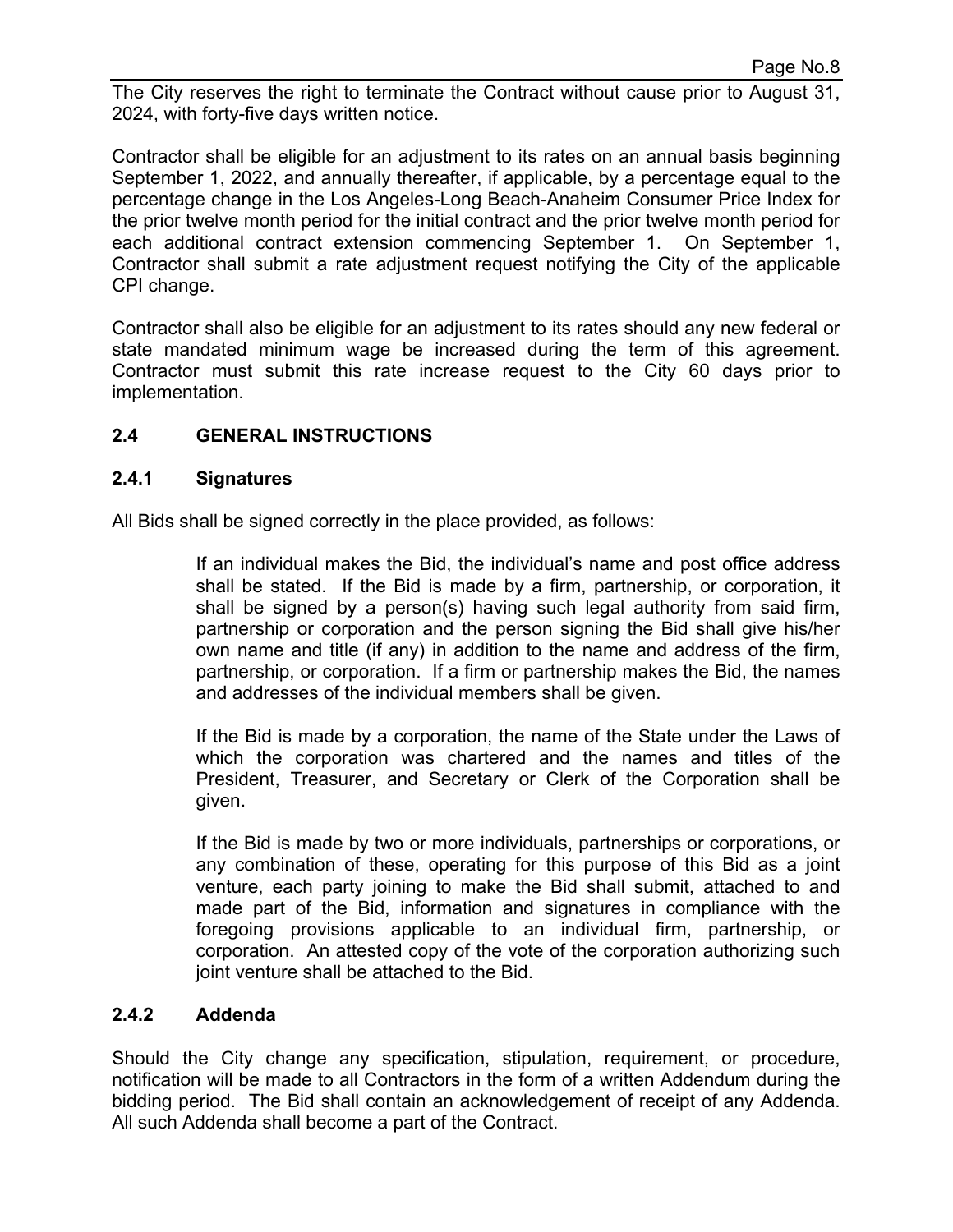# **2.4.3 Independent Contractor Status**

It is understood and agreed that the Contractor, including its agents and employees, will be providing services under the Contract as an independent Contractor for the City of La Palma and that none of the agents or employees of the Contractor will be an employee or agent of the City of La Palma. All liability to persons actually providing services related to wages or other compensation shall be the sole responsibility of the **Contractor** 

# **2.4.4 Withdrawal of Bids**

A Contractor may withdraw its Bid provided the request in writing is received by an authorized City representative by the time set forth for opening Bids. When such Bid is reached during the opening of bids, it will be returned to the Contractor unread.

## **2.4.5 Execution of Contract**

The successful Contractor shall execute and deliver the Contract and furnish the Certificates of Insurance to the City within 10 days after the Contractor receives the **Contract** 

## **2.4.6 Failure to Execute Contract**

Should the successful Contractor fail to execute the Contract and to furnish the Certificates of Insurance within 10 days after the Contractor receives the Contract, the City may, at its option, determine that the Contractor has abandoned the Contract and thereupon the Bid and acceptance of that Contractor shall be null and void.

# **2.4.7 Legal Address of Contractor**

Any notice or communication to the Contractor shall be deemed served if delivered to the Contractor at the address named in the Bid, or if deposited in a U.S. Post Office, postage prepaid, addressed to the Contractor as aforesaid; and the date of service shall be the date of such delivery, or, if mailed, five (5) days after such mailing.

## **2.4.8 Subcontracting of Work**

No performance of this Contract or any portion thereof may be assigned or subcontracted by Contractor without the expressed written consent of the City. Any attempt by the Contractor to assign or subcontract any performance of the terms of the Contract without said consent shall be null and void and shall constitute a default under this Contract. In the event of such a default, the City may immediately terminate the contract.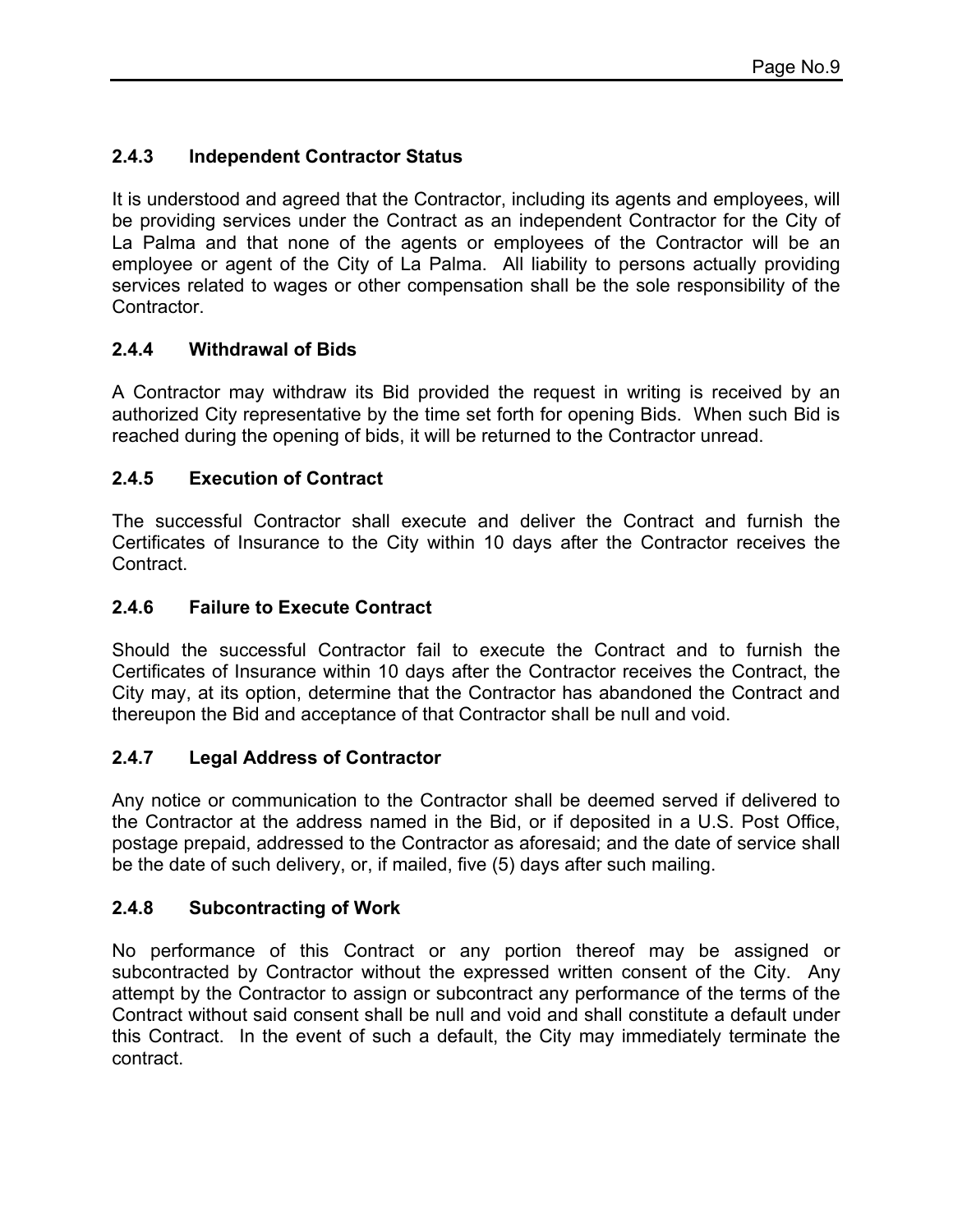In the event the City should consent to assignment or subcontracting, each term and condition of the Contract shall extend to and be binding upon and inure to the benefit of the assigns, successors or administrators of the respective parties.

In the event that the City should consent to subcontracting, the Contractor shall include all subcontracts the following provision: "This Contract is a subcontract under the terms of a prime Contract with the City of La Palma. All provisions of that prime Contract shall apply to this subcontract."

Contractor shall indemnify, defend, and hold harmless the City and its employees from any and all liability arising or resulting from the employment of any subcontractors and their employees in the same manner as for Contractor's own employees, but not including the sole negligence of the City, its agents and employees.

## **2.4.9 Equal Employment Opportunity**

The City hereby notifies all bidders that it will affirmatively insure that in any contract entered into pursuant to this advertisement, minority business enterprises will be afforded full opportunity to submit bids in response to this invitation and will not be discriminated against on the grounds of sex, race, color, or national origin in consideration for an award.

## **2.4.10 Personal Liability of City Official**

In carrying out any of the provisions of the Contract, or in exercising any power or authority granted to them within the scope of the Contract, there shall be no liability upon the Directors or their authorized representatives, either personally or as officials of the City, and it shall be understood that in all such matters they act solely as agents and representatives of the City.

## **2.4.11 Hold Harmless**

The Contractor agrees to protect, defend, indemnify and hold the City of La Palma and their elected and appointed officials, employees and agents free and harmless from and against any and all loses, penalties, damages, settlements, costs, charges, professional fees or other expenses or liabilities of every kind and character arising out of or relating to any and all claims, liens, demands, obligations, actions, proceedings or causes of action of every kind and character in connection with or arising directly or indirectly out of this agreement and/or the performance hereof, but not including the sole negligence of the City, its agents and employees. Without limiting the generality of the foregoing, any and all such claims, etc. relating to personal injury, infringement of any patent, trademark, copy right (or application for any thereof) or of any other tangible or intangible personal or property right, or actual or alleged violation of any other tangible or intangible personal or property right, or actual or alleged violation of any applicable statute, ordinance, administrative order, rule or regulation, or decree of any court, but not including the sole negligence of the City, its agents and employees, shall be included in the indemnity hereunder. The Contractor further agrees to investigate, handle, respond to, provide defense for and defend any such claims, etc. at his/her sole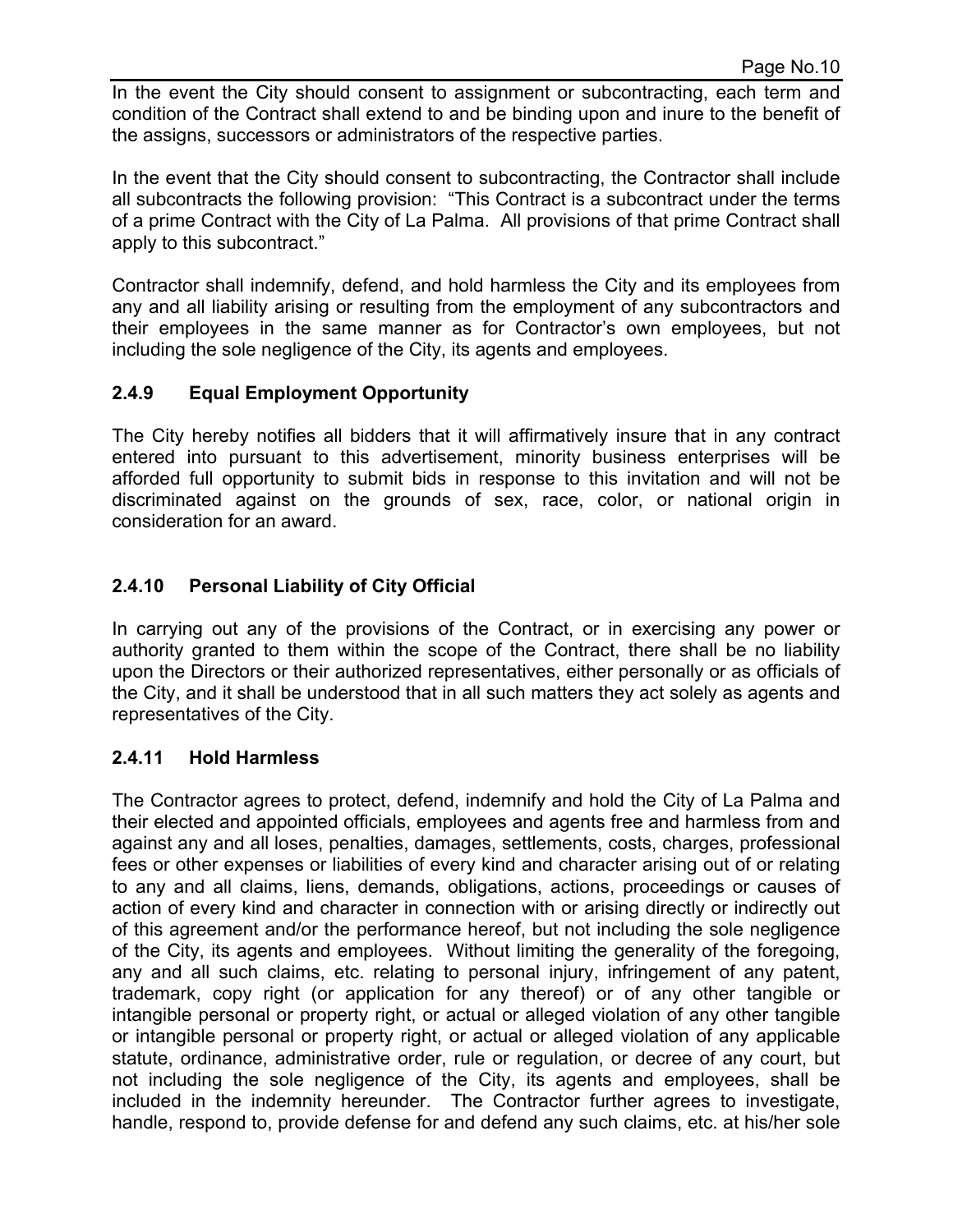expense and agrees to bear all other costs and expenses related thereto, even if such claim is groundless, false or fraudulent.

## **2.4.12 Conflict of Interest**

It is understood and agreed that no gift, loan or other thing has been or will be given to any employee, agent or officer of the City of La Palma in connection with the award or performance of this Contract. It is further understood and agreed that no employment, renting, leasing or purchasing of equipment, supplies or materials will be arranged, or made with or through any employee, agent or officer of the City by the Contractor.

## **2.4.13 Prohibitive Interests**

No Board Member, officer or employee of the City of La Palma, officer or employee of any independent authority or political subdivision of the State of California, or officer or employee or elected official of the State of California, during his/her tenure and for one (1) year thereafter shall have any interest, direct or indirect, in this Contract or the proceeds thereof.

## **2.4.14 Permits and Licenses**

The Contractor shall procure all permits and licenses necessary for the fulfillment of its obligations under this Contract. The Contractor shall pay all charges, fees and taxes and give all notices necessary and incidental to the due and lawful prosecution of the work.

## **2.4.15 Waiver of Minor Deviations, Insignificant Mistakes and Matters of Form**

The City reserves the right to waive any minor deviations, insignificant mistakes, and matters of form rather than substance of the Bid, proposal, or contract document which can be waived or corrected without prejudice to other Bidders, potential Contractors, or the governmental body. No officer or agent of the City is authorized to waive this reservation.

Any waiver by the City of any default of any one or more of the terms, covenants, or conditions of the Contract shall not be construed to be a waiver of any subsequent or other default of the same quality, or of any other term, covenant, or condition of the Contract, nor shall failure on the part of the City to require exact and complete compliance with any of the terms, covenants, or conditions of the Contract be construed as in any manner changing the terms of the Contract or stopping the City from enforcing the full provisions thereof.

No delay, failure or omission by the City to exercise any right, power, privilege or option arising from any default, nor any subsequent payments made by the City then thereafter shall impair any such right, power, privilege or option, or be construed as a waiver of or acquiescence in such default or as a relinquishment of any right.

Except as otherwise provided herein, when either party has knowledge that any actual or potential situation is delaying or threatens to delay timely performance that party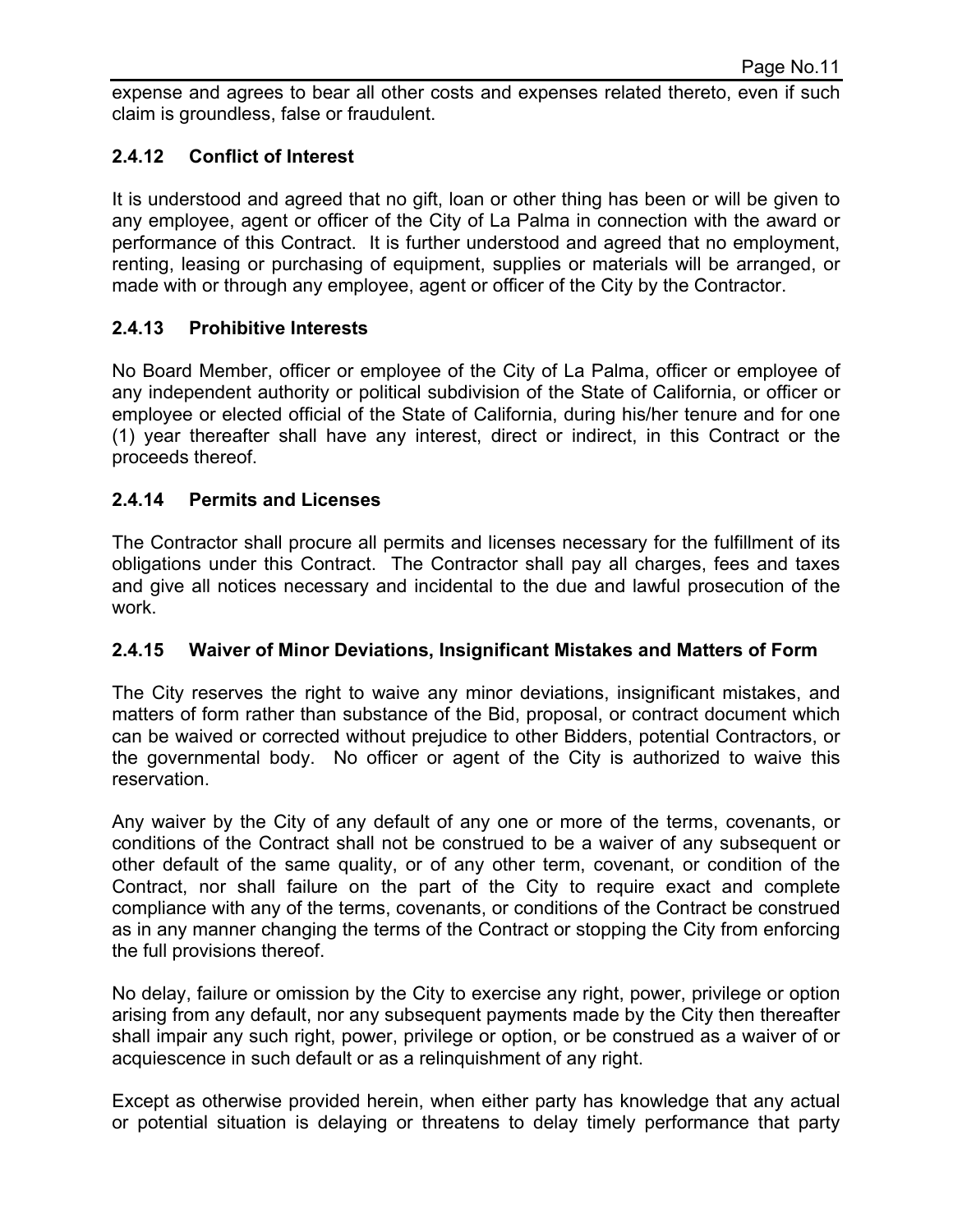shall, within five (5) days, give notice hereof including all relevant information with respect thereto, to the other party.

#### **2.4.16 Collusion**

It shall be understood that any Bid submitted to the City of La Palma is made without collusion with any other bidder submitting a bid on the same commodity, and is in all respects fair and without fraud.

#### **2.4.17 Confidentiality**

Bidders' proposals are to be submitted in a separate envelope clearly marked "COST BID". Section 5 herein contains a sample of the Cost Bid format.

#### **2.4.18 False, Fraudulent or Inaccurate Information**

The City reserves the right, at its sole discretion, to seek and accept independent verification of all information in response to this Request For Proposal.

The City reserves the right, at its sole discretion, to immediately disqualify any Contractor who provides false, fraudulent or inaccurate information in any responses or communications involving this Bid.

#### **2.4.19 Compliance With Laws**

The Contractor shall be fully informed, and shall at all times observe and comply with all laws, ordinances, regulations, orders and decrees or bodies of tribunals having any jurisdiction or authority over Contractor, its agents, subcontractors and employees, and over the performance of Contractor, its agents, subcontractors and employees.

If any discrepancy or inconsistency in relation to any such law, ordinance, regulation, order or decree, whether existing at the time of the execution of the Contract or which may become effective before the expiration of the Contract, should be discovered in the Contract, the Contractor shall report the same in writing to the City.

## **2.4.20 Notice to Bidders Regarding the Public Records Act**

Responses to this Request for Proposal will become the exclusive property of the City of La Palma. All bids submitted in response to this Invitation to Bid are a matter of public record and shall be regarded as public records. Exceptions will be those elements in each bid that are defined by the Bidder as business or trade secrets and are marked as "Trade Secrets", "Confidential" or "Proprietary".

#### **2.4.21 Payment For Services**

The Contractor shall submit original invoices to the City of La Palma Accounts Payable. Said invoices shall include all required certifications and reports as specified herein.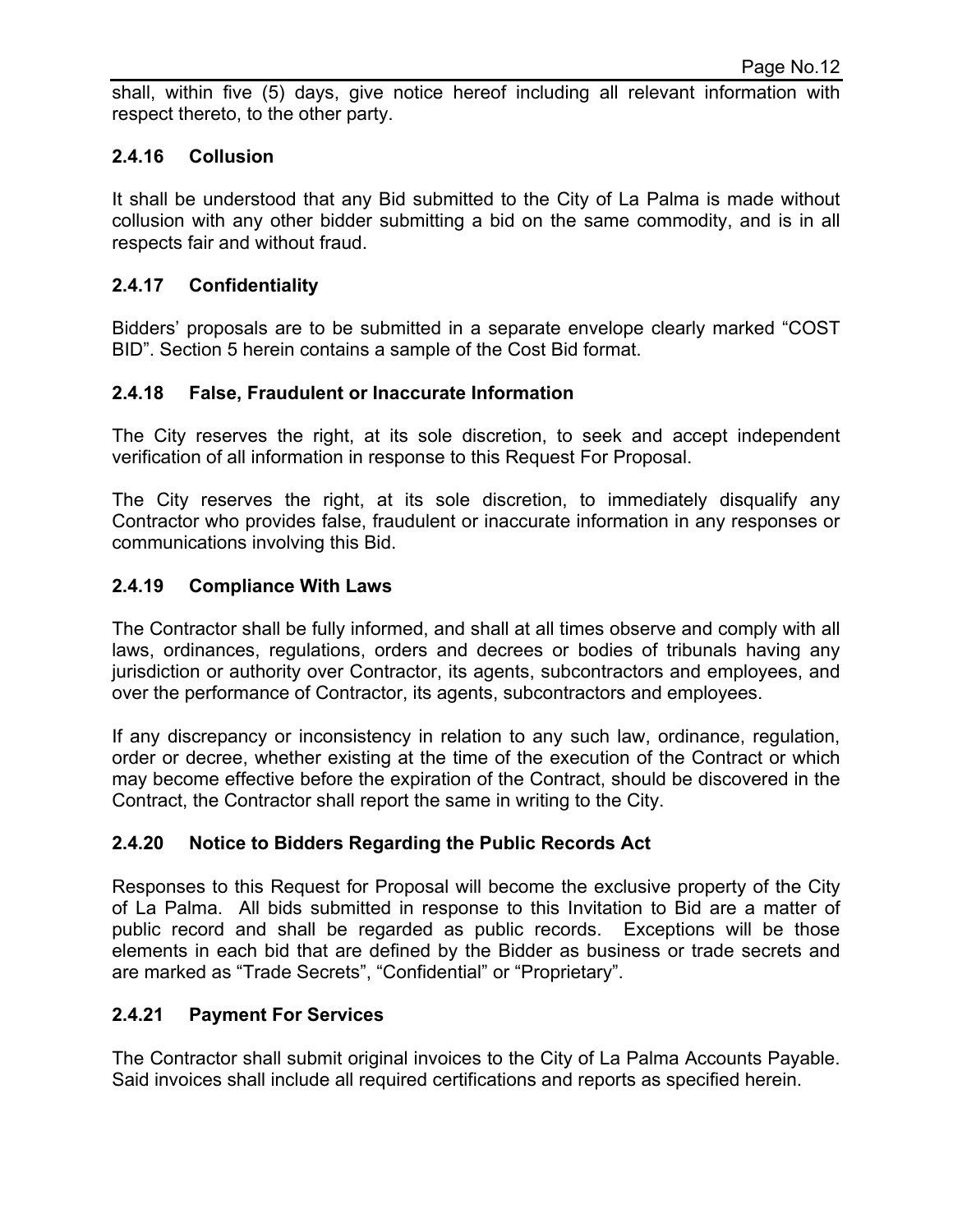For regularly scheduled maintenance services, Contractor shall submit invoice for work performed during the preceding month. The invoice shall be submitted, in arrears, on or before the fifth  $(5<sup>th</sup>)$  day of each month in the amount of one-twelfth  $(1/12)$  of the annual total Contract price of the period covering the preceding month.

The City will pay said invoice in due course of payments, usually no more than thirty (30) days after the receipt of the invoice, providing all work performed during the preceding month has been in accordance with these specifications, inspected and accepted by the City and that applicable certifications and reports have been submitted in accordance with this Contract.

#### **2.4.22 Payment Deductions / Contractor's Non-Compliance**

Payments shall be made for monthly services completed in accordance with tasks identified in the Contract for each City Facility. No payments shall be made for **nonperformance of services.** 

If, in the judgment of the City, Contractor is deemed in default, the City at its option in addition to, or in lieu of, other remedies provided herein, may withhold payment or deduct from Contractor's payments for work not performed. The City will give notice describing deficient work or work non-performed and the amount that will be withheld or deducted from payments.

For task sets that must be regularly performed (e.g., daily, twice weekly, weekly), if the City determines that Contractor has deficiently performed (including failure to meet "Management and Supervision" specifications), incompletely performed, or not performed at the appropriate time (all in City's sole discretion) one or more of the tasks in a specified task set, the City will deduct from the Contractor's payment the bid cost for that task set (e.g., "cost for daily cleaning"), **or a minimum of \$100.00** for each task for each facility, whichever is greater.

For tasks, or task sets, that are infrequent (periodic, seasonal, cyclical, or monthly), if City determines that they are deficiently performed (including failure to meet "Management and Supervision" specifications), City will give notice to the Contractor to correct the deficiency, complete the performance, or perform within a time stated in the notice. If Contractor fails to correct deficiencies within that time, the City may: (a) deduct from Contractor's payment a sum attributable to the deficiency; or (b) upon giving five (5) days notice to the Contractor for failure to correct the deficiencies, City may correct the deficiencies and the costs incurred by completion of the work by an alternate source, whether it be City employees or another Contractor, will be deducted from the payment to the Contractor from the City, as determined by the City. **A minimum of \$100 will be deducted for each deficiency.** This applies to all tasks specified.

The action above shall not be construed as a penalty but as adjustment of payment to Contractor to recover a portion of City costs due to the failure of the Contractor to complete or comply with provisions of this Contract.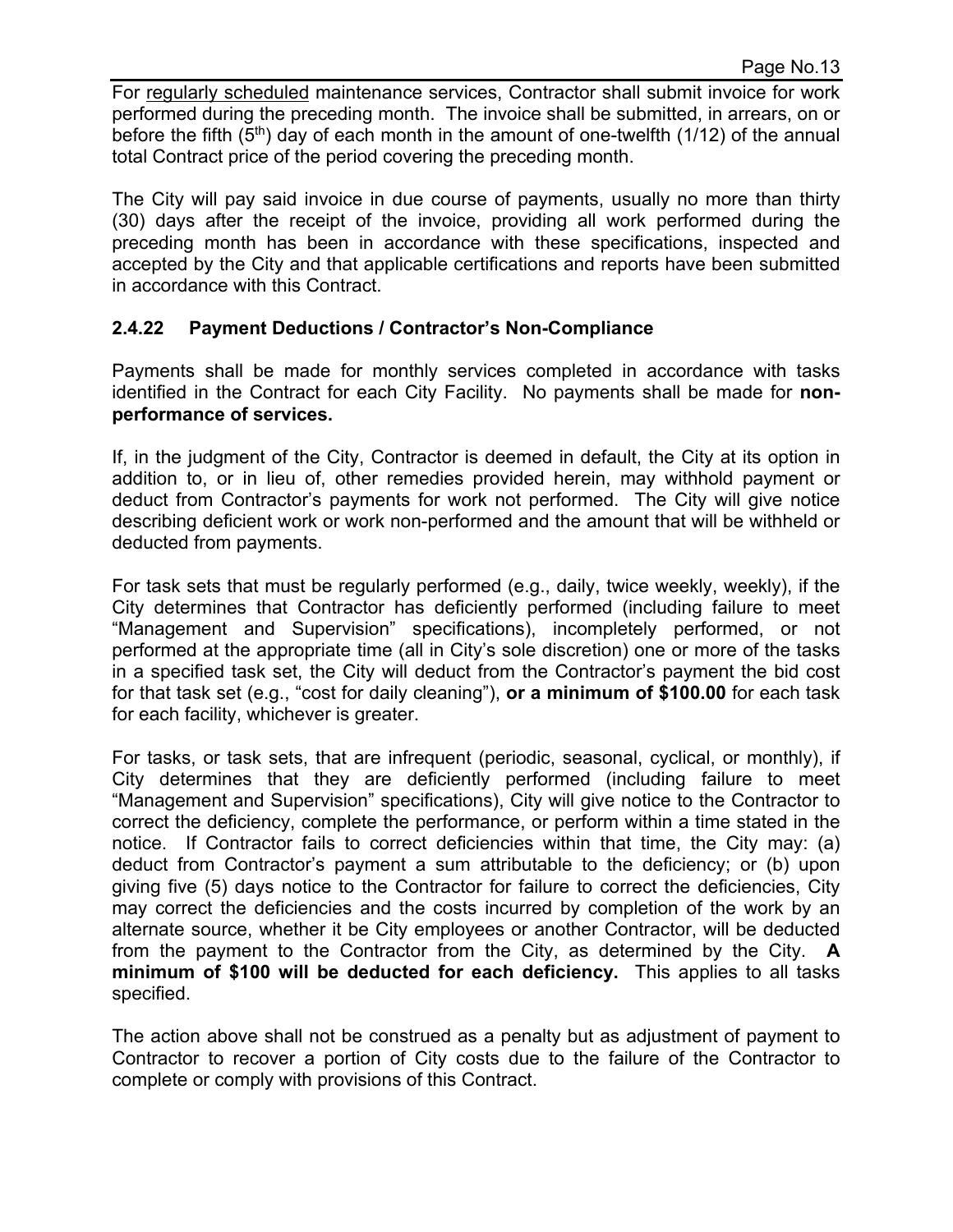In addition to the remedies provided heretofore, the Contract may be terminated in accordance with and as described in "Default By Contractor / Termination," upon Contractor's failure to correct deficiencies in a timely manner.

#### **2.4.23 Default By Contractor / Termination**

Notwithstanding and in addition to **"**Payment Deductions / Contractor's Non-Compliance" described previously, the City may terminate this Contract without liability for damages, when, in the City's sole opinion, the Contractor is not diligently performing or otherwise not complying in good faith with the Contract, has become insolvent, has assigned or subcontracted any part of the work without the consent of the City, or has otherwise defaulted in performance of the Contract, and has not otherwise cured such default after a period of ten (10) days notice given by the City to do so.

If the City terminates the Contract, the City will give notice to the effect to the Surety and Surety shall, within five (5) business days after delivery of the notice, assume control and perform the work as successor to the Contractor, and shall be paid by the City for all work performed.

If the Surety does not comply with such notice within said five (5) day period or, after starting to comply, fails to continue, the City may exclude the Surety and the Contractor from all City facilities and have the work completed by City employees, by another contractor, or by a combination of such methods.

All costs incidental to the default of the Contractor shall be charged to the Contractor and the Surety, and may be deducted from any monies due the Contractor. Surety shall pay, within fifteen (15) calendar days after receipt of an invoice; all such incidental costs less any amount deducted from monies due.

#### **2.4.24 Right To Stop Work / Termination By Contractor**

Contractor shall have the right to stop work only if City fails to make timely payments required under the terms of the Contract. Contractor may terminate the Contract only for cause, upon forty-five (45) days prior written notice to City. Contractor shall immediately cease all services hereunder; as of the date specified in Contractor's termination notice except such service, which may be specifically approved by the City. Contractor shall be entitled to compensation for all services rendered prior to the termination date and for any services authorized in writing by the City.

#### **2.4.25 Contract Enforcement**

The Contractor or its authorized representative shall meet on site bi-weekly at the discretion and convenience of the City, with the City's designated representative(s) for a walk-through inspection and to address any problems or other issues. However, this shall not be construed to relieve the Contractor of the duty to provide continuous inspection of the work areas.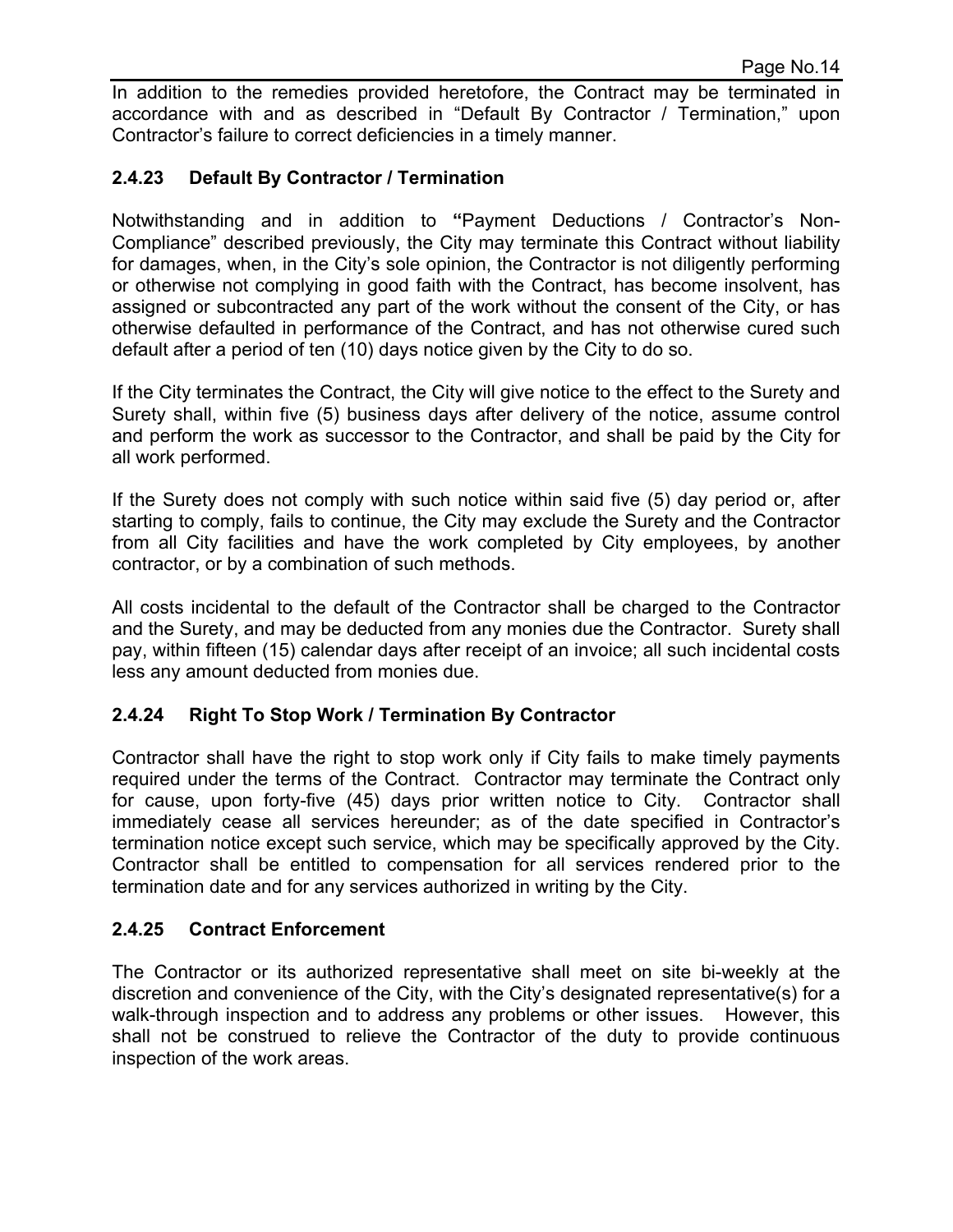The City reserves the right to perform inspections at any time for the purpose of monitoring performance. The Contractor shall cooperate with the City representative(s) in review and monitoring of Contractor's performance, records and procedures.

At the request of the City, or its appropriate representative, Contractor shall attend meetings and training sessions, as deemed necessary by the City, for the purposes of orientation, information, amendments to the Contract and description of City policies and procedures.

In the event the City commences legal proceedings for the enforcement of the Contract, and the City is the prevailing party, the City shall be entitled to an award of attorney's fees and costs incurred in the action.

## **2.4.26 Temporary Suspension of Work**

The City's representative(s) shall have the authority to suspend work by the Contractor, wholly or in part for such period as necessary due to unsuitable work conditions, failure of Contractor to carry out directions, unsafe or hazardous conditions, or failure to perform in accordance with these provisions.

The Contractor shall request permission of the City's representative(s), during City business hours to temporarily suspend work wholly or in part for such period as necessary due to unsuitable, unsafe, or hazardous work conditions or failure of the City to notify the Contractor of changes in locks, security codes or access to facilities being cleaned.

## **2.4.27 Record Retention and Inspection**

City, State and Federal representatives shall have access to and the right to examine, audit, excerpt, copy or transcribe any pertinent transaction, activity, time card, or other records relating to work hereunder. Such material, including all pertinent costs, accounting, financial records and proprietary data, shall be retained by Contractor for a period of five (5) years after termination or expiration of the Contract.

The City shall have the right to conduct, at any reasonable time, an audit and re-audit of the books, records, and business conducted by the Contractor and observe the operation of the business so that accuracy of the above records and any of the Contractor's invoices for services provided can be confirmed. The City reserves the right to require the Contractor to provide additional reports and record-keeping processes as the City deems reasonable in order to verify the Contractor's services and invoices for same. All information in connection with the City's inspections of records or audit shall be treated as confidential information and exempt from public disclosure thereof to the extent possible under the law.

If authorized representatives of the City conduct an audit of the Contractor regarding the services provided hereunder and if such audit finds that the City's liability for such services is less then the payments made by the City to the Contractor, then, at the City's discretion, the Contractor shall either: (1) immediately repay to the City the overpayment, or (2) at City's option, City will give to Contractor credit against any future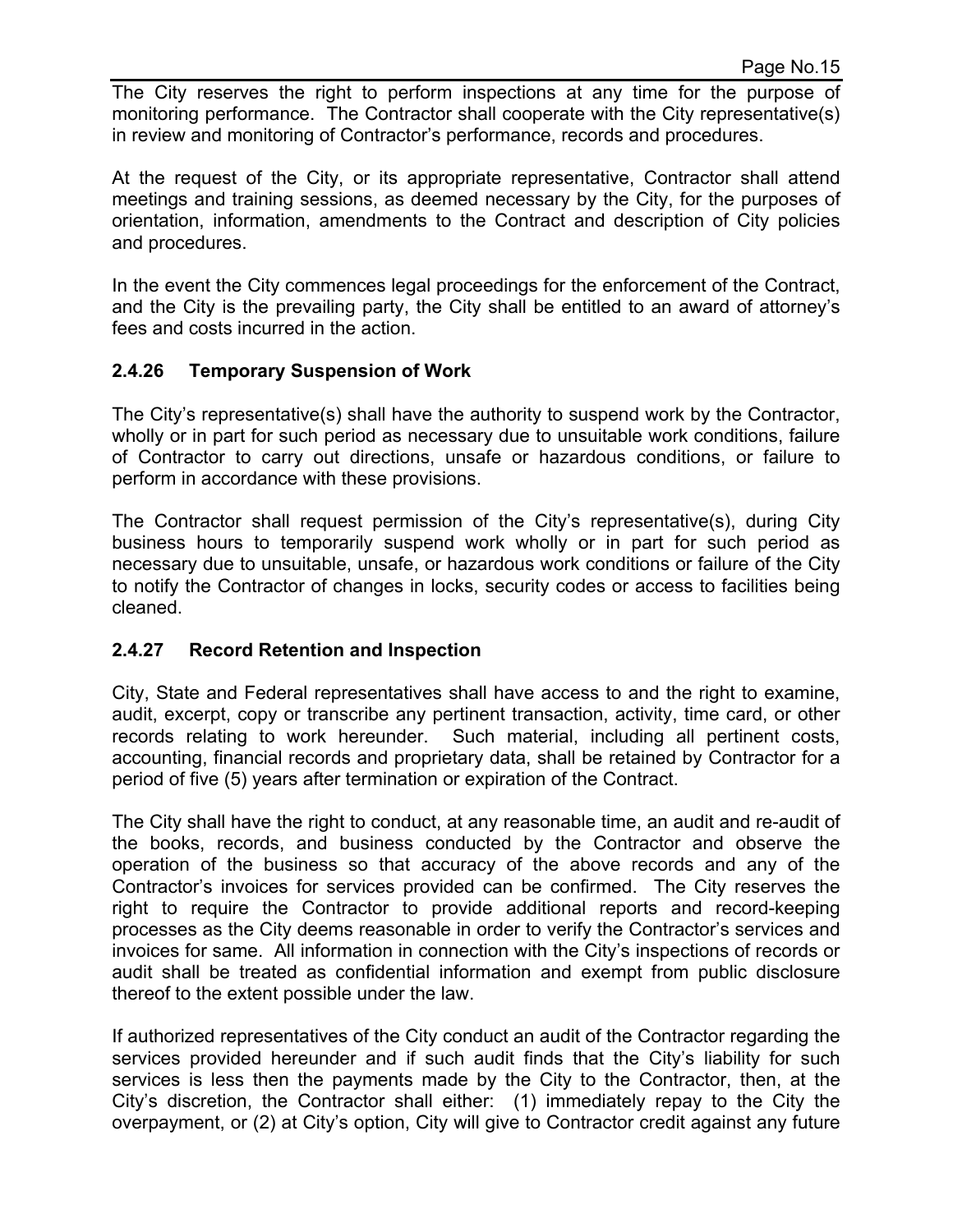payments due the Contractor. If such an audit finds that the City's liability for services provided hereunder is more than payments made by the City to the Contractor, then the City shall pay the difference to the Contractor provided that in no event shall the City's maximum obligation exceed the Contract price as originally bid or as stated in an amendment.

## **2.4.28 Validity**

The invalidity, unenforceability or illegality of any provision of the Contract shall not render the other provisions invalid, unenforceable, or illegal.

## **SECTION 3 - SCOPE OF WORK**

This section is designed to provide the Contractor with details of the Scope of Work required, and is not intended to represent all legal requirements of the Contract.

The Contractor shall provide scheduled custodial maintenance services inclusive of floor and carpet care, cleaning and restocking restrooms, dusting and polishing, window cleaning, litter and refuse removal, kitchen and office cleaning as provided in "Exhibit B" in accordance with the tasks and frequencies identified.

Contractors bidding on Janitorial Services must be able to perform all duties contained within this Scope of Work, as attested by the Affidavit of Compliance with Bid Specifications (see Section 4).

## **3.1 MANDATORY PRE-BID CONFERENCE AND SITE VISIT**

A mandatory Pre-Bid Conference and Site Visit shall be held for the purpose of answering questions. Due to the nature of the scope of work and the specific standards required by the City, **no bid will be accepted from a contractor who fails to attend the Pre-Bid Conference and Site Visit as scheduled. Contractors are required to sign-in at the Pre-Bid Conference and Site Visit. Answers to questions posed after the Pre-Bid Conference will be sent to those on the sign-in list.** 

**I. Mandatory Pre-Bid Conference Schedule\*** 

**Wednesday, June 23, 2021 at 9:30 9:30 a.m.** 

Location: La Palma Community Center 7821 Walker Street, La Palma, CA 90623

*\*Due to the Covid-19 pandemic, all attendees must wear face coverings at all times during the Mandatory Pre-Bid Conference and Site Visit.*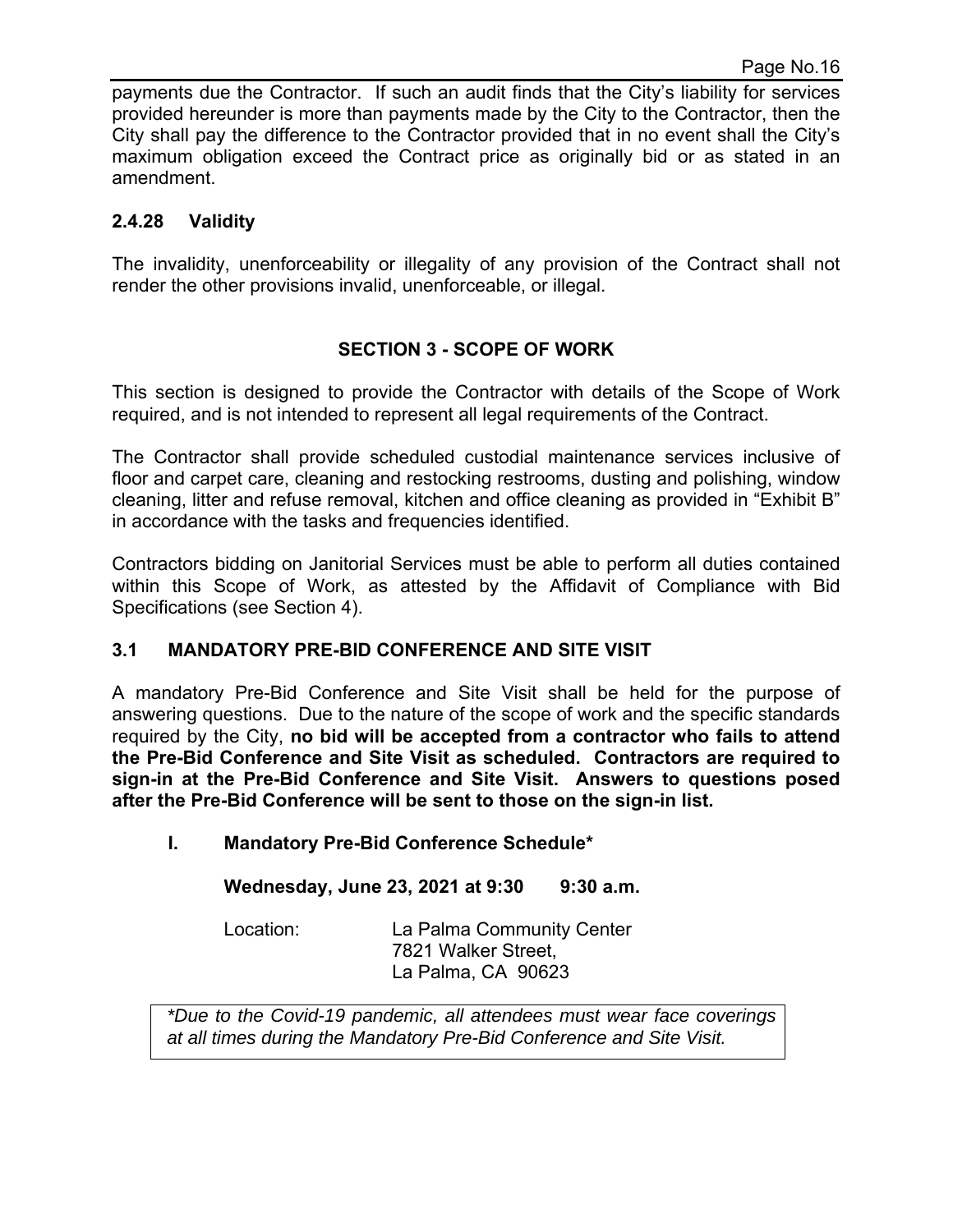#### **II. Mandatory Site Visit**

Site visits of facilities shall be conducted to allow prospective contractors to examine the physical conditions of the facilities. The City shall assume that the Contractor has investigated and are satisfied with the expected conditions, quality of work to be performed, and the requirements of these specifications. The cost of all necessary work, materials, supplies, and equipment, and other items shall be included in the prices included in the Bid. No other costs or charges shall be made unless provided for in the contract specifications.

By submitting a Bid, the Contractor acknowledges that the Contractor has made a personal inspection of the facilities and has evaluated the extent to which the physical condition thereof will affect the services to be provided. The Contractor accepts the premises in their present physical condition, and shall not make any demands upon City for improvements or alterations thereto.

#### **III. Pre-Job Meeting**

The Contractor to whom the award is made will be required to meet with City representative(s) for the purpose of review of the Contract documents, specifications and instructions or procedures.

#### **3.2 INSURANCE**

The Contractor will obtain:

- 1. Statutory Workers' Compensation Insurance in an amount required by the laws of the State of California and Employer's Liability Insurance in the amount of \$1 Million per occurrence for injuries incurred in providing services under this Agreement;
- 2. Comprehensive General Liability Insurance (including premises and operations, contractual liability, and independent contractor liability) with a limit of not less than \$1 million per occurrence, \$2 million general aggregate.
- 3. Automobile Liability Insurance (including owned, non-owned, leased, and hired autos) for bodily injury and property damage with a combined single limit of not less than \$1 million per occurrence. Any deductible shall be the responsibility of the Contractor.
- 4. Professional Liability Insurance (covering errors and omissions) with a coverage in a minimum amount of \$1 million per claim made.

The Contractor shall not commence work under the Contract until it has obtained all insurance required above and the City has approved such insurance.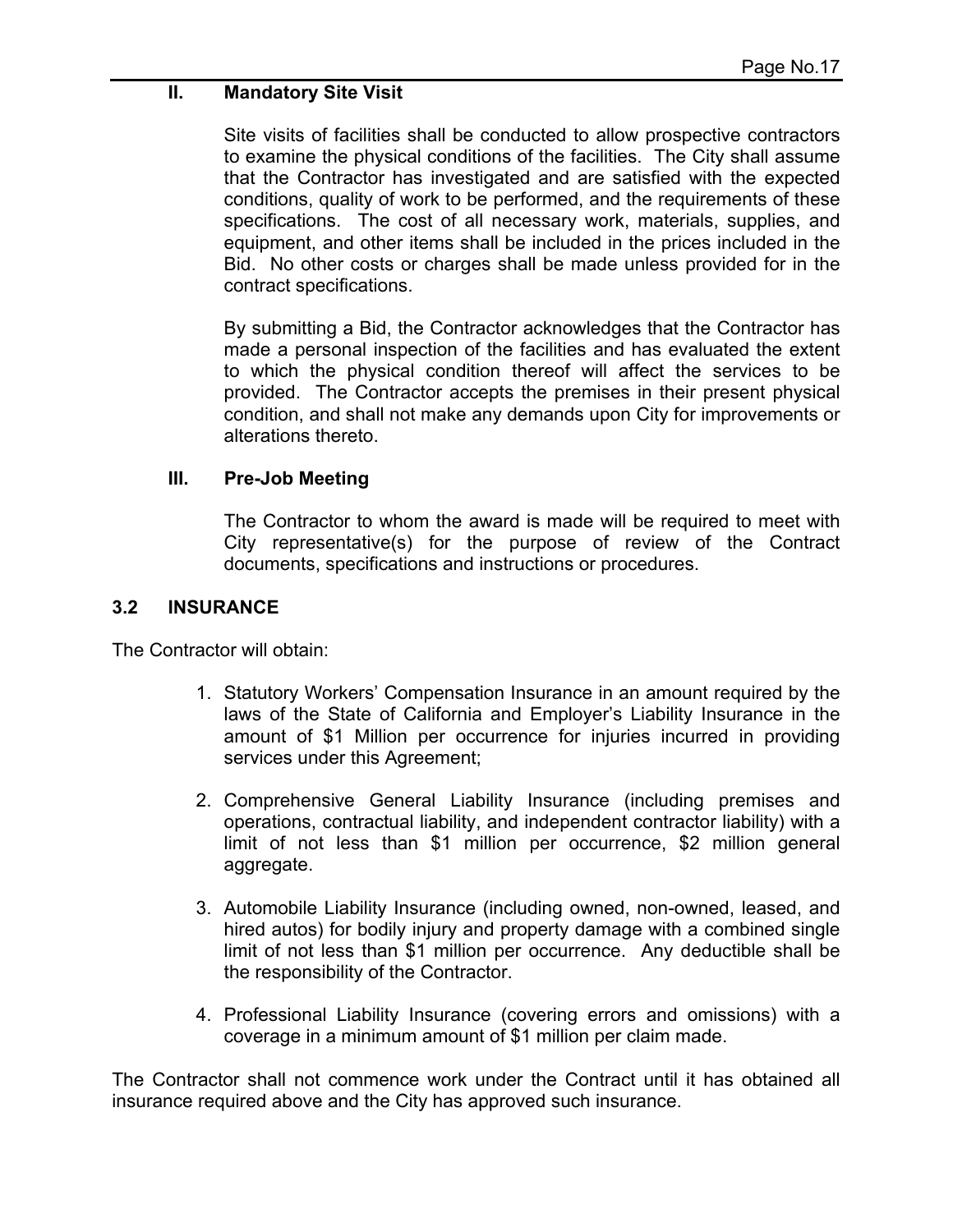## **3.3 FUTURE AMMENDMENTS**

The City reserves the right to change any portion of the work required, or amend such other terms and conditions that may become necessary. Any such revisions shall be accomplished by an amendment to the Contract approved by the City Manager and executed by the Contractor and the City.

## **3.4 REFUSE DISPOSAL**

The City shall be responsible for, and pay the costs of, the disposal of all trash, litter, and debris collected (i.e., refuse) by the Contractor in the performance of the tasks within. The refuse collected by the Contractor in the performance of these tasks shall be deposited in a location, or locations as specified by the City.

## **3.5 HAZARDOUS MATERIALS**

Use of any chemicals or hazardous materials by the Contractor in performing services shall be subject to the approval of the City, and shall be used in accordance with the manufacturer's directions and specifications. The Contractor shall store and dispose of chemicals or hazardous materials in accordance with all laws, rules and regulations on the subject. The Contractor shall defend, indemnify and hold harmless the City and its officials and its employees for all claims, demands, damage, causes of action, loss, liability, cost or expense relating to the Contractor's failure to comply with this section, but not for the sole negligence of the City, its agents or employees.

# **3.6 SAFETY**

The Contractor shall perform all work in such a manner as to meet all accepted standards for safe practices and to safely maintain stored equipment, materials or other hazards consequential or related to the work. The Contractor shall additionally accept the sole responsibility for complying with all City, State, Federal, or other legal requirements, including but not limited to compliance with applicable O.S.H.A. and CAL-O.S.H.A. Safety Orders. The Contractor shall inspect all potential hazards at said facilities and keep a log indicating date inspected and action taken.

All services provided, and materials used, shall be in accordance with acceptable industry standards. Products used shall be environmentally safe, used in accordance with product directions and be subject to approval by the City's representative(s). The Contractor shall maintain Material Safety Data Sheets (MSDS) for any and all chemical products used in the performance of this Contract at each site, in a labeled notebook. The City reserves the right to inspect these sheets at any reasonable time if necessary to ensure compliance and/or determine the acceptability of products being used, or for any other reasonable purpose.

## **3.7 ENVIRONMENTAL REQUIREMENTS**

Contractor shall conduct all aspects of its operation in compliance with all state and federal laws and regulations, including environmental laws and regulations. Contractor shall ensure that all personnel whose responsibilities involve cleaning and waste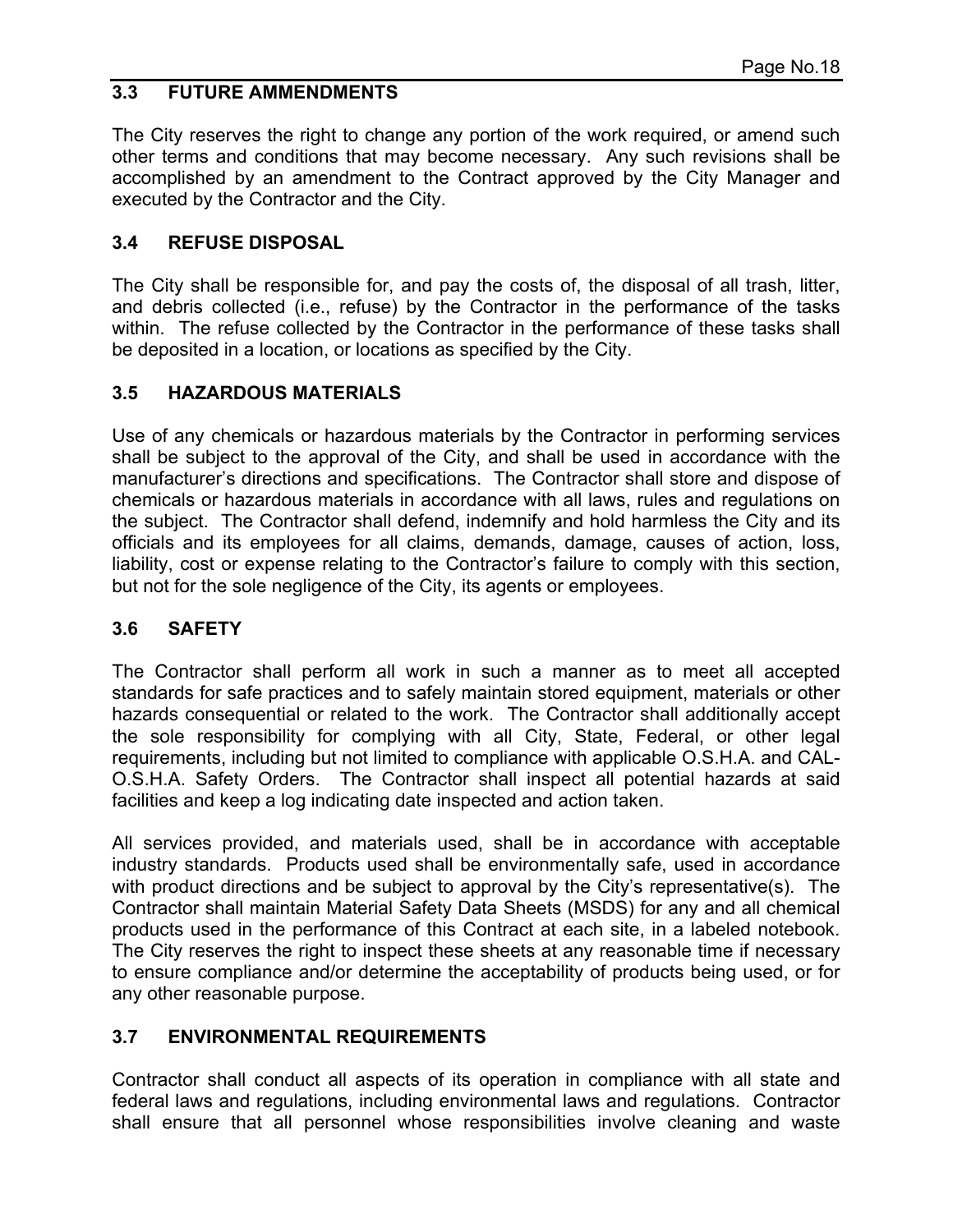disposal are trained in Best Management Practices, as set forth in the City's NPDES permit and Stormwater Management Plan (i.e. National Pollutant Discharge Elimination Program, or NPDES).

Contractor shall immediately inform the City of any investigation, citation or legal action by any state or federal agency related to Contractor's obligations under this contract, and shall defend, indemnify and hold the City, its officials and employees harmless from any loss including, but not limited to fines, penalties and corrective measures the City may sustain by reason of Contractor's failure to comply with any state or federal law, regulation or rule, but not for the sole negligence of the City, its agents or employees.

In preparing the bid, the Contractor shall consider the following conditions pertaining to the completion of the specified maintenance tasks:

- 1. The Contractor must conduct all operations in accordance with the City's Stormwater Management Plan:
	- a. Appurtenances must be cleaned by a method(s) which does not result in runoff going into any water body, gutter or storm drains. Only potable water may flow into any water body, gutter or storm drains.
	- b. All wash water must be disposed of to a sanitary sewer.
	- c. No litter, debris, oil, grease, green waste, or other materials and substances may be washed, swept or blown into the street or storm drains.
	- d. All liquids, including but not limited to, rinse water and cleaning agents, must be properly disposed of in compliance with all laws and regulations. No liquid or product of any kind may be discharged to a gutter, storm drain or paved surface where it could be carried to the storm drain system or to a water body.

## **3.8 CHANGES IN SERVICE**

The City may, at its discretion, authorize the Contractor to perform additional work. Prior to performing any additional work, the Contractor shall prepare and submit a written description of the work with an estimate of labor and materials. No work shall commence without the prior written authorization of the City. Notwithstanding the above authorization, when a condition exists wherein there is imminent danger or injury to the public or damage to property, the City may verbally authorize the work to be performed upon receiving a verbal estimate from the Contractor. However, within twenty-four (24) hours after receiving a verbal authorization, the Contractor shall submit the written estimate to the City for written approval.

Additional compensation may be authorized at the discretion of the City, for "Additional Work" as deemed necessary by the City.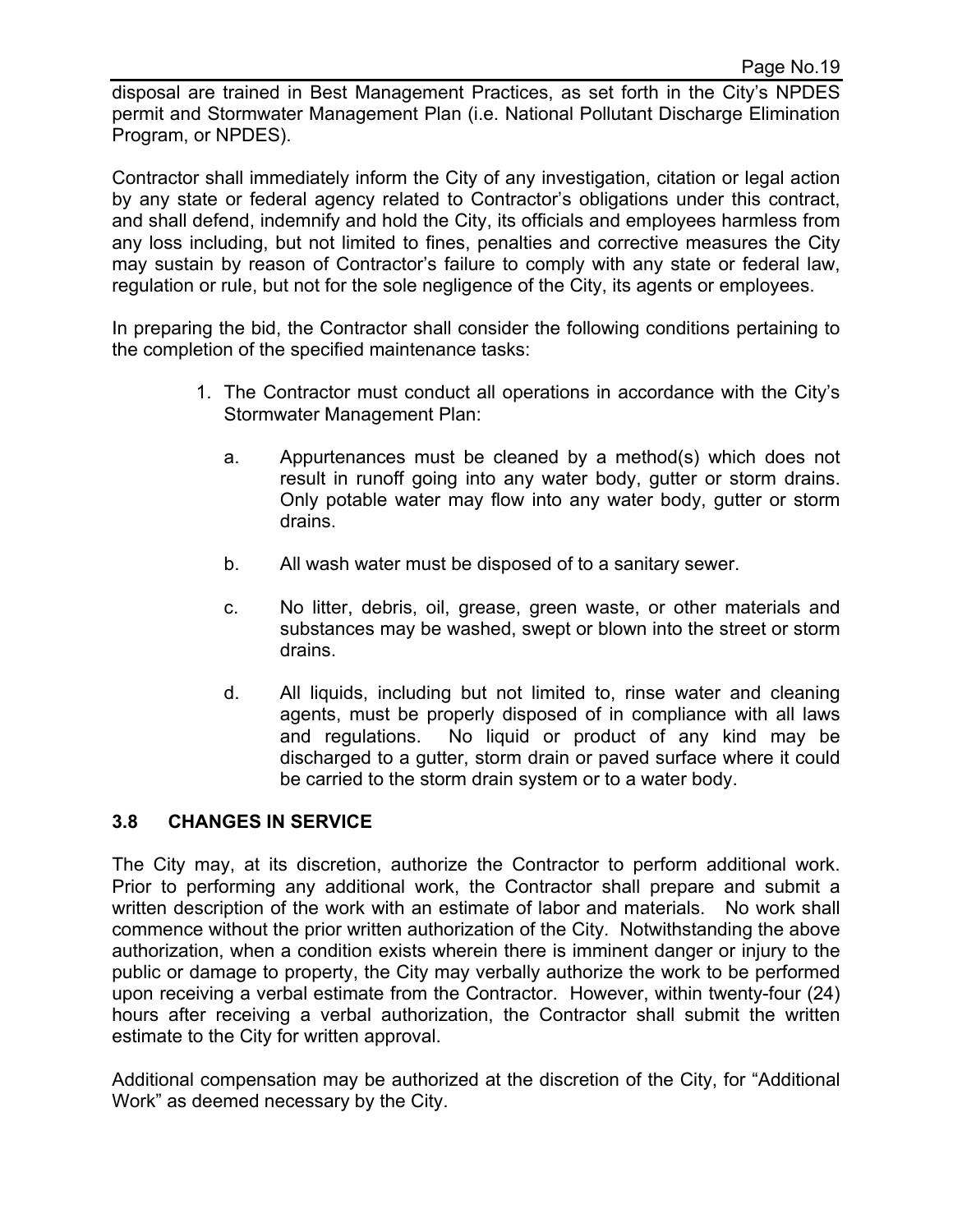a. For authorized work designated as "Additional Work," payment shall be based on Contractor's estimate for such work. City shall authorize such work based upon Contractor's estimate and thereafter Contractor shall submit an invoice to City, in all respects satisfactory to the City, which shall be for the actual work completed. Said invoice shall not exceed more than ten percent (10%) of Contractor's estimate for such work. In the event that the City does not authorize such work, City reserves the right to perform such work with City employees, or to contract with a third party for such work.

All additional work as provided for herein shall commence on the specified date established and Contractor shall proceed diligently to complete said work within the time allotted.

City reserves the right to bid separately, outside the scope of this bid, for additional work and Specialty Functions. There is no guarantee that the City will request the Contractor to perform any additional work or Specialty Functions. Bidder must not rely on receiving a request from the City for additional work or Specialty Functions in preparing and submitting a bid.

Additional compensation may be authorized at the discretion of the City, subject to City budgetary conditions, for those "Specialty Functions," or "Additional Work" deemed necessary by the City out of extraordinary incidents or circumstances or improvements as authorized herein.

#### **3.9 WORK AND WORKMANSHIP**

The Contractor shall thoroughly complete each task in a professional and workmanlike manner, and shall use quality equipment and materials that comply with all current regulations. The safety of workers, passersby, and the public shall be paramount.

The Contractor shall provide labor, materials and equipment necessary for janitorial services, except as otherwise specified hereinafter. Tasks shall be performed with nothing but the highest of standards at not less than the frequencies set forth in "Exhibit B."

The Contractor shall designate or assign a representative(s) to act on behalf of the Contractor, if other than the Contractor him or herself, on all matters affecting work hereunder. Should this individual change; the City's representative(s) must be notified in writing within five (5) days after the change.

The Contractor recognizes that City work forces and other parties under contract with the City may conduct other activities and operations. The Contractor may be required to modify or curtail certain tasks and operations and shall promptly comply with any request therefore by the City.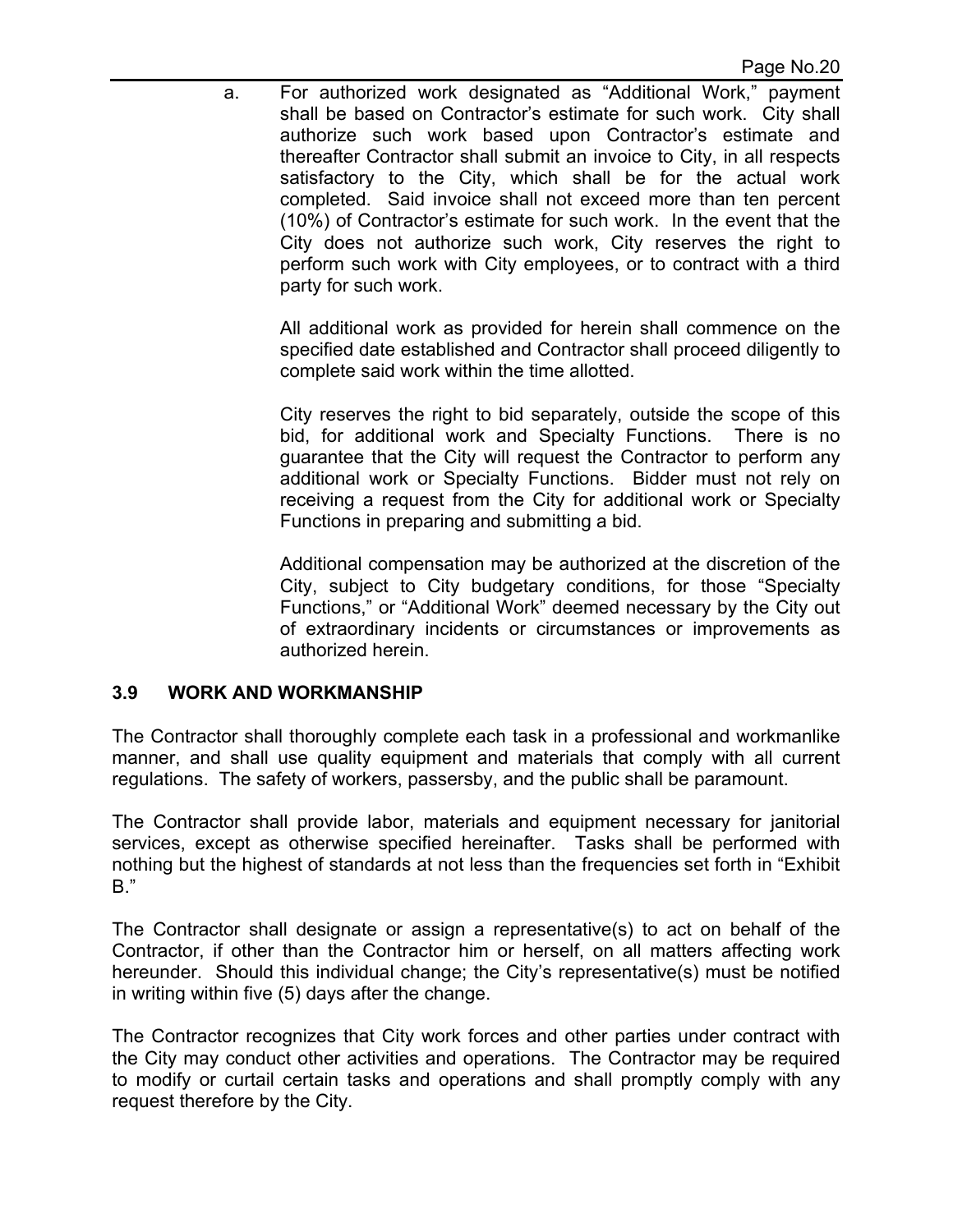## **3.10 LOCKS / KEYS / SECURITY CODES**

Access to City facilities shall be in accordance with instructions, keys, and/or security codes issued or provided by the City's representative(s). Access may include special instructions about security systems installed at facilities. The Contractor shall take all reasonable precautions to ensure that security of the facilities and internal equipment, furnishings and other items are maintained at all times. Every effort must be made to make sure the building is secured prior to the Contractor's employees leaving the building.

Facility keys and keycards will be checked-out each day of service at the Police Department, 7792 Walker Street, and checked-in at the completion of service that day.

California law stipulates that it is unlawful for a person to duplicate any keys without the permission of the owner. The penalty for violation of this law is either six (6) months imprisonment or a fine of \$500.00, or both.

It will be the responsibility of the Contractor's employees to disarm and arm the security alarm system. Failure to enter the security code and arming the security alarm system prior to leaving the building will result in a fee in the amount of \$50.00 per occurrence, which will be deducted from the Contractor's monthly payment.

#### **3.11 VANDALISM**

Contractor shall report any damage to City property, including but not limited to, vandalism, Acts of God, and third party negligence to City representative(s).

If the Contractor, its employees, or subcontractors cause damage to any City facility then the Contractor shall repair such damage at it own cost within a reasonable time or the City may repair or cause the repair of such damage and the cost thereof shall be deducted from monies due the Contractor from the City.

#### **3.12 INQUIRES AND COMPLAINTS**

The Contractor shall provide methods to enable the City to contact a representative of the Contractor, who is proficient in English, to take necessary action regarding all inquires and complaints that may be received from the City. An answering service shall be considered an acceptable substitute to full-time coverage, provided Contractor is advised of any complaint within thirty (30) minutes after receipt of such complaint by the answering service.

During normal working hours, the Contractor's representative who is responsible for providing maintenance services shall be available for notification through electronic communications, including but not limited to electronic mail.

All complaints shall be resolved as soon as possible after notification, but in all cases within twenty-four (24) hours, and to the satisfaction of the City representative(s). If any complaint is not resolved within this time, the City shall be notified immediately of the reason for not resolving the complaint, followed by a written report to the City within five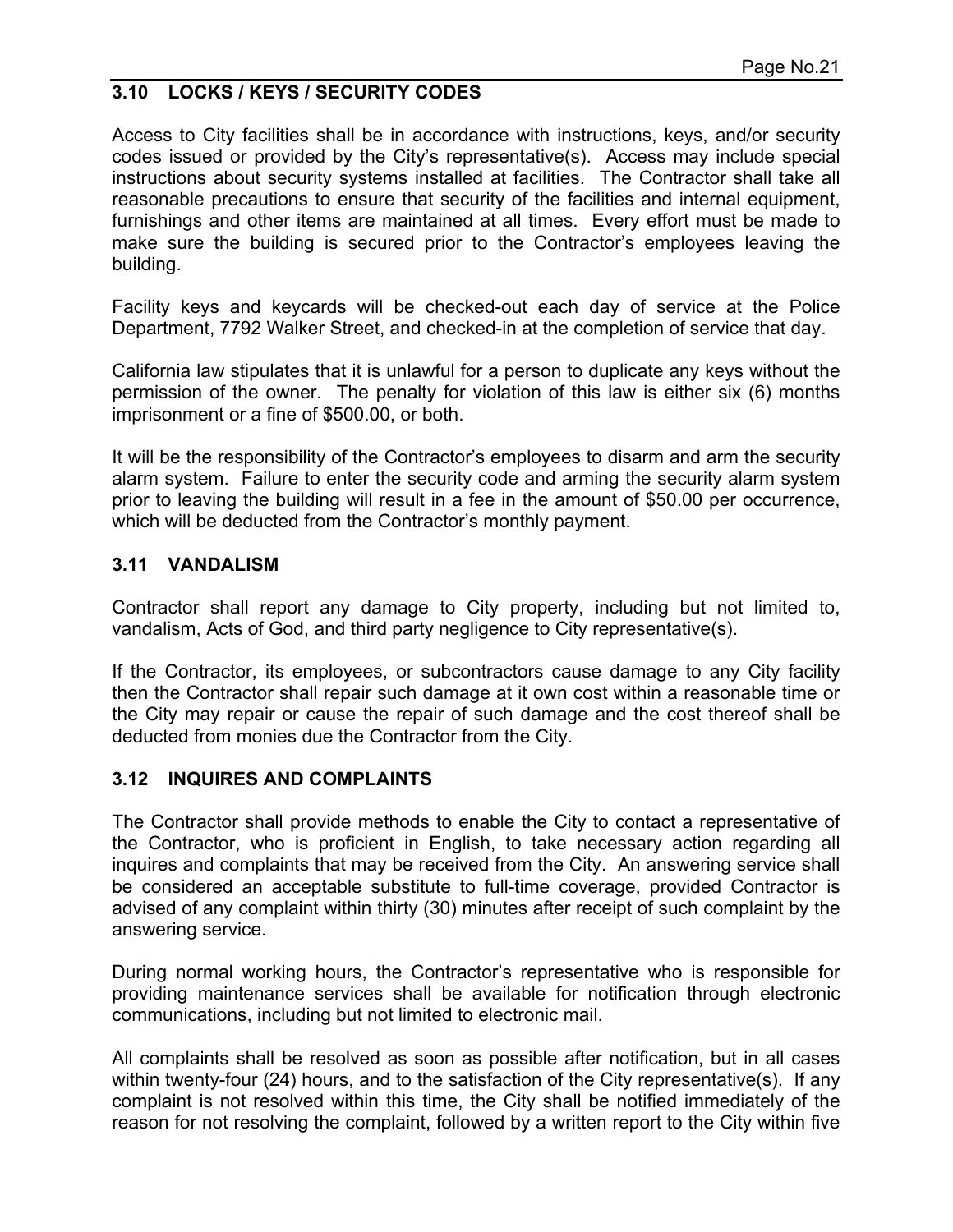(5) days. If the complaints are not resolved within the time specified or to the satisfaction of the City, the City may correct the specific complaint and the total cost incurred by the City will be deducted from the payments owing to the Contractor from the City.

## **3.13 ACCIDENT REPORTING**

The Contractor shall immediately notify the designated City representative(s) (Contract Monitor) of any accident, regardless of whether or not injury or damage is evident, involving the Contractor's staff, vehicles, and/or equipment. The Contractor shall provide all written reports and/or documentation requested by the City.

#### **3.14 CONTRACTOR'S EQUIPMENT**

The Contractor shall provide and properly maintain all necessary equipment including, but not limited to: floor scrubber, vacuum cleaner(s), appropriate mop buckets and wringers, brooms, high speed floor buffer, dust mops, dust pans, wet mops, floor squeegee, and sponges.

#### **3.15 CONSUMABLE MATERIALS AND SUPPLIES – CITY SUPPLIED**

The City will supply, at no cost to the Contractor, the following items:

- a. All trash receptacles
- b. Trash receptacle liners.
- c. Paper towels, toilet paper, toilet seat covers, hand soap, sanitary napkins, and all related dispenser for restrooms.
- d. Cleaning agents, chemicals, spotting agents and polishes.

The Contractor shall ensure proper distribution and monitoring of these materials and supplies so as to prevent waste, theft, or other abuse. Problems with dispensers shall be reported to the City's representatives.

The City Representative(s) shall identify and authorize Contractor to use a designated area(s) for storage as needed. The designated storage areas shall be maintained in a neat, orderly and clean manner.

#### **3.16 CONTRACTOR'S STAFF**

The Contractor shall provide sufficient personnel to perform all work in accordance with the specifications set forth herein.

Each crew of the Contractor's employees shall include at least one individual who proficiently speaks and comprehends the English Language.

The City shall have the right to conduct background investigations, and to disapprove any employee on the Contractor's work force. In this regard, the Contractor shall provide the City the names, driver's licenses, and social security numbers of all personnel who will perform maintenance work under this agreement. The City will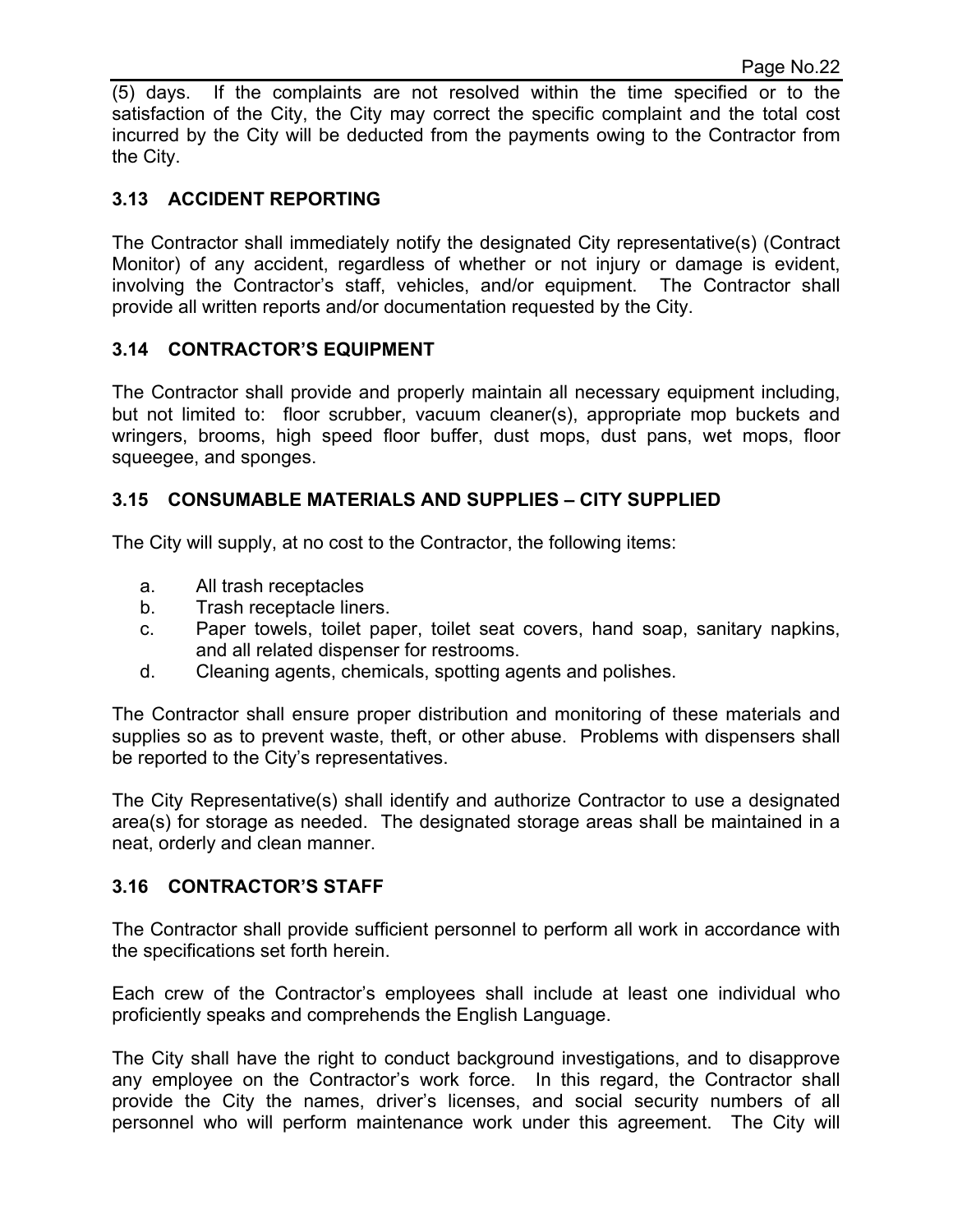perform a criminal history check on any employee and may request additional employee information.

The City may, at any time, give the Contractor notice to the effect that the conduct or action of a designated employee of Contractor is, in the reasonable belief of the City, detrimental to the interest of the City. The Contractor shall meet with representatives of the City to consider the appropriate course of action with respect to such matter and the Contractor shall take reasonable measures under the circumstances to assure the City that the conduct and activities of the Contractor's employee(s) will not be detrimental to the interest of the City. At no time will Contractor's employees allow non-employees into City facilities during cleaning operations.

The Contractor's employees shall not disturb documents on desks, open drawers or cabinets, use televisions, computers, typewriters, telephones, or radios. In addition, the consumption of alcoholic beverages or illegal drugs, gambling while on duty, or loitering in or on the facility after normal working hours are strictly forbidden, and any violation of the above items shall be grounds for terminating the contract by the City.

## **3.17 MANAGEMENT AND SUPERVISION**

The Contractor has the responsibility of providing fully trained and qualified personnel. City representative(s) shall closely monitor the staff's performance, at each site, to detect operational irregularities and non-compliance with contractual requirements.

It is the Contractor's executive, management, and supervisory staff's responsibility to oversee the activities of its operational staff, throughout the range of its activities, and to see the staff does not delay, ignore, or otherwise limit its Contractual obligations.

The Contractor's crew leader and operational staff, as well as their supervisory and management staff, shall be fully versed in the Contract and its time lines. An outline of the task requirements, schedule, and timelines for each facility shall be kept with each crew. If any task cannot be thoroughly completed within the scheduled timeline, the City shall be notified immediately.

The Contractor shall also ensure that:

- 1. Operator and machine safety equipment shall be in place and operational.
- 2. Machine speed and operational characteristics shall match manufacturer's recommendations.
- 3. The Contractor shall remedy hazardous materials on site that result from Contractor's work and shall properly dispose of the materials off site. The Contractor shall notify appropriate agencies regarding all hazardous materials.
- 4. Chemicals, cleansers, or equipment shall not be left exposed or accessible to, City employees or the public.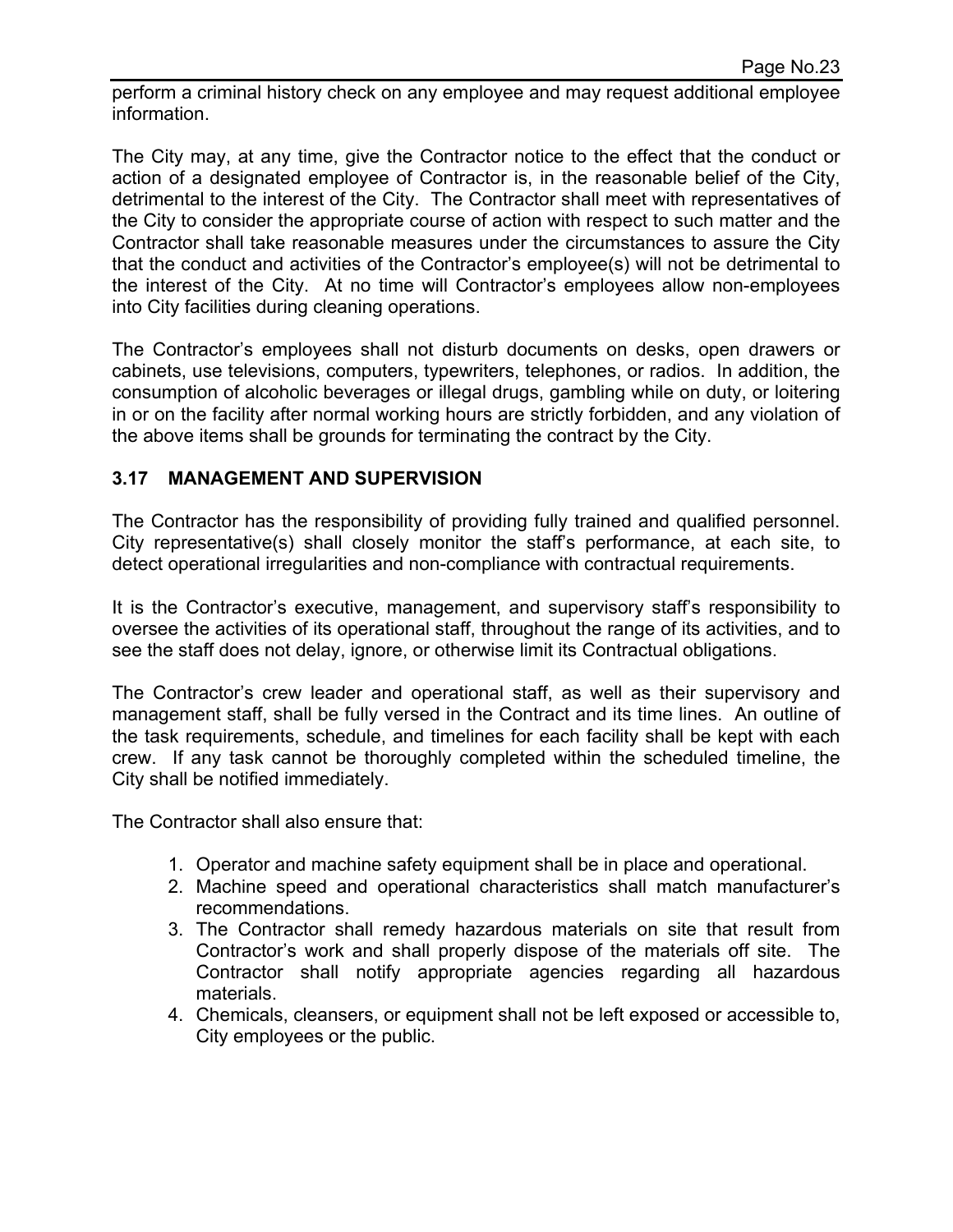#### **3.18 CERTIFICATIONS / REPORTS**

The Contractor shall maintain and keep current a report that records when all Periodic, Seasonal, and Additional Work was completed at each facility. Required Facility Inspection Reports shall be completed and submitted as required. Said reports shall be in a form and content acceptable to the City and must be submitted to the City as scheduled. The City will not make the monthly payment until it has received and approved such reports.

#### **3.19 SCHEDULED JANITORIAL SERVICES / FREQUENCY (See Exhibit "B")**

- **1. CLEAN FLOORS (Resilient Tile/Linoleum)** The Contractor shall begin cleaning operation by sweeping floor with a treated dust-mop to remove all dirt, dust, trash, particles, and other debris. The Contractor shall utilize a mildly abrasive pad (or equivalent) to remove all scuffmarks, scars, streaks, spills, stains, gum, tar, and other foreign substances. The Contractor shall then wet mop the floor. When wet mopping, the Contractor shall ensure that the floors, walls, baseboards, corners, thresholds, and adjacent surfaces are free of dirt, dust, marks, scars, streaks, spills, stains, gum, tar, and other foreign substances, including those resulting from the cleaning equipment and splashing of cleaning solution. The Contractor shall ensure that all cleaning solutions have been mixed according to manufacturer's directions and are appropriate for the floor surface.
- **2. CLEAN CARPETS AND FLOOR MATS –** The Contractor shall begin cleaning operation by removing all paper, gum, rubber bands, staples, paper clips and other debris from the carpet. The Contractor shall then use a carpet vacuum to remove surface soil and embedded grit from all areas accessible to the carpet vacuum. Chairs and trash receptacles shall be moved to vacuum underneath and then replaced to their original positions. The beater bars of the vacuum shall be adjusted to correspond to the pile height of the carpet. A tank vacuum with a crevice tool and brush attachment shall be used to clean all areas that are inaccessible to the carpet vacuum. The Contractor shall also spot clean the carpet to remove all spots, stains, gum, tar, and other substances. When spot cleaning carpet, the Contractor shall use a spray foam product and a soft bristle brush to agitate the area; any dampness shall be removed by blotting area with a clean soft cloth. The City's Representative(s) shall be notified if spot-cleaning effort is not effective.
- **3. CLEAN WALLS, WALL CABINETS, AND PARTITIONS** The Contractor shall spot clean walls, including light switches, wall cabinets and partitions to remove all dirt, cobwebs, mold, graffiti, grease, marks, stains, smears, and other foreign substances. The Contractor shall ensure that the walls, wall cabinets, and partitions are uniformly clean, that there are no smudge spots on the wall overlaps, and that water/cleaning fluids are not spilled onto floors or adjacent areas.
- **4. CLEAN GLASS DOORS, PARTITIONS, AND PANELS** The Contractor shall spot clean glass doors, glass partitions, and glass panels. The glass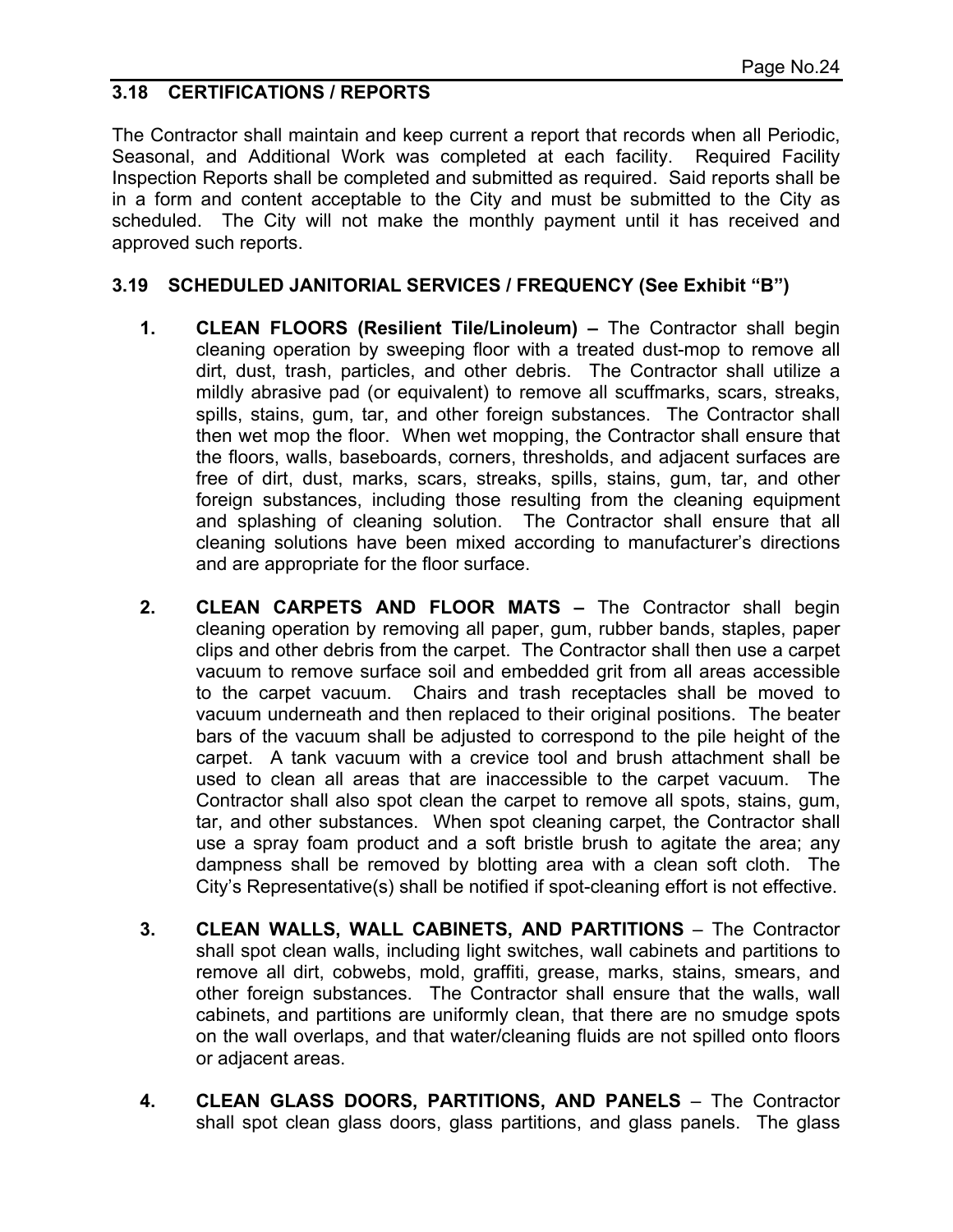surfaces shall be completely cleaned and dried, and shall present a uniform appearance free of all dirt, grime, smudges, stains, streaks and foreign substances.

- **5. CLEAN DOORS AND DOOR FRAMES** The Contractor shall spot clean doors, including door glass and handles, and door frames to remove all dirt, cobwebs, mold, graffiti, grease, marks, stains, smears, mold, and other foreign substances. The Contractor shall ensure that water/cleaning fluids are not spilled onto floors or adjacent areas.
- **6. CLEAN CEILING VENTS AND LIGHT FIXTURES** The Contractor shall dust and spot clean the ceiling vents and light fixtures to remove all dirt, particles, and cobwebs.
- **7. CLEAN FURNISHINGS** The Contractor shall spot clean all furnishings (i.e., furniture) such as desks, chairs, cabinets, display cabinets, counters, tables, and other furnishings, including legs and bases as is appropriate to type. Furnishings shall be free of dust, particles, lint, litter, stains, smudges, fingerprints, gum, tar, grease, marks, streaks, and foreign substances. Items on top of the furnishings shall not be disturbed in the cleaning procedure. Wood: The Contractor shall use a soft clean cloth and an approved polish to clean surfaces. Wood furnishings shall not have an oily film when the surface is rubbed lightly with fingertips. Hard surfaces (other than wood): The Contractor shall use a sponge, clean cloth, and of neutral detergent or glass cleaner to clean washable surfaces. Glass cleaner shall be used on all glass surfaces. After cleaning, these surfaces shall have a clean, uniform appearance, free from streaks, spots and other evidence of removable soil. Vinyl: The Contractor shall wipe surfaces down with a cloth or sponges with an appropriate cleanser, re-wipe with clean damp cloth, and dry with a clean cloth. Cloth (including furniture and drapes): The Contractor shall use a lightly treated dust cloth, tank vacuum with dusting attachment, or a combination thereof to clean surfaces. When spot cleaning furnishings, the Contractor shall use an appropriate foam product and a sponge to agitate the area, any dampness shall be removed by blotting area with a clean soft cloth. The Contractor shall notify the City's Representative(s) if spot-cleaning effort is not effective.
- **8. DUST FILE CABINETS, LEDGES, SHELVES, AND OTHER HIGH SURFACES** – The Contractor shall dust ledges, shelves, and other high surfaces. These items shall be free of dust, dirt, cobwebs, and other foreign substances.
- **9. EMPTY AND CLEAN TRASH RECEPTACLES / ASHTRAYS** The Contractor shall empty all trash receptacles and ashtrays. Liners shall be replaced when soiled or torn; existing liners that are clean shall be reused. The interiors and exteriors of trash receptacles will be free of trash, liquids, gum, grease, and other foreign substances. Those trash receptacles that are found to contain liquids or other substances that could be the cause of odors shall be washed out and dried before new liners are installed. The Contractor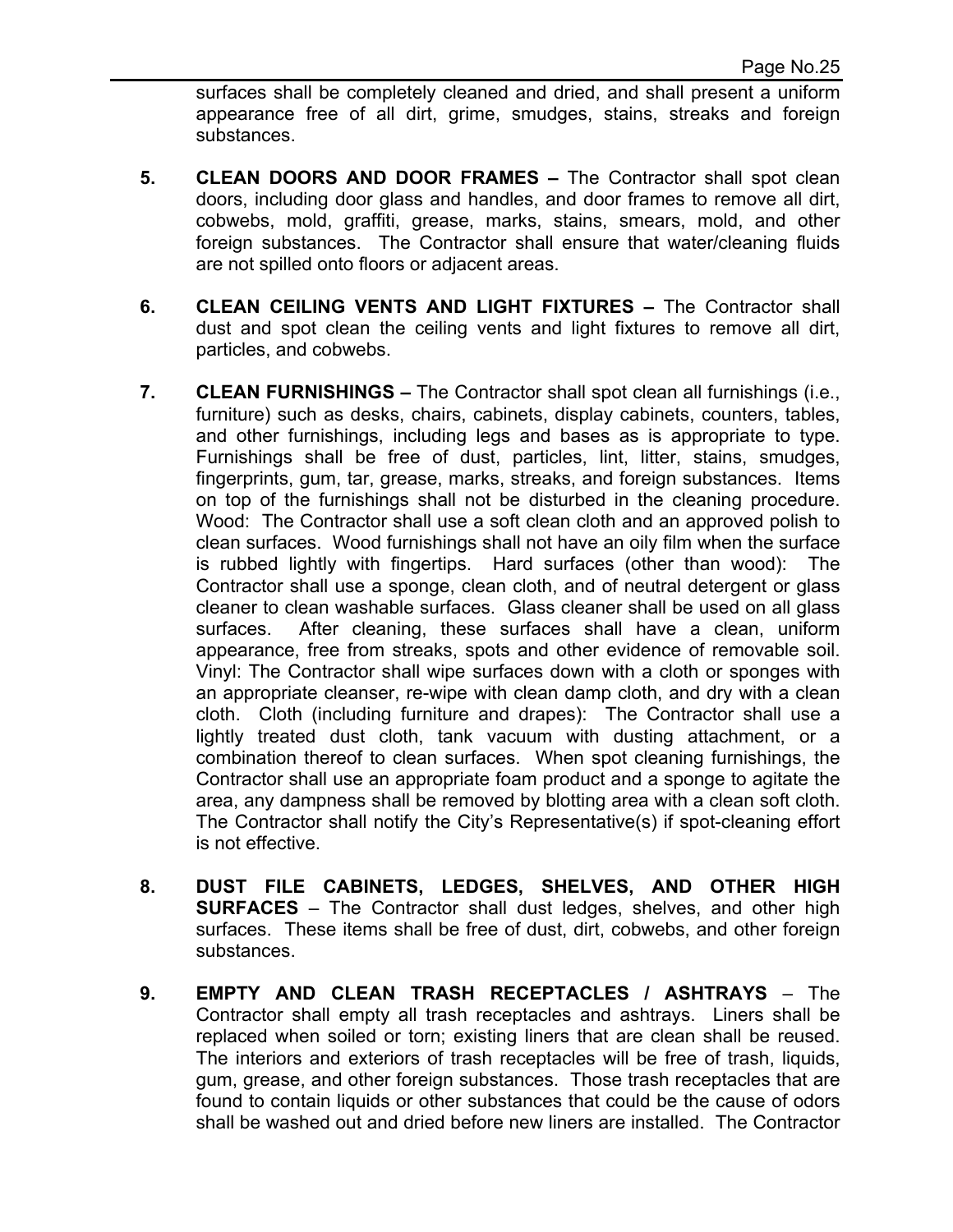shall place the removed trash into the dumpster/container located in the exterior trash enclosure. No trash should be left on the ground around the enclosure, or on top of the enclosure. The trash enclosure shall remain closed at all times.

- **10. CLEAN ENTRY DOORS, WINDOWS, AND WINDOW SILLS**  The Contractor shall dust and spot clean all window frames below six (6) feet so that they are free of dust, dirt, grime, streaks, graffiti, and other foreign substances. The Contractor shall also spot clean windows/doors to remove all smudges, fingerprints, marks, streaks, graffiti, or foreign substances discovered on windows or doors.
- **11. CLEAN DISPLAY CASE GLASS AND MIRRORS** The Contractor shall spot clean display case windows and glass to remove all smudges, fingerprints, marks, streaks, graffiti, or foreign substances discovered on windows or mirrors.
- **12. CLEAN KITCHEN** The Contractor shall clean/wash, using an approved germicidal disinfectant, and polish sinks, dispensers, cabinet, tables, chairs, countertops, and exterior surfaces of stove(s) and refrigerator(s) to remove all dust, dirt, grease, fingerprints, stains, streaks, and food particles. The Contractor shall restock/refill all soap and paper dispensers to proper fill levels.
- **13. CLEAN DRINKING FOUNTAINS** The Contractor shall use an approved germicidal disinfectant, a clean sponge, small brush or mildly abrasive pad to remove all hard water deposits, obvious soil, streaks, smudges, and foreign substances from the drinking fountain.

## **14. CLEAN RESTROOMS** –

- a. **Clean and Disinfect Sinks, Toilets, Urinals, Exposed Plumbing:** The Contractor shall use a germicidal detergent, a clean sponge, abrasive pad, toilet bowl mop, clean cloth and cleanser to completely clean and disinfect all exposed surfaces of sinks, toilets, and urinals. The cleaning shall include the drying and polishing of all exposed hardware. The interior of toilets, toilet seats, and urinals shall be scoured using a bowl mop. After the interior has been scoured (excluding waterless fixtures), the fixture shall be flushed and the water level followed down with a circular motion of the bowl mop to remove stains and chemical rings. After cleaning, the fixtures shall present a clean, bright, shiny appearance. Fixtures shall be free of all visible soils, scales, blood, feces, rust stains, scum, streaks, mineral deposits, and other foreign substances. All metal hardware such as flush valves, faucet valves, and faucets shall be wiped dry and free of streaks, spots, stains, etc. Inoperable or broken fixtures shall be immediately reported to the City Representative(s).
- b. **Clean Sink, Urinal, and Toilet Stoppages:** The Contractor shall attempt to clear all toilets and sink stoppages by use of a plunger or other device.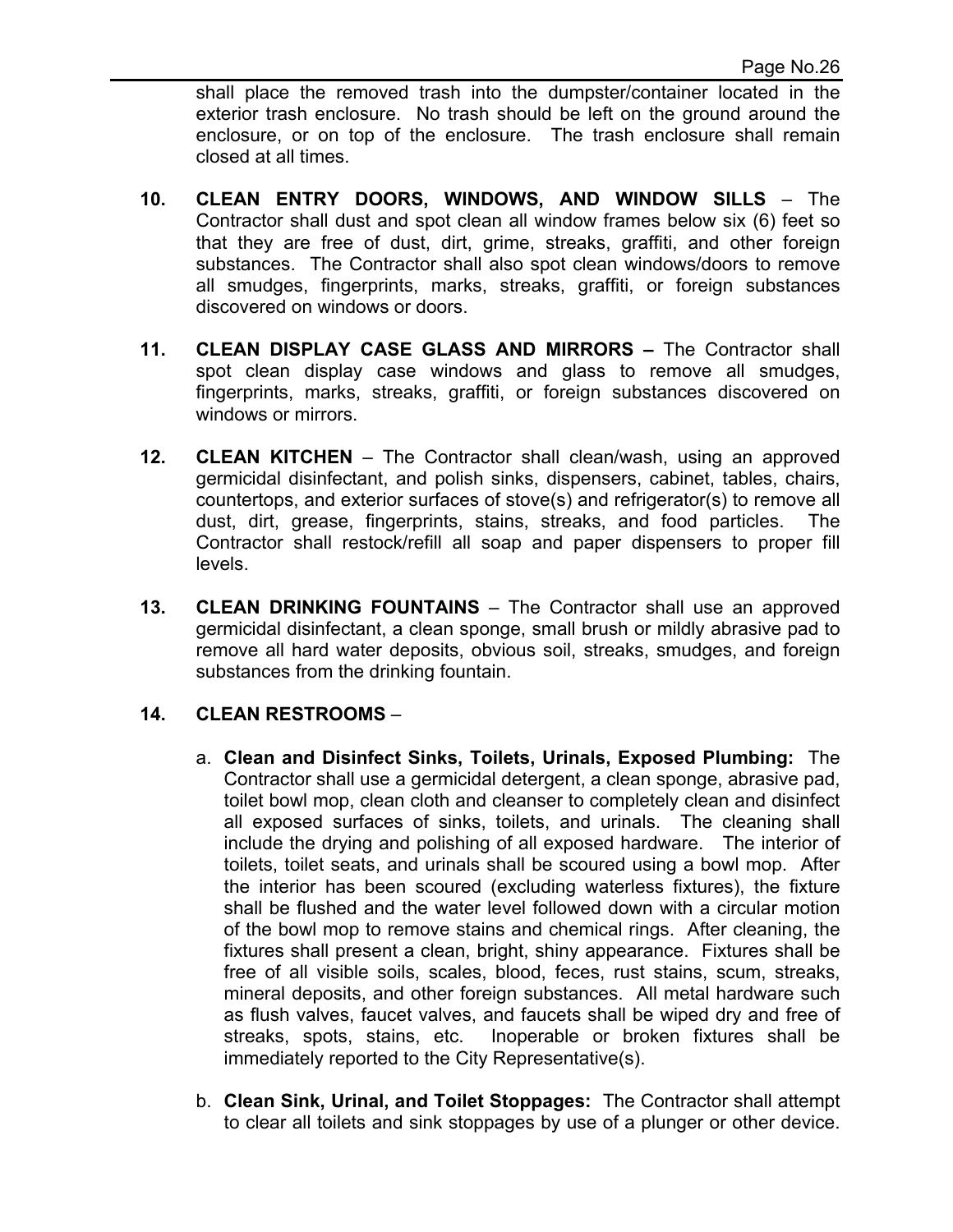If the attempt to clear the stoppage(s) has failed, the Contractor shall post an "out of order" sign on the sink, urinal, or toilet stall door, and shall immediately report the stoppage(s) to the City Representative(s).

- c. **Clean Ceiling Vents and Light Fixtures:** The Contractor shall spot clean ceiling vents and light fixtures to remove all dirt, cobwebs, and other foreign substances.
- d. **Clean and Disinfect Restroom Floors:** The Contractor shall begin cleaning/disinfecting operation by sweeping floor with a dust mop or broom to remove all dirt, dust, trash, particles, and other debris. The Contractor shall then thoroughly wet the entire floor utilizing a wet mop, mop bucket and wringer, and a germicidal disinfectant solution. The cleaning solution shall be removed using a well-wrung mop, or it may be squeegeed to the floor drain. After being mopped, the floor shall have a uniform appearance with no streaks, film swirl marks, detergent residue, mop strings, and grout should be free of mold or other evidence of soil. The Contractor shall ensure that there are no splash marks or mop streaks left on fixtures, walls, baseboards, trash receptacles, etc.
- e. **Clean Mirrors:** The Contractor shall remove all soil, streaks, smudges, and foreign substances from the mirror surface and frame using glass cleaning solution and a cloth. Mirror surface shall be polished with a clean, dry cloth so that it presents a uniform, clean appearance.
- f. **Empty and Clean Trash Receptacles/Sanitary Napkin Disposal:** The Contractor shall empty all trash and sanitary napkin receptacles. Liners shall be replaced when soiled or torn; existing liners that are clean shall be reused. The interiors and exteriors of trash receptacles will be free of trash, liquids, gum, grease, and other foreign substances. Those trash receptacles that are found to contain liquids or other substances that could be the cause of odors shall be washed out and dried before new liners are installed. The Contractor shall place the removed trash into the dumpster/container located in the exterior trash enclosure. No trash should be left on the ground around the enclosure, or on top of the enclosure.
- g. **Fill and Clean Paper Dispensers:** The Contractor shall refill all paper towel, toilet tissue, sanitary napkin, and other paper dispensers to the proper fill level. The Contractor shall also wipe and clean the dispensers and adjacent surfaces with a germicidal detergent to remove handprints and smudges. The Contractor shall check all dispensers for proper operation, and shall report inoperative devices to the City Representative(s).
- h. **Fill and Clean Soap Dispensers:** The Contractor shall refill all soap dispensers to their proper fill level, in accordance with manufacturer's instructions. The Contractor shall also wipe clean the dispensers and adjacent surfaces, removing any spills created during the refilling process.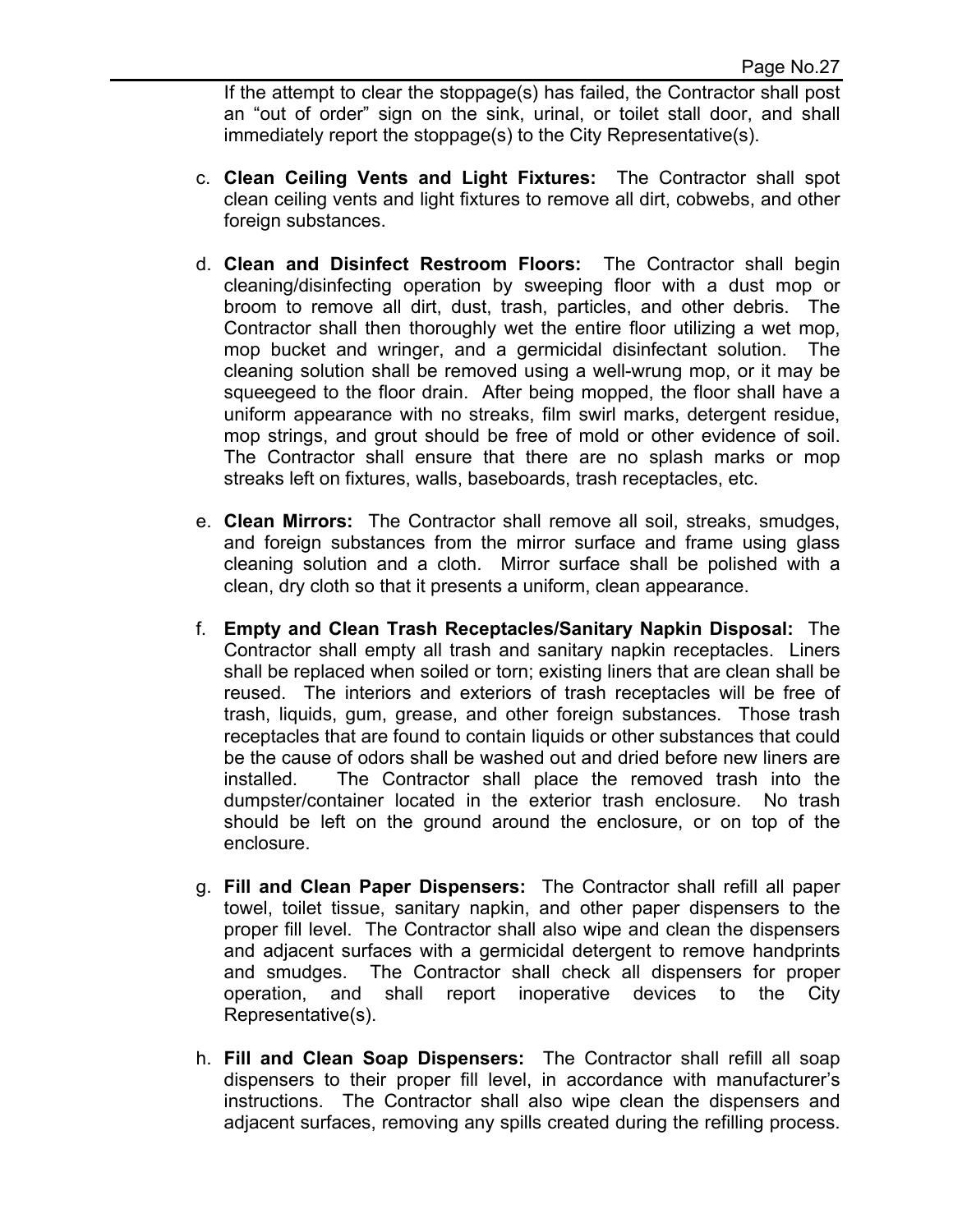The Contractor shall check all dispensers for proper operation, and shall report inoperative devices to the City Representative(s).

- i. **Wash Walls, Partitions, Door Frames, and Door Handles:** The Contractor shall thoroughly wash all walls, partitions (including the interiors of toilet stalls), doorframes, and door handles with a germicidal disinfectant. The Contractor shall ensure that the walls and partitions are uniformly clean, that there are no smudge spots on the wall overlaps, and that water/cleaning fluids are not spilled onto floors or adjacent areas. After washing, the walls, partitions, door frames, and door handles shall present a clean, bright, shiny appearance.
- j. **Washing Ceiling, Vents, and Light Fixtures:** The Contractor shall thoroughly clean, using a germicidal disinfectant and sponge or clean cloth, the ceiling vents and light fixtures to remove all dirt, grease, particles, cobwebs, and other foreign substances. The Contractor shall not use a hose or any other means for this operation, other than those specified in this paragraph.
- k. **Strip and Seal Floors:** The Contractor shall strip and seal floors, with an approved sealer. No wax shall be applied. The floor shall be free of dirt, dust, mold, streaks, marks, stains, cleaning application residue, streaks, watermarks, cleaning equipment marks, splashing, and dissolved and finished particles, and other foreign substances. Walls, baseboards, and other surfaces shall be clean and free of watermarks, cleaning equipment marks, and splashing. The Contractor shall ensure that baseboard, tile, fixtures, and other equipment is not damaged, disfigured, or impaired.
- **15. CLEAN SHOWERS:** The Contractor shall begin the cleaning/disinfecting operation by sweeping floor with a wet mop to remove all dirt particles, foreign substances, and debris. Contractor shall then thoroughly wet the entire floor and wall surfaces utilizing a wet mop and scrub pad, mop bucket and ringer, and an approved germicidal disinfectant solution. The solution must be allowed to remain on the surface for three to four minutes, and shall be agitated using a scrub pad and/or mop. The Contractor shall then remove the cleaning solution using a well rung mop or squeegee to the floor drain. After being cleaned, the shower floor and walls shall have a uniform appearance with no film detergent residue, mop strings, and that the grout shall be free of mold or other evidence of soil. The Contractor shall ensure that there are no splash marks on fixtures or related locker room furniture.

## **16. PERIODIC SERVICES**

a. **Buff Floors (Resilient Tile/Linoleum):** The Contractor shall damp mop, and then spray buff floor(s) with an approved floor wax and a high-speed polisher with an abrasive pad. This operation shall take place after the daily cleaning operation has been completed. Excessive wax build-up shall not be present on floor, corners, or baseboards.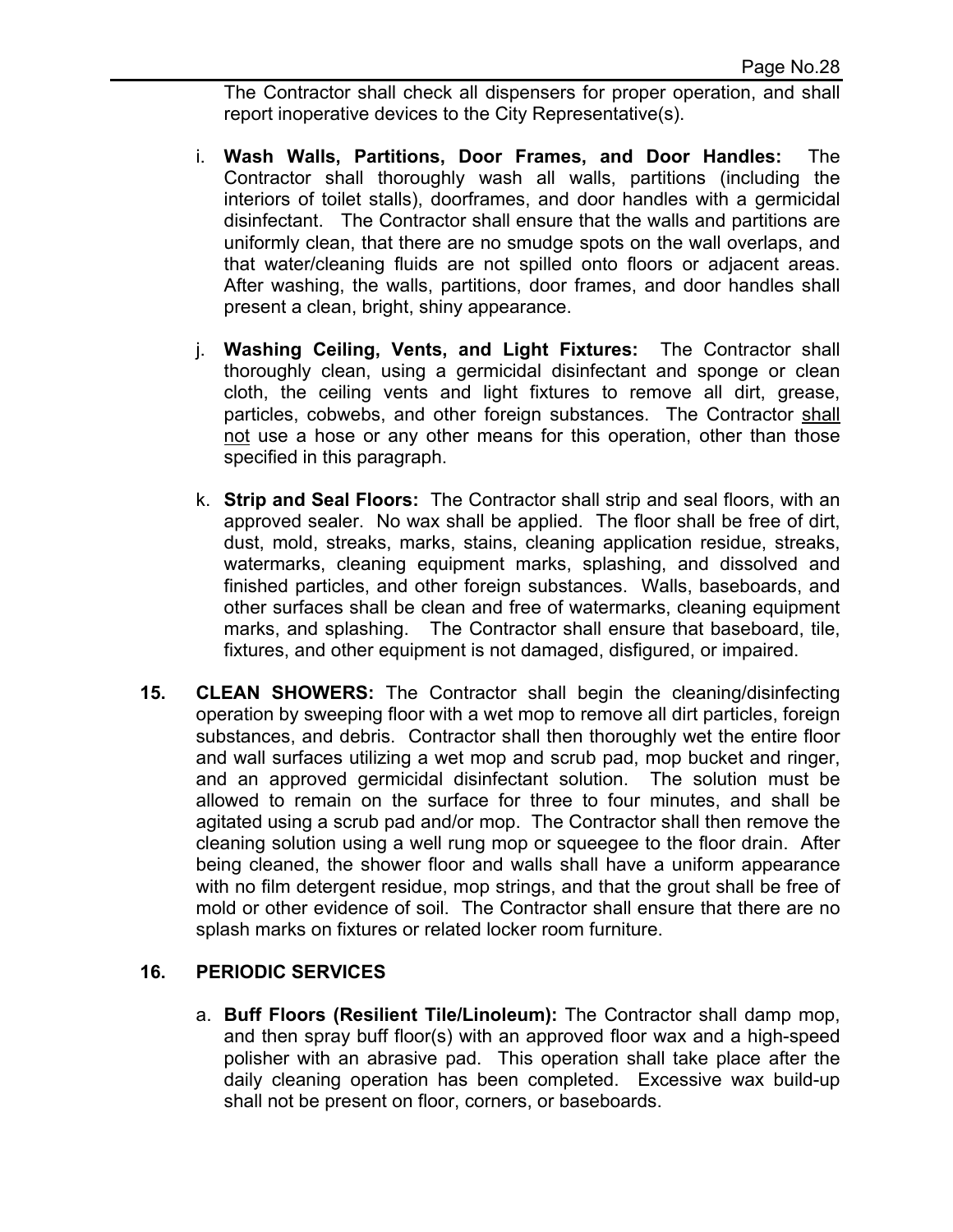- b. **Machine Strip, Seal and Wax Floors (Resilient Tile/Linoleum):** The Contractor shall strip, refinish with sealer, and wax floor(s) with an approved floor wax. Entire room shall be completed in one operation, and shall be completed in accordance with the manufacturer's recommendation.
- c. **Clean Carpets By Extraction Method / Shampoo:** The Contractor shall thoroughly clean carpet (i.e., carpeted area) using the water extraction method. All paper, gum, rubber bands, staples, paper clips, and other debris shall be removed from the carpeted area. The Contractor shall then use a carpet vacuum to remove surface soil and embedded dirt. All spots and stains shall be treated with an approved spot cleaning solution and a soft bristle brush. Spot cleaning should continue until as much of the spot or stain as possible has been removed. All instructions provided by the manufacturer of the water extraction equipment and cleaning solutions shall be followed. After allowing sufficient drying time, the Contractor shall vacuum the carpeted area following a pattern that will give the carpet pile a uniform appearance.
- d. **Wash and Clean All Interior and Exterior Glass:** The Contractor shall clean the interior and exterior side of all glass windows and entrance doors. The surfaces shall be completely cleaned and dried, and shall present a uniform appearance free of all dirt, grime, smudges, stains, streaks, and foreign substances.
- e. **Wash Hoods, Stove Vents, Filters and Ducts:** The Contractor shall wash kitchen hoods, stove vents, filters and ducts to remove all dust, dirt, grease, grime, food particles, and other foreign substances. The Contractor shall use an approved germicidal disinfectant. After washing, the hoods, stove vents, filters, and ducts shall present a clean, bright, and shiny appearance.
- f. **Clean Baseboards & Kickplates:** The Contractor shall completely clean all baseboards and kickplates, and shall present a uniform appearance to remove any dirt, grime, smudges, stains, streaks, and foreign substances.
- g. **Clean Ovens:** The Contractor shall completely clean all ovens and shall present a uniform appearance to remove any dirt, grease, grime, food particles, and other foreign substances.
- **3.20 SANITIZATION**  the Contractor shall ensure all proper personal protection equipment is used as required when sanitizing the following:
	- a. All high-touch surfaces shall be sprayed and wiped-down using an EPA approved disinfectant, which include the following:
		- All office doorknobs and handles
		- Desks and horizontal surfaces (Only areas that are clear and free of papers)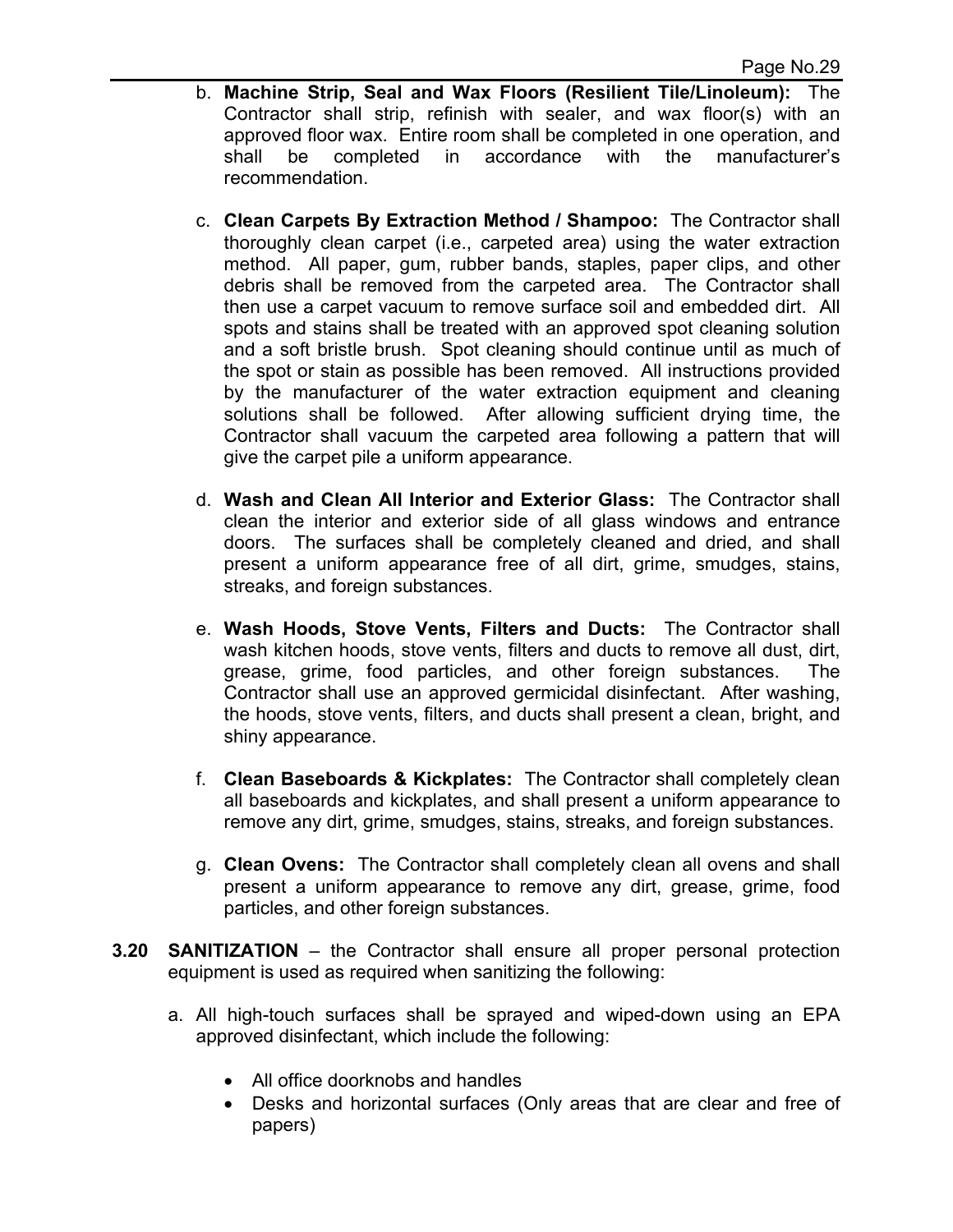- Kitchen counters, exterior cabinet/drawer handles, cooktop/stove handles, tables, chairs, and sinks
- Exterior of refrigerators, microwaves and handles
- Conference room tables, credenzas, chairs, and file cabinets
- Restroom door handles, faucets, sinks, toilets, partition walls, shower doors and shower pan, mirrors, and urinals
- b. At times the City may require more extensive electrostatic sanitization to be arranged with the Contractor and billed in addition to the base bid.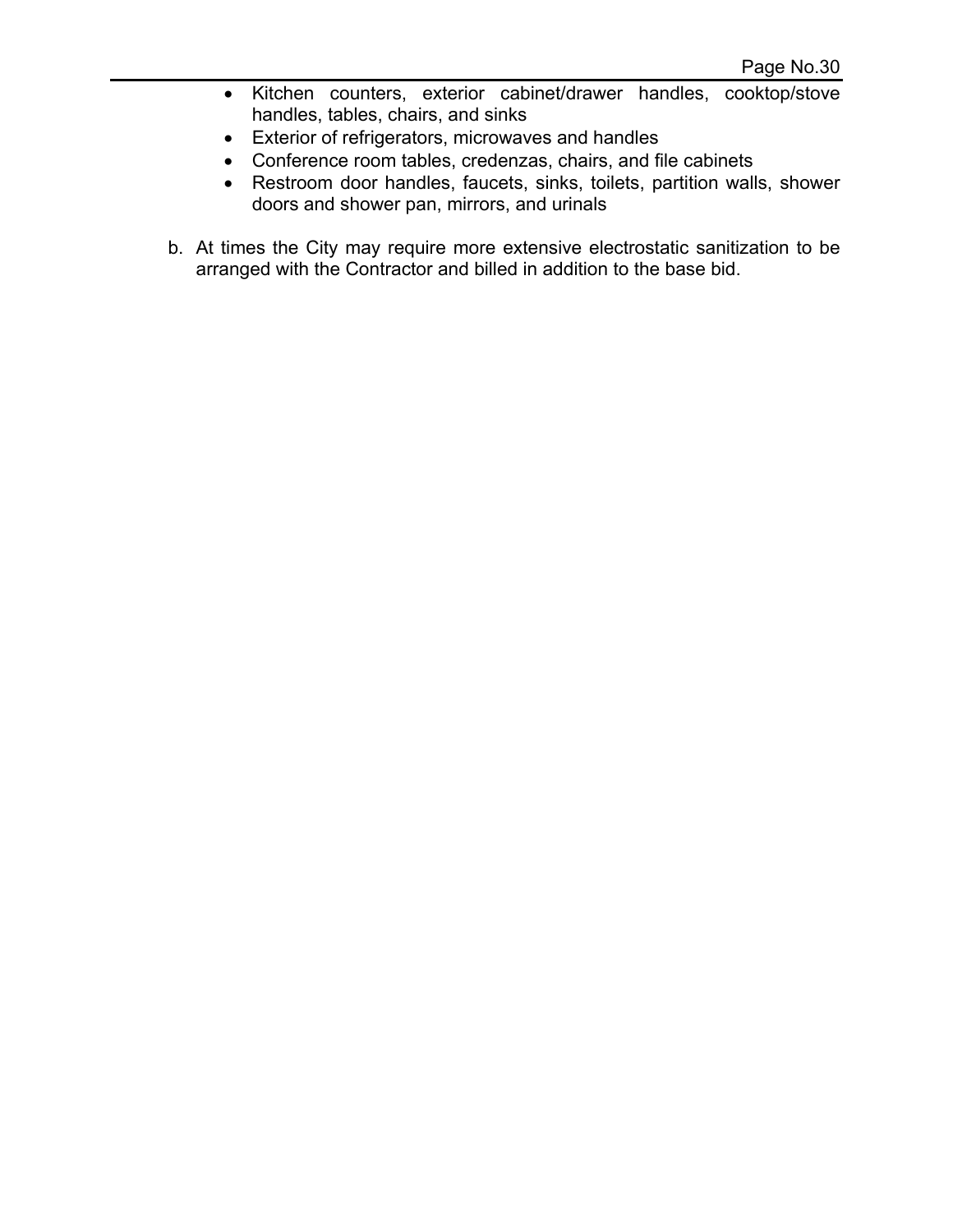## **SECTION 4 – SUBMISSION FORMS**

#### **LA PALMA JANITORIAL SERVICES**

## **AFFIDAVIT OF NON-COLLUSION**

State of\_\_\_\_\_\_\_\_\_\_\_\_\_\_\_\_\_\_\_\_\_\_\_\_\_\_\_\_\_\_\_\_\_\_\_\_\_\_

(Date)\_\_\_\_\_\_\_\_\_\_\_\_\_\_\_\_\_\_\_\_\_\_\_\_\_\_\_\_\_, 20\_\_\_\_\_\_\_

County of\_\_\_\_\_\_\_\_\_\_\_\_\_\_\_\_\_\_\_\_\_\_\_\_\_\_\_\_\_\_\_\_\_\_\_\_

The undersigned being duly sworn, deposes and says that he/she is the

 sole owner; partner, president, treasurer, or other duly authorized official of a corporation of

\_\_\_\_\_\_\_\_\_\_\_\_\_\_\_\_\_\_\_\_\_\_\_\_\_\_\_\_\_\_\_\_\_\_\_\_\_\_\_\_\_\_\_\_\_\_\_\_\_\_\_\_\_\_\_\_

 $\mathcal{L}_\text{max} = \frac{1}{2} \sum_{i=1}^{n} \frac{1}{2} \sum_{i=1}^{n} \frac{1}{2} \sum_{i=1}^{n} \frac{1}{2} \sum_{i=1}^{n} \frac{1}{2} \sum_{i=1}^{n} \frac{1}{2} \sum_{i=1}^{n} \frac{1}{2} \sum_{i=1}^{n} \frac{1}{2} \sum_{i=1}^{n} \frac{1}{2} \sum_{i=1}^{n} \frac{1}{2} \sum_{i=1}^{n} \frac{1}{2} \sum_{i=1}^{n} \frac{1}{2} \sum_{i=1}^{n} \frac{1$ Name of firm as appearing in submitted bid

 $\mathcal{L}_\text{max}$  , and the set of the set of the set of the set of the set of the set of the set of the set of the set of the set of the set of the set of the set of the set of the set of the set of the set of the set of the

 $\mathcal{L}_\text{max}$  , and the set of the set of the set of the set of the set of the set of the set of the set of the set of the set of the set of the set of the set of the set of the set of the set of the set of the set of the

 $\mathcal{L}_\text{max}$  , and the set of the set of the set of the set of the set of the set of the set of the set of the set of the set of the set of the set of the set of the set of the set of the set of the set of the set of the

For purposes of securing a Janitorial Services Contract with the City of La Palma and certifies under penalties of perjury that this proposal is in all respects bona fide, fair and made without collusion or fraud with any other person. As used in this paragraph the word "person" shall mean any natural person, joint venture, partnership, corporation, or other business or legal entity.

 Signature and Title of Person making Affidavit

Sworn to before me this

 $\Delta$  day of  $\Delta$  and  $\Delta$  and  $\Delta$  and  $\Delta$  and  $\Delta$  and  $\Delta$  and  $\Delta$  and  $\Delta$  and  $\Delta$  and  $\Delta$  and  $\Delta$  and  $\Delta$  and  $\Delta$  and  $\Delta$  and  $\Delta$  and  $\Delta$  and  $\Delta$  and  $\Delta$  and  $\Delta$  and  $\Delta$  and  $\Delta$  and  $\Delta$  and  $\Delta$  and  $\$ 

Notary Public

My commission expires: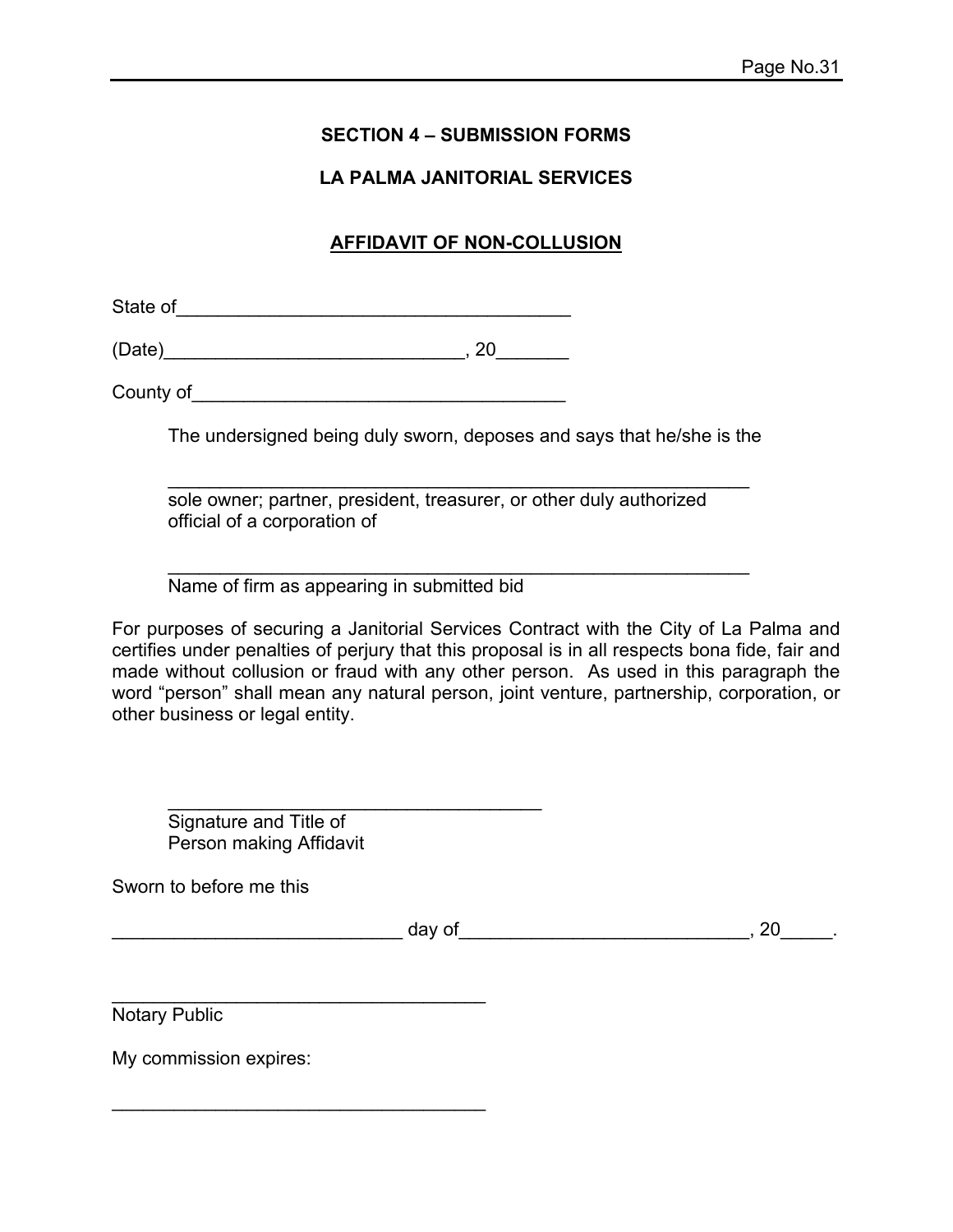#### **CERTIFICATION REGARDING DEBARMENT, SUSPENSION AND OTHER RESPONSIBILITY MATTERS**

The Contractor certifies to the best of its knowledge and belief, that it or any of its principals:

- 1. Are not presently debarred, suspended, proposed for debarment, declared ineligible, or voluntarily excluded from bidding by any Federal, State or local department or agency;
- 2. Have not within a three-year period preceding this proposal been convicted of or had a civil judgment rendered against them for commission of a fraud or a criminal offense in connection with obtaining, attempting to obtain, or performing a public (Federal, State or Local) transaction or contract under a public transaction; violation of Federal or State antitrust statutes or commission of embezzlement, theft, forgery, bribery, falsification or destruction of records, making false statements, or receiving stolen property;
- 3. Are not presently indicted for or otherwise criminally or civilly charged by a governmental entity (Federal, State, or Local) with commission of any of the offenses enumerated in paragraph two (2) of this certificate; and
- 4. Have not within a three-year period preceding this proposal had one or more public transactions (Federal, State or Local) terminated for cause of default.
- 5. Have fulfilled all obligations of any contracts or transactions similar to or in the nature of the services herein described.

(If the Contractor is unable to certify to any of the statements in this certification with respect to it or any of its principals, the Contractor shall attach an explanation to this certification).

THE CONTRACTOR CERTIFIES OR AFFIRMS THE TRUTHFULNESS AND ACCURACY OF THE CONTENTS OF THE STATEMENTS SUBMITTED ON OR WITH THIS CERTIFICATION.

Signature and Title of Authorized Official

 $\mathcal{L}_\text{max}$  , and the set of the set of the set of the set of the set of the set of the set of the set of the set of the set of the set of the set of the set of the set of the set of the set of the set of the set of the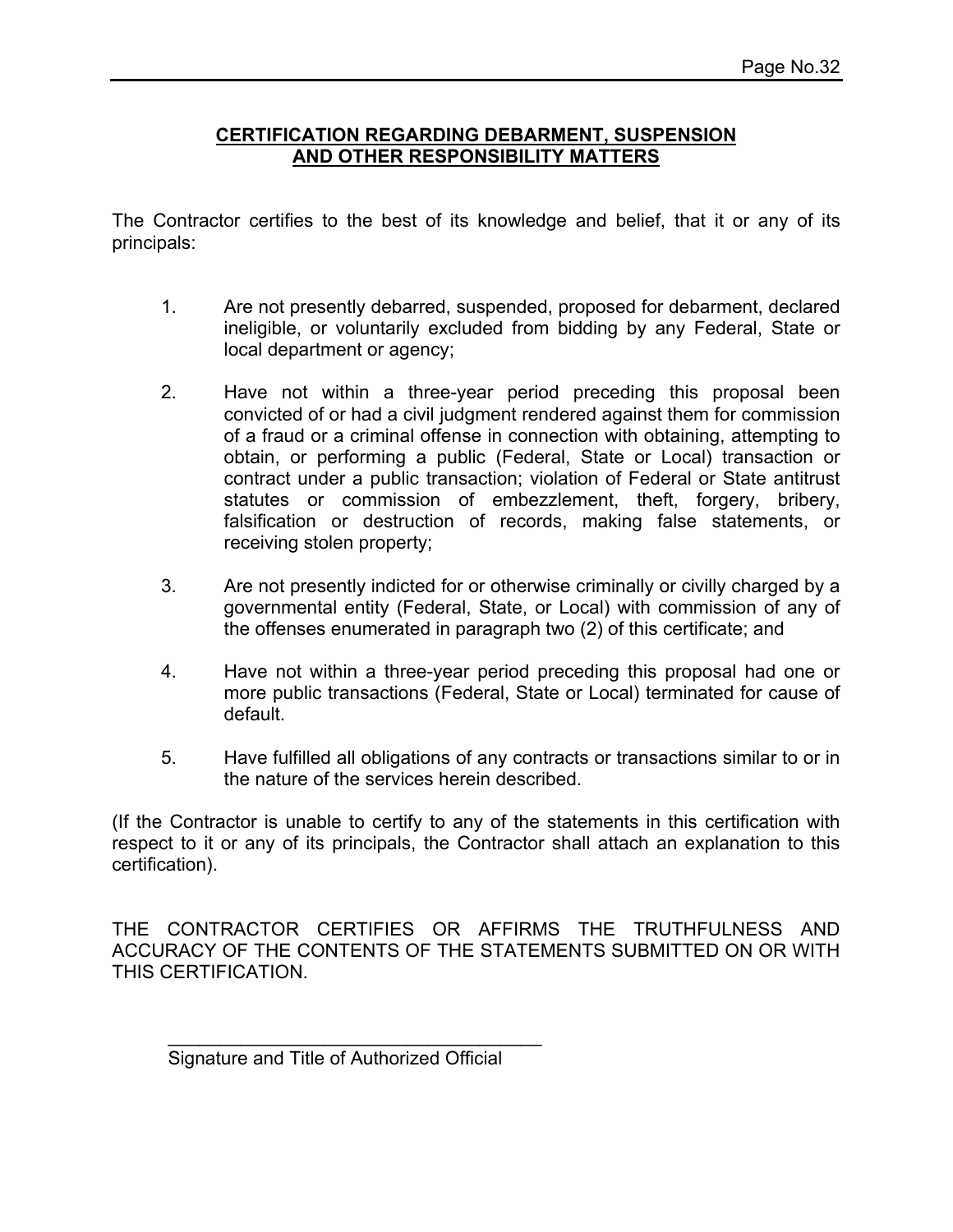#### **AFFIDAVIT OF COMPLIANCE WITH BID SPECIFICATIONS**

State of California

(Date)\_\_\_\_\_\_\_\_\_\_\_\_\_\_\_\_\_\_\_\_\_\_\_\_\_\_\_\_\_, 20\_\_\_\_\_\_\_

County of

The undersigned being duly sworn, deposes and says that he/she is the

 $\mathcal{L}_\text{max} = \frac{1}{2} \sum_{i=1}^{n} \frac{1}{2} \sum_{i=1}^{n} \frac{1}{2} \sum_{i=1}^{n} \frac{1}{2} \sum_{i=1}^{n} \frac{1}{2} \sum_{i=1}^{n} \frac{1}{2} \sum_{i=1}^{n} \frac{1}{2} \sum_{i=1}^{n} \frac{1}{2} \sum_{i=1}^{n} \frac{1}{2} \sum_{i=1}^{n} \frac{1}{2} \sum_{i=1}^{n} \frac{1}{2} \sum_{i=1}^{n} \frac{1}{2} \sum_{i=1}^{n} \frac{1$  sole owner; partner, president, treasurer, or other duly authorized official of a corporation of

 \_\_\_\_\_\_\_\_\_\_\_\_\_\_\_\_\_\_\_\_\_\_\_\_\_\_\_\_\_\_\_\_\_\_\_\_\_\_\_\_\_\_\_\_\_\_\_\_\_\_\_\_\_\_\_\_ Name of firm as appearing in submitted bid

the party making the foregoing bid that the bid is not made in the interest of, or on behalf of, any undisclosed person, partnership, company, association, organization, or corporation; that the bid is genuine and not collusive or sham; that the bidder has not directly or indirectly induced or solicited any other bidder to put in a false or sham bid, and has not directly or indirectly colluded, conspired, connived, or agreed with any bidder or anyone else to put in a sham bid, or that anyone shall refrain from bidding; that the bidder has not in any manner, directly or indirectly, sought by agreement, communication, or conference with anyone to fix the bid price of the bidder or any other bidder, or to fix any overhead, profit, or cost element of the bid price, or of that of any other bidder, or to secure any advantage against the public body awarding the contract of anyone interested in the proposed contract; that all statements contained in the bid are true; and, further, that the bidder has not, directly or indirectly, submitted his or her bid price or any breakdown thereof, or the contents thereof, or divulged information or data relative thereto, or paid, and will not pay, any fee to any corporation, partnership, company association, organization, bid depository, or to any member or agent thereof to effectuate a collusive or sham bid.

> Signature and Title Person making Affidavit

\_\_\_\_\_\_\_\_\_\_\_\_\_\_\_\_\_\_\_\_\_\_\_\_\_\_\_\_\_\_\_\_

Sworn to before me this

\_\_\_\_\_\_\_\_\_\_\_\_\_\_\_\_\_\_\_\_\_\_\_\_\_\_\_\_ day of\_\_\_\_\_\_\_\_\_\_\_\_\_\_\_\_\_\_\_\_\_\_\_\_\_\_\_\_\_\_\_, 2021.

\_\_\_\_\_\_\_\_\_\_\_\_\_\_\_\_\_\_\_\_\_\_\_\_\_\_\_\_\_\_\_\_\_\_\_\_ Notary Public

My commission expires:

\_\_\_\_\_\_\_\_\_\_\_\_\_\_\_\_\_\_\_\_\_\_\_\_\_\_\_\_\_\_\_\_\_\_\_\_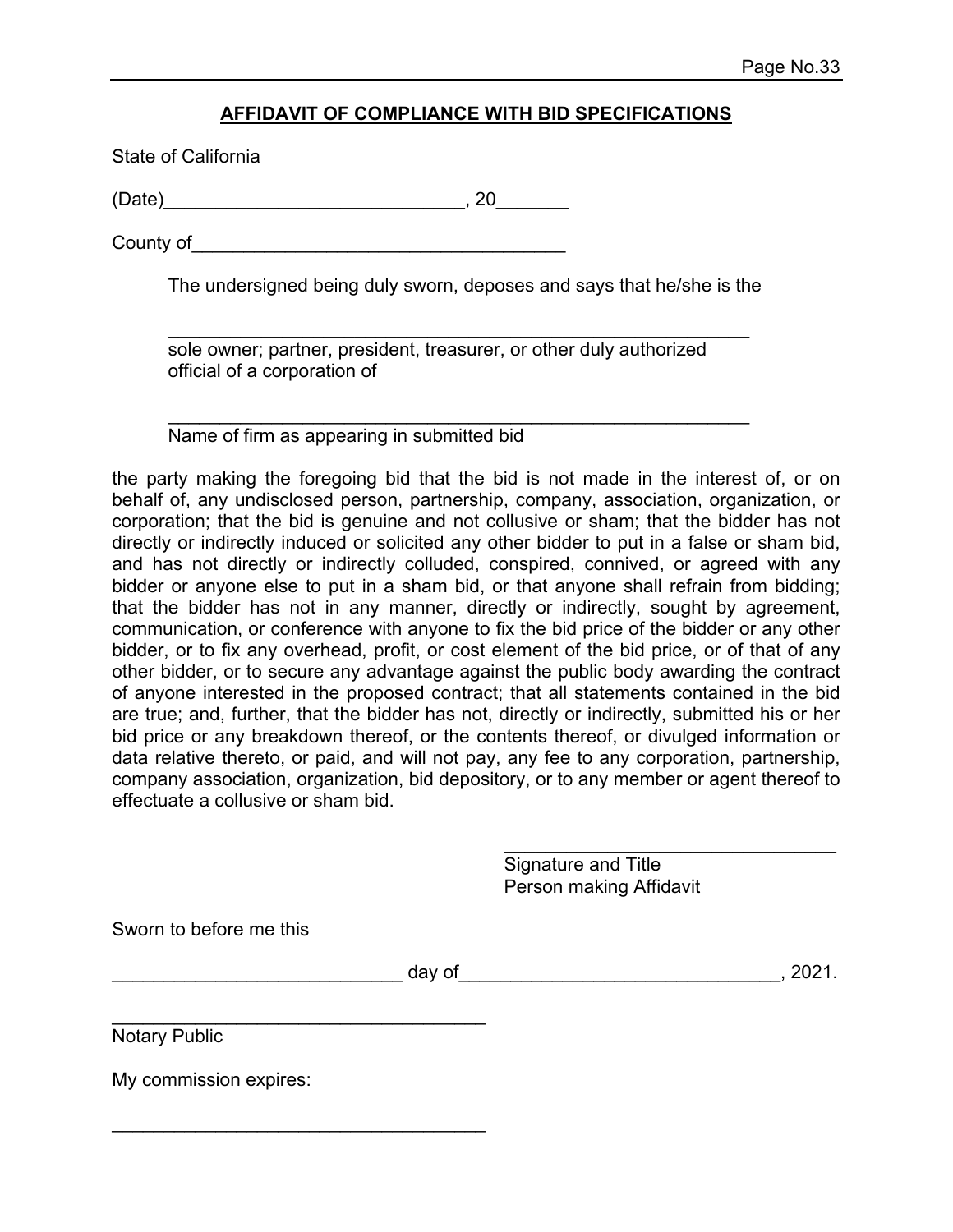#### **FAITHFUL PERFORMANCE BOND**

KNOW ALL PERSONS BY THESE PRESENTS THAT:

WHEREAS ON \_\_\_\_\_\_\_\_\_\_\_\_\_\_\_\_\_\_\_2021, the CITY OF LAPALMA ("CITY") awarded to \_\_\_\_\_\_\_\_\_\_\_\_\_\_\_\_\_\_\_\_\_\_\_\_\_\_\_\_\_\_\_\_\_\_\_\_ ("PRINCIPAL") a contract for performance of work described as Janitorial Services Contract ("CONTRACT"), the terms and conditions of which are incorporated herein by reference; and

WHEREAS the CONTRACT requires PRINCIPAL to furnish this Performance Bond ("BOND") to guarantee PRINCIPAL's faithful performance of all provisions of the CONTRACT; and

WHEREAS ("SURETY") a corporation legally authorized to execute and furnish performance bonds as sole surety in the State of California is willing to act as PRINCIPAL'S SURETY in the making and giving of this BOND;

NOW,THEREFORE, we PRINCIPAL and SURETY hereby hold and firmly bind ourselves to pay to CITY in lawful United States currency the principal sum of **Exercise 20** and the principal sum of the states of the sta payment well and truly to be made to CITY or CITY's successors or assigns we herby bind ourselves and our heirs, legal representatives, successors and assigns, jointly and severally, firmly by these presents.

THE CONDITION OF THIS BOND IS THAT IF PRINCIPAL or PRINCIPAL's heirs, legal representatives, successors or assigns shall in all things stand to, abide by, and well and truly keep and faithfully perform all the covenants, conditions and promises in the CONTRACT, including its work Guaranty, and all alterations thereof made as therein provided on PRINCIPAL's part to be kept and performed at the time and in the manner specified therein, and in all respects according to their true intent and meaning, and shall indemnify and save harmless CITY and CITY's officers, employees and agents as therein specified, then this obligation shall become null and void; otherwise, it shall be and remain in full force and binding effect.

SURETY hereby agrees that no change in the terms of the CONTRACT or the work to be performed thereunder, or any extension of time for completion thereof, shall in any way relieve it of its obligations under this BOND, and hereby waives notice of any change or extension thereof, and further waives the provisions of California Civil Code Sections 2819 and 2845.

If lawsuit is brought by CITY on this BOND, PRINCIPAL and SURETY shall pay to CITY, over and above the principal sum hereof, reasonable costs and attorney's fees which the court is hereby authorized to award.

IN WITNESS WHEREOF we sign and seal this BOND ON Correspondence or claims relating to this BOND<br>
should be sent to SURETY at the following address: Principal should be sent to SURETY at the following address:  $By$  (Seal) \_\_\_\_\_\_\_\_\_\_\_\_\_\_\_\_\_\_\_\_\_\_\_\_\_\_\_\_\_\_\_\_\_\_\_\_\_\_ \_\_\_\_\_\_\_\_\_\_\_\_\_\_\_\_\_\_\_\_\_\_\_\_\_\_\_\_\_\_\_\_\_\_\_\_\_\_ Typed Name and Title Surety and the contract of the Surety Surety of the Surety of the Surety of the Surety of the Surety of the Su Telephone Number\_\_\_\_\_\_\_\_\_\_\_\_\_\_\_\_\_\_\_\_\_\_\_ \_\_\_\_\_\_\_\_\_\_\_\_\_\_\_\_\_\_\_\_\_\_\_\_\_\_\_\_\_\_\_\_\_\_(Seal) Note: Signatures of those executing for SURETY Attorney-in-Fact must be acknowledged, and a Power of Attorney attached.  $\blacksquare$ Typed Name and Title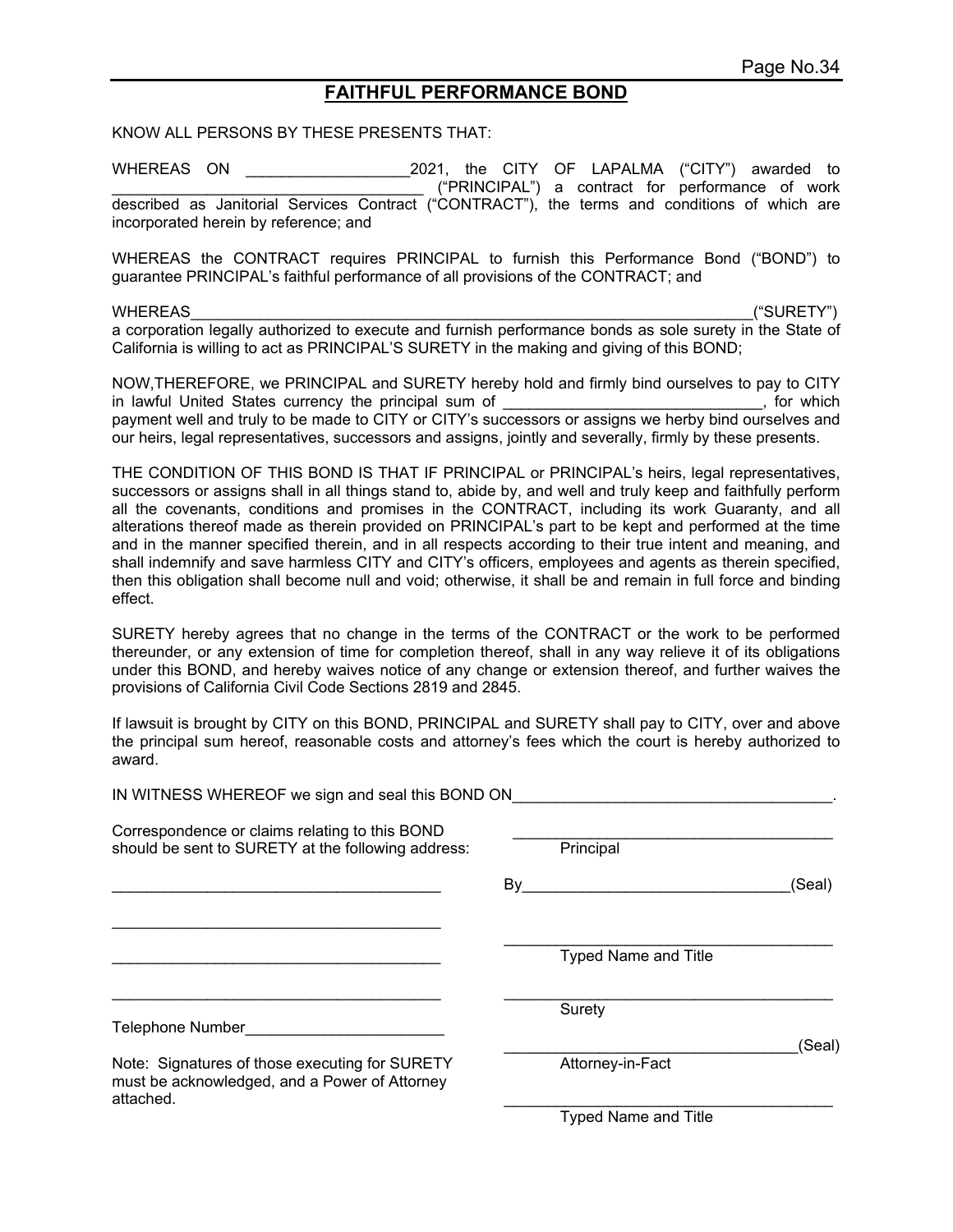#### **SECTION 5 – COST BID**

(Submit under separate cover)

#### **LA PALMA JANITORIAL SERVICES**

#### TO: CITY OF LA PALMA

The undersigned declares that he or she has carefully examined the location of the proposed work and hereby proposes to furnish to the City all labor, services, materials, equipment, and vehicles for La Palma Janitorial Services at City Hall, Police Department, Recreation & Community Services, and City Yard Office Buildings, in strict accordance with the SPECIFICATIONS and under our BID, commencing on September 1, 2021, and ending on August 31, 2024, contingent upon agreement of both parties, unless sooner terminated or cancelled as herein provided.

#### **BASE BID** *(Include all Periodic Services for each Facility)*

| <b>Janitorial Services For</b><br><b>Buildings/Facilities At:</b> | <b>UNIT PRICE</b><br><b>PER MONTH</b> | <b>TOTAL PRICE</b><br><b>PER YEAR</b> | <b>ELECTROSTATIC</b><br><b>SANTIZATION</b><br><b>UNIT PRICE PER</b><br><b>CLEANING</b> |  |
|-------------------------------------------------------------------|---------------------------------------|---------------------------------------|----------------------------------------------------------------------------------------|--|
| <b>City Hall</b>                                                  | $\frac{1}{2}$                         | $\frac{1}{2}$                         | $\frac{1}{2}$                                                                          |  |
| <b>Police Department</b>                                          | $\frac{1}{2}$                         | $\frac{1}{2}$                         | $\frac{1}{2}$                                                                          |  |
| <b>Recreation &amp; Community Services</b>                        | $\frac{1}{2}$                         | $\frac{1}{2}$                         | $\frac{1}{2}$                                                                          |  |
| <b>City Yard Office</b>                                           | $\frac{1}{2}$                         | $\frac{1}{\sqrt{2}}$                  | $\frac{1}{2}$                                                                          |  |
| <b>TOTAL BASE BID</b>                                             |                                       | $\frac{1}{\sqrt{2}}$                  |                                                                                        |  |
|                                                                   |                                       |                                       |                                                                                        |  |
|                                                                   |                                       |                                       |                                                                                        |  |
| Submitted By (Please Print)                                       |                                       |                                       |                                                                                        |  |
|                                                                   |                                       |                                       |                                                                                        |  |
|                                                                   |                                       |                                       |                                                                                        |  |
|                                                                   |                                       |                                       |                                                                                        |  |
|                                                                   |                                       |                                       |                                                                                        |  |
| Telephone #                                                       | Fax#                                  |                                       |                                                                                        |  |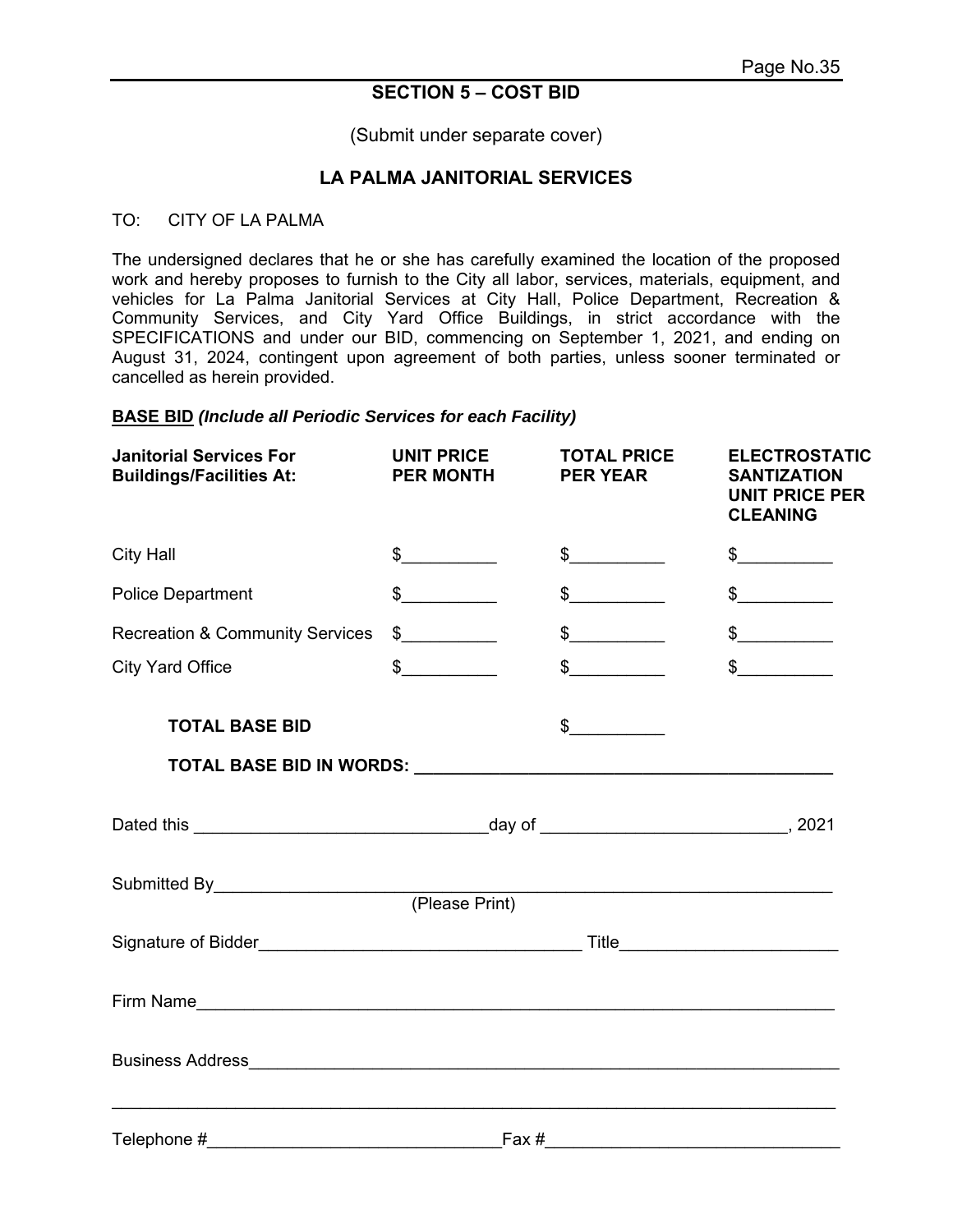#### **JANITORIAL SERVICES OF CITY FACILITIES**

| <b>Schedule of WorK By Type of Services at Various Locations</b>                                                                                 | <b>CITY HALL</b>                 | <b>COMMUNITY</b><br><b>SERVICES</b>  | <b>POLICE</b><br><b>DEPARTMENT</b> | <b>CITY YARD</b>                 |
|--------------------------------------------------------------------------------------------------------------------------------------------------|----------------------------------|--------------------------------------|------------------------------------|----------------------------------|
| Offices, Lounges, Conference/Meeting Rooms, Council Chambers,<br><b>Activity Rooms, Kitchens, Storage Rooms:</b>                                 |                                  |                                      |                                    |                                  |
| Empty & clean waste/recycle receptacles, replace liners and deposit trash in designated bins                                                     | Monday - Thursday                | Daily                                | Daily                              | Monday - Thursday                |
| Empty & clean ashtrays/clean urns                                                                                                                | Monday - Thursday                | Daily                                | Daily                              | Monday - Thursday                |
| Clean & disinfect kitchen countertops, sinks, ranges, refrigerators, microwave ovens and vending<br>machines, and community center kitchen walls | Monday - Thursday                | Daily                                | Daily                              | Monday - Thursday                |
| Clean & polish counters, & bright metal, including any exposed chrome plumbing                                                                   | Monday - Thursday                | Daily                                | Daily                              | Monday - Thursday                |
| Clean & disinfect & polish drinking foountains & surrounding tiles/wallpaper                                                                     | Monday - Thursday                | Daily                                | Daily                              | Monday - Thursday                |
| Dust & clean all desks, counters, shelves, chairs, & chair mat (if accessible)                                                                   | Weekly                           | Weekly                               | Weekly                             | Weekly                           |
| Dust file cabinets, ledges, furniture, window sills, picture frames, venetian/mini blinds or other<br>window coverings, etc.                     | Weekly                           | Weekly                               | Weekly                             | Weekly                           |
| Remove fingerprints/smudges from woodwork, doors, light switches, desks, office equipment,<br>counters, walls, etc.                              | Weekly                           | Weekly                               | Weekly                             | Weekly                           |
| Sweep & dust mop all tiled areas                                                                                                                 | Monday - Thursday                | Daily                                | N/A                                | Monday - Thursday                |
| Wet mop all tiled floor areas with disinfectant                                                                                                  | Sunday                           | Daily                                | Daily                              | Sunday                           |
| Vacuum all carpets                                                                                                                               | Monday - Thursday                | Daily                                | Daily                              | N/A                              |
| Spot clean carpets/remove stains                                                                                                                 | Monday - Thursday                | Daily                                | Daily                              | N/A                              |
| Scrub/buff all tiled/linoleum areas                                                                                                              | 1st Sunday monthly               | <b>Monthly</b>                       | 1st Sunday monthly                 | 1st Sunday monthly               |
| Machine strip & wax tile/lineoluem floors (include Police Department kitchen, restrooms and<br>storage rooms in community center building)       | 1st Sunday in<br>Jan/Apr/Jul/Oct | 1st Sunday in<br>Feb/April/June/ Oct | 1st Sunday in<br>Jan/Apr/Jul/Oct   | 1st Sunday in<br>Jan/Apr/Jul/Oct |
| Sweep entry areas and vacuum entry mats                                                                                                          | Monday - Thursday                | Daily                                | Daily                              | Monday - Thursday                |
| Dust, clean and polish all desk & furniture in City Council Chambers                                                                             | Monday                           | N/A                                  | N/A                                | N/A                              |
| Dust tops of lockers in the locker rooms, wipe down/clean locker doors                                                                           | N/A                              | N/A                                  | Sunday                             | Sunday                           |
| Secure buildings, lock exterior doors, windows, and reactivate security alarm system as instructed                                               | Daily                            | Daily                                | Daily                              | Daily                            |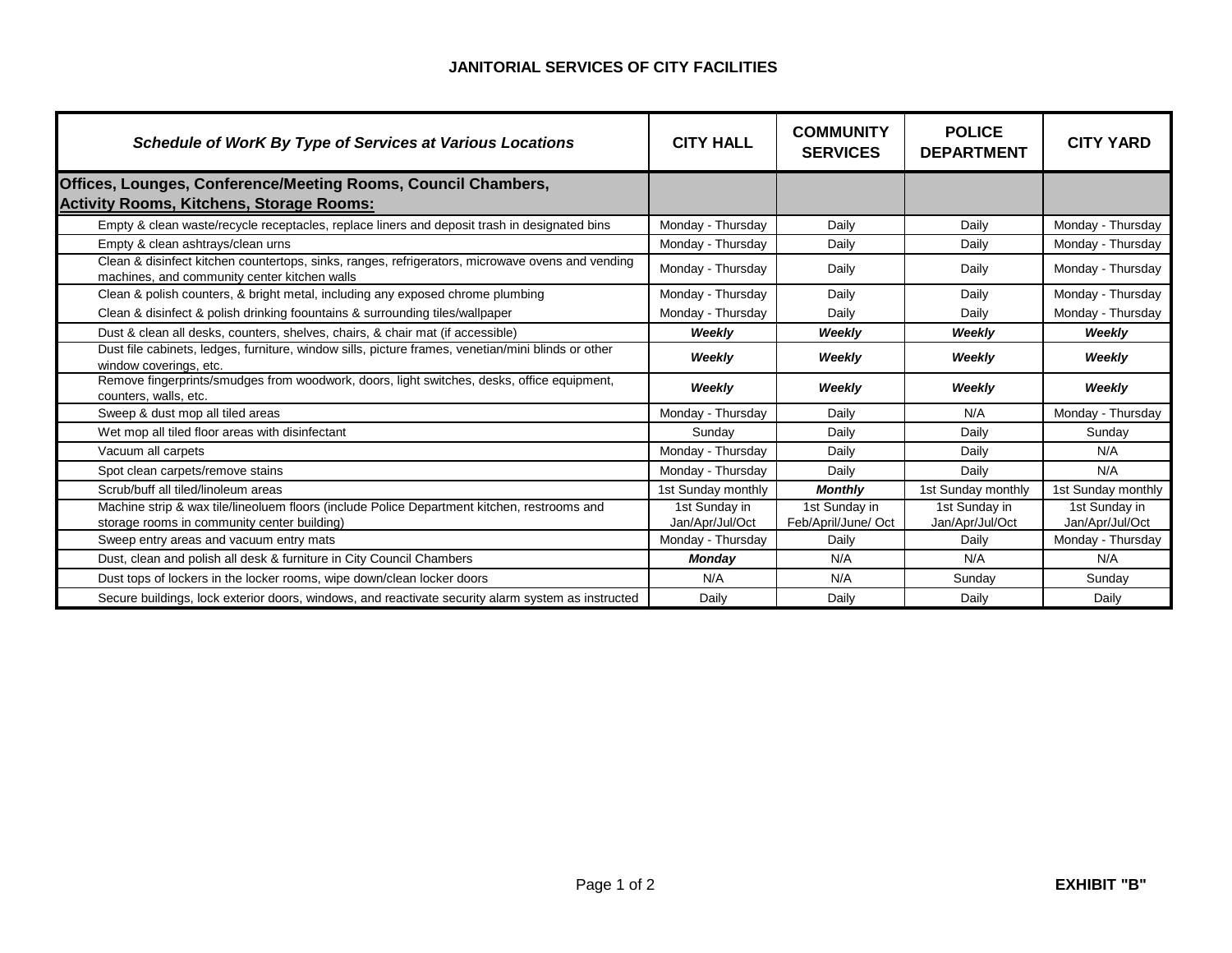#### **JANITORIAL SERVICES OF CITY FACILITIES**

| <b>Schedule of Work By Type of Services at Various Locations</b>                        | <b>CITY HALL</b>                   | <b>COMMUNITY</b><br><b>SERVICES</b> | <b>POLICE</b><br><b>DEPARTMENT</b>            | <b>CITY YARD</b>                   |
|-----------------------------------------------------------------------------------------|------------------------------------|-------------------------------------|-----------------------------------------------|------------------------------------|
| <b>Restrooms:</b>                                                                       |                                    |                                     |                                               |                                    |
| Clean, disinfect & polish wash basins & fixtures                                        | Monday - Thursday                  | Daily                               | Daily                                         | Monday - Thursday                  |
| Clean & disinfect toilet bowls, both sides of seats, & urinals                          | Monday - Thursday                  | Daily                               | Daily                                         | Monday - Thursday                  |
| Empty & clean waste & sanitary napkin disposal                                          | Monday - Thursday                  | Daily                               | Daily                                         | Monday - Thursday                  |
| Clean & polish mirrors, counters, & bright metal, including any exposed chrome plumbing | Monday - Thursday                  | Daily                               | Daily                                         | Monday - Thursday                  |
| Sweep & wet mop floors with germicidal deodorant                                        | Monday - Thursday                  | Daily                               | Monday - Thursday                             | Monday - Thursday                  |
| Clean tile around urinals/sinks, shower stalls                                          | Monday - Thursday                  | Daily                               | Daily                                         | Monday - Thursday                  |
| Wipe down partition walls, partition doors, door frames & handles                       | Monday - Thursday                  | Daily                               | Daily                                         | Monday - Thursday                  |
| Sterilize shower stall floor & wall tiles, remove drain covers & wash down shower doors | N/A                                | Monday - Thursday                   | Daily                                         | Monday - Thursday                  |
| Restock all paper & soap dispensers                                                     | Monday - Thursday                  | Daily                               | Daily                                         | Monday - Thursday                  |
| <b>Glass Doors &amp; Windows:</b>                                                       |                                    |                                     |                                               |                                    |
| Clean entry doors, windows, & window sills remove fingerprints and smudges              | Monday - Thursday                  | Daily                               | Daily                                         | Monday - Thursday                  |
| Clean display case and mirrors, remove fingerprints and smudges                         | Monday - Thursday                  | Daily                               | Daily                                         | Monday - Thursday                  |
| Wash and clean all interior glass                                                       | 1st Sunday in<br>Jan/Apr/June/Oct  | 1st Sunday in<br>Jan/Apr/June/Oct   | 1st Sunday in<br>Jan/Apr/June/Oct             | 1st Sunday in<br>Jan/Apr/June/Oct  |
| Wash and clean all exterior glass                                                       | 1st Sunday in<br>Jan/Apr/June/Oct  | 1st Sunday in<br>Jan/Apr/June/Oct   | 1st Sunday in<br>Jan/Apr/June/Oct             | 1st Sunday in<br>Jan/Apr/June/Oct  |
| Jail Area:                                                                              |                                    |                                     |                                               |                                    |
| Sweep/dust mop all floors                                                               | N/A                                | N/A                                 | Daily                                         | N/A                                |
| Wet mop all floors with disinfectant                                                    | N/A                                | N/A                                 | Daily                                         | N/A                                |
| Clean & disinfect toilets and sinks                                                     | N/A                                | N/A                                 | Daily                                         | N/A                                |
| Clean/Sanitize mattresses & pillowcases                                                 | N/A                                | N/A                                 | Daily                                         | N/A                                |
| <b>Periodic Services:</b>                                                               |                                    |                                     |                                               |                                    |
| High & Low vertical dusting, including ceiling & corners, ceiling vents                 | 1st & 3rd Monday of                | 1st & 3rd Tuesday of                | 1st & 3rd Thursday of 1st & 3rd Thursday      |                                    |
|                                                                                         | the month                          | the month                           | the month<br>1st & 3rd Thursday of            | of the month                       |
| Clean baseboards & kickplates of all marks                                              | 1st & 3rd Monday of<br>the month   | 1st & 3rd Tuesday of<br>the month   | the month                                     | 1st & 3rd Thursday<br>of the month |
| Vacuum upholstered furniture                                                            | 1st & 3rd Monday of                | 1st & 3rd Tuesday of                | 1st & 3rd Thursday of 1st & 3rd Thursday      |                                    |
|                                                                                         | the month                          | the month                           | the month                                     | of the month                       |
| Vacuum drapes                                                                           | N/A                                | N/A                                 | N/A                                           | N/A                                |
| Clean Ovens                                                                             | 1st Sunday of the<br>month         | 1st Sunday of the<br>month          | 1st Sunday of the<br>monthe                   | N/A                                |
| Shampoo Carpets                                                                         | 1st Sunday in<br><b>March/Sept</b> | 1st Sunday in<br><b>March/Sept</b>  | 1st Sunday in<br><b>March/Sept</b><br>C/0/001 | N/A                                |

6/8/2021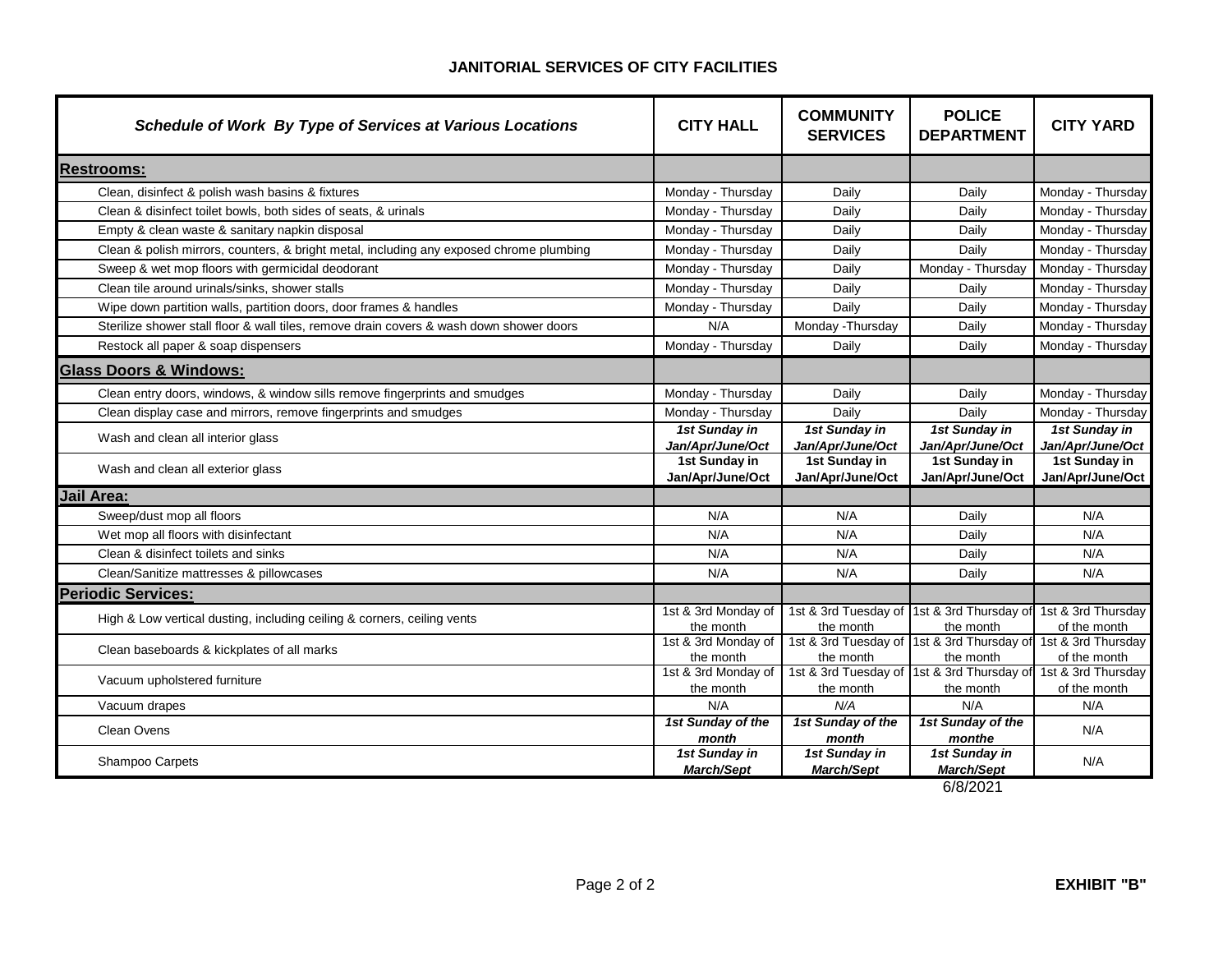|                                                               | <b>MONDAY</b>          | TUESDAY                | <b>WEDNESDAY</b>      | THURSDAY               | <b>FRIDAY</b>          | <b>SATURDAY</b>         | <b>SUNDAY</b>          |
|---------------------------------------------------------------|------------------------|------------------------|-----------------------|------------------------|------------------------|-------------------------|------------------------|
| <b>CITY HALL</b><br>7822 Walker Street                        | 10 p.m. $to$<br>7 a.m. | 10 p.m. $to$<br>7 a.m. | 10 p.m. to<br>7 a.m.  | 10 p.m. to<br>7 a.m.   | All Day                | All Day                 | All Day                |
| <b>POLICE</b><br><b>DEPTARTMENT</b><br>7792 Walker Street     | 10 p.m. $to$<br>7 a.m. | 10 p.m. $to$<br>7 a.m. | 10 p.m. to<br>7 a.m.  | 10 p.m. $to$<br>7 a.m. | 10 p.m. $to$<br>7 a.m. | 10 p.m. $to$<br>7 a.m.  | 10 p.m. $to$<br>7 a.m. |
| <b>COMMUNITY</b><br><b>SERVICES</b><br>7821 Walker Street     | 10 p.m. to<br>7 a.m.   | 10 p.m. $to$<br>7 a.m. | 10 p.m. to<br>7 a.m.  | 10 p.m. to<br>7 a.m.   | $2$ a.m. to<br>7 a.m.  | $2$ a.m. to<br>$7$ a.m. | 12 $a.m.$ to<br>7 a.m. |
| <b>CENTRAL PARK</b><br><b>RESTROOMS</b><br>7821 Walker Street | 10 p.m. $to$<br>7a.m.  | 10 p.m. $to$<br>7 a.m. | 10 p.m. $to$<br>7a.m. | 10 p.m. $to$<br>7a.m.  | $2$ a.m. to<br>7a.m.   | $2$ a.m. to<br>7 a.m.   | All Day                |
| <b>CITY YARD OFFICE</b><br>8415 Meadowlark                    | 6 p.m. to<br>7 a.m.    | 6 p.m. to<br>7 a.m.    | 6 p.m. to<br>7 a.m.   | 6 p.m. to<br>7 a.m.    | All Day                | All Day                 | All Day                |

#### **AVAILABLE WORKING HOURS FOR JANITORIAL SERVICES BY LOCATION**